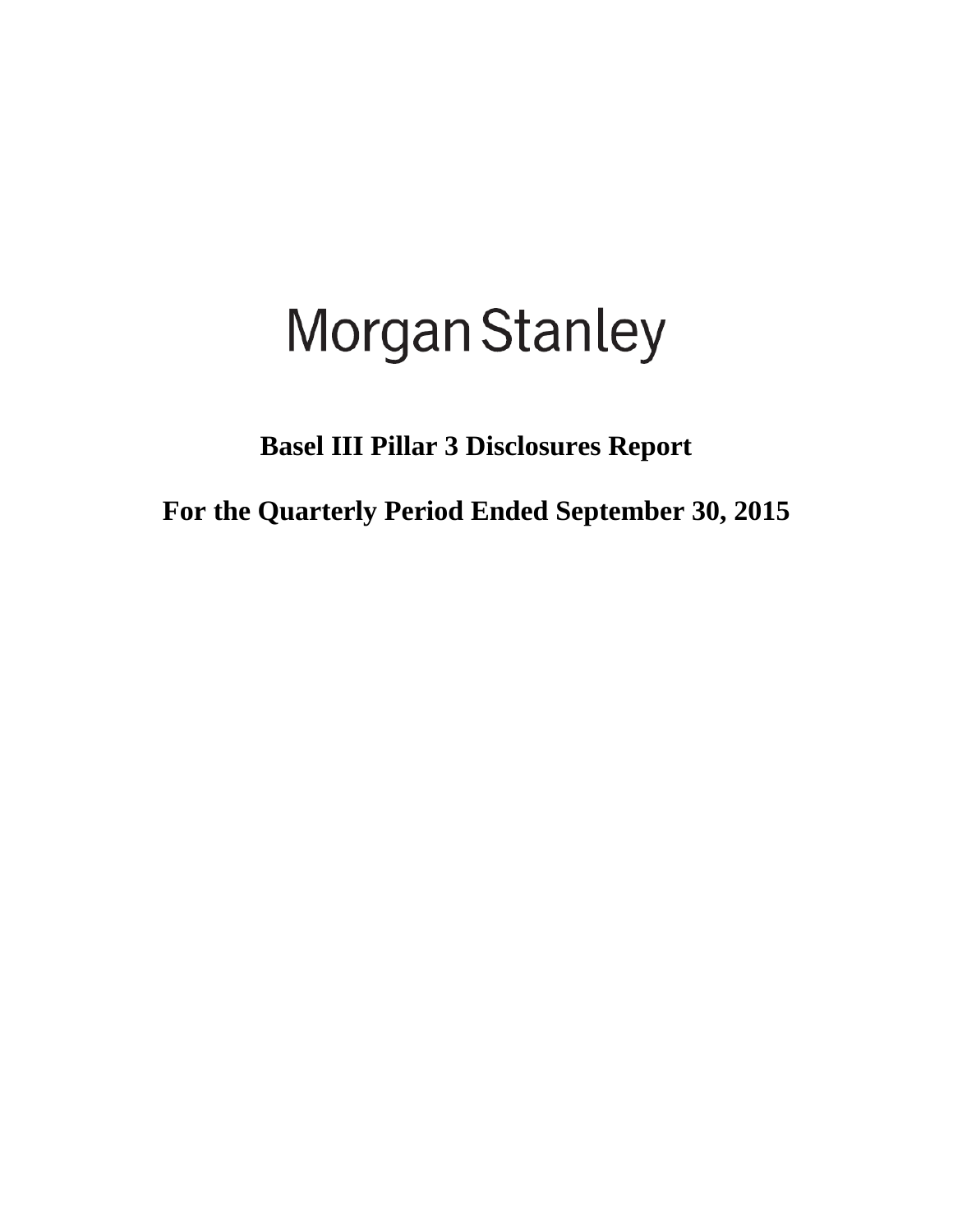# Morgan Stanley

# BASEL III PILLAR 3 DISCLOSURES REPORT

For the quarterly period ended September 30, 2015

|     | Table of Contents                                                                             | Page |
|-----|-----------------------------------------------------------------------------------------------|------|
| 1   |                                                                                               | 1    |
| 2   |                                                                                               | 1    |
| 3   |                                                                                               | 3    |
| 4   |                                                                                               | 3    |
| 5   |                                                                                               | 4    |
| 5.1 |                                                                                               | 4    |
| 5.2 |                                                                                               | 6    |
| 5.3 |                                                                                               | 7    |
| 5.4 | General Disclosure for Wholesale Counterparty Credit Risk of Derivative Contracts, Repo-Style |      |
|     |                                                                                               | 9    |
| 5.5 |                                                                                               | 13   |
| 6   |                                                                                               | 14   |
| 7   |                                                                                               | 15   |
| 7.1 |                                                                                               | 16   |
| 7.2 |                                                                                               | 16   |
| 7.3 |                                                                                               | 19   |
| 8   |                                                                                               | 20   |
| 9   |                                                                                               | 20   |
| 9.1 |                                                                                               | 21   |
| 9.2 |                                                                                               | 24   |
| 9.3 |                                                                                               | 24   |
| 9.4 |                                                                                               | 24   |
| 9.5 |                                                                                               | 25   |
| 9.6 |                                                                                               | 25   |
| 10  |                                                                                               | 26   |
| 11  |                                                                                               | 27   |
| 12  |                                                                                               | 30   |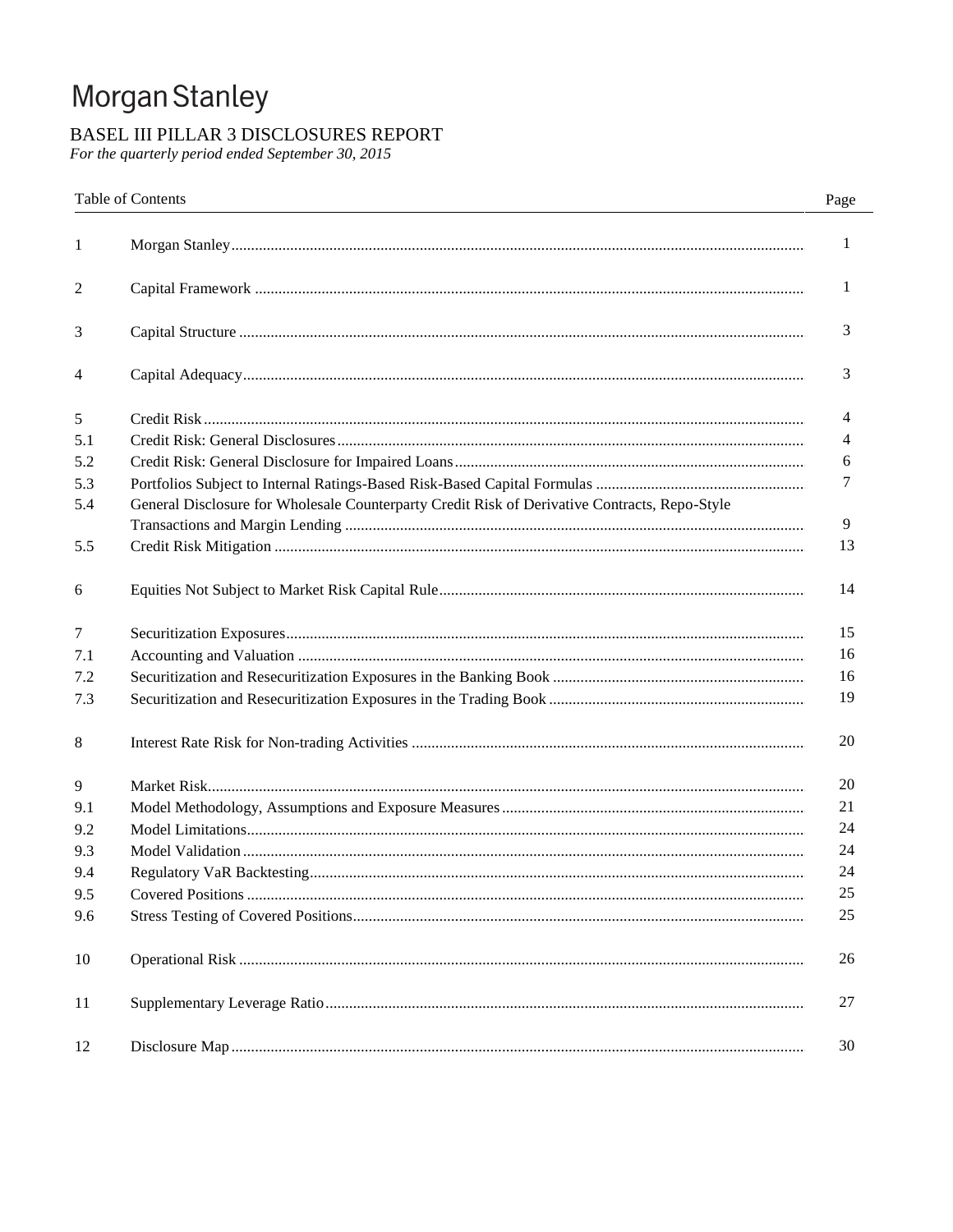#### **1 Morgan Stanley**

Morgan Stanley is a global financial services firm that, through its subsidiaries and affiliates, provides a wide variety of products and services to a large and diversified group of clients and customers, including corporations, governments, financial institutions and individuals. Unless the context otherwise requires, the terms "Morgan Stanley" or the "Company" mean Morgan Stanley (the "Parent") together with its consolidated subsidiaries. Morgan Stanley was originally incorporated under the laws of the State of Delaware in 1981, and its predecessor companies date back to 1924. The Company is a financial holding company under the Bank Holding Company Act of 1956, as amended (the "BHC Act"), and is subject to the regulation and oversight of the Board of Governors of the Federal Reserve System (the "Federal Reserve"). The Company conducts its business from its headquarters in and around New York City, its regional offices and branches throughout the United States of America ("U.S.") and its principal offices in London, Tokyo, Hong Kong and other world financial centers. The basis of consolidation for accounting and regulatory purposes is materially the same. The Federal Reserve establishes capital requirements for the Company, including well-capitalized standards, and evaluates the Company's compliance with such capital requirements. The Office of the Comptroller of the Currency (the "OCC") establishes similar capital requirements and standards for the Company's U.S. bank operating subsidiaries Morgan Stanley Bank, N.A. and Morgan Stanley Private Bank, National Association (collectively, "U.S. Bank Subsidiaries"). At September 30, 2015, the Company's insurance subsidiaries surplus capital included in the total capital of the consolidated group was \$27 million. At September 30, 2015, none of the Company's subsidiaries had capital less than the minimum required capital amount. For descriptions of the Company's business, see "Business" in Part I, Item 1 of the Company's Annual Report on Form 10-K for the year ended December 31, 2014 ("2014 Form 10-K").

#### **2 Capital Framework**

In December 2010, the Basel Committee on Banking Supervision ("Basel Committee") established a new risk-based capital, leverage ratio and liquidity framework, known as "Basel III." In July 2013, the U.S. banking regulators issued a final rule to implement many aspects of Basel III ("U.S. Basel III"). Although the Company and its U.S. Bank Subsidiaries became subject to U.S. Basel III beginning on January 1, 2014, certain requirements of U.S. Basel III will be phased in over several years. On February 21, 2014, the Federal Reserve and the OCC approved the Company's and its U.S. Bank Subsidiaries' respective use of the U.S. Basel III advanced internal ratings-based approach for determining credit risk capital requirements and advanced measurement approaches for determining operational risk capital requirements to calculate and publicly disclose their risk-based capital ratios beginning with the second quarter of 2014, subject to the "capital floor" discussed below (the "Advanced Approach"). As a U.S. Basel III Advanced Approach banking organization, the Company is required to compute risk-based capital ratios using both (i) standardized approaches for calculating credit risk-weighted assets ("RWAs") and market risk RWAs (the "Standardized Approach"); and (ii) an Advanced Approach comprised of an advanced internal ratings-based approach for calculating credit risk RWAs, an advanced measurement approach for calculating operational risk RWAs, and an advanced approach for calculating market risk RWAs under U.S. Basel III. For a further discussion of the regulatory capital framework applicable to the Company, see "Management's Discussion and Analysis of Financial Condition and Results of Operations ("MD&A")—Liquidity and Capital Resources—Regulatory Requirements" in Part I, Item 2 of the Company's Quarterly Report on Form 10-Q for the quarter ended September 30, 2015 ("Form 10-Q").

U.S. Basel III requires banking organizations that calculate risk-based capital ratios using the Advanced Approach, including the Company, to make qualitative and quantitative disclosures regarding their capital and RWAs on a quarterly basis ("Pillar 3 Disclosures"). This report contains the Company's Pillar 3 Disclosures for its credit, market and operational risks for the quarter ended September 30, 2015, in accordance with the U.S. Basel III, 12 C.F.R. § 217.171 through 217.173 and 217.212.

The Company's Pillar 3 Disclosures are not required to be, and have not been, audited by the Company's independent registered public accounting firm. The Company's Pillar 3 Disclosures were based on its current understanding of U.S. Basel III and other factors, which may be subject to change as the Company receives additional clarification and implementation guidance from regulators relating to U.S. Basel III, and as the interpretation of the final rule evolves over time. Some measures of exposures contained in this report may not be consistent with accounting principles generally accepted in the U.S. ("U.S. GAAP"), and may not be comparable with measures reported in the 2014 Form 10-K and the Form 10-Q.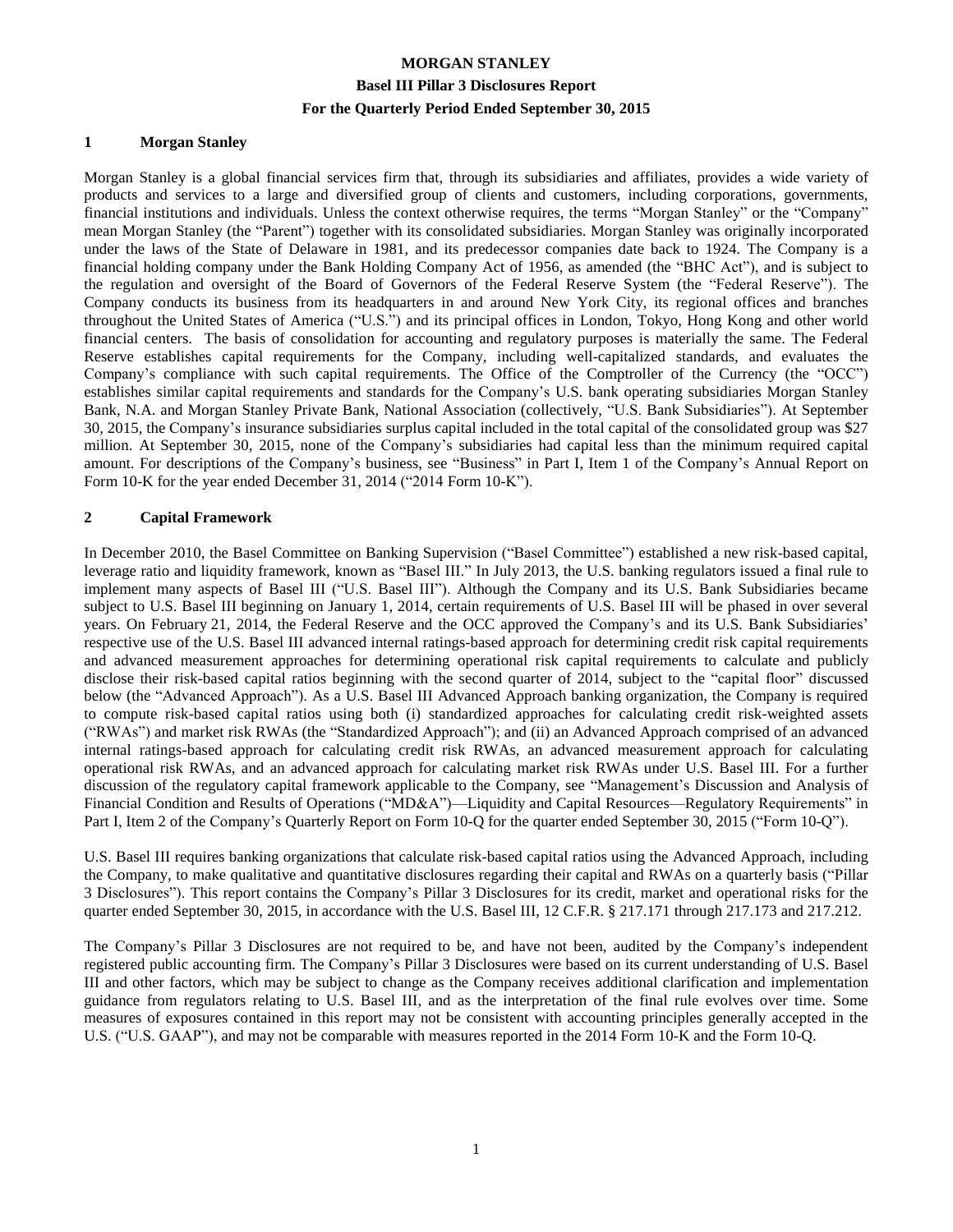#### **3 Capital Structure**

The Company has issued a variety of capital instruments to meet its regulatory capital requirements and to maintain a strong capital base. These capital instruments include common stock that qualifies as Common Equity Tier 1 capital, noncumulative perpetual preferred stock that qualifies as Additional Tier 1 capital and subordinated debt that qualifies as Tier 2 capital, each under U.S. Basel III. For a discussion of the Company's capital instruments, see Note 11 (Borrowings and Other Secured Financings) and Note 15 (Total Equity) to the consolidated financial statements in Part II, Item 8 of the 2014 Form 10-K and Note 10 (Long-Term Borrowings and Other Secured Financings) and Note 14 (Total Equity) to the condensed consolidated financial statements in Part I, Item 1 as well as "MD&A—Liquidity and Capital Resources—Regulatory Requirements—Implementation of U.S. Basel III—Regulatory Capital Ratios" in Part I, Item 2 of the Form 10-O.<sup>1</sup>

#### **4 Capital Adequacy**

 $\overline{a}$ 

Capital strength is fundamental to the Company's operation as a credible and viable market participant. To assess the amount of capital necessary to support the Company's current and prospective risk profile, which ultimately informs the Company's capital distribution capacity, the Company determines its overall capital requirement under normal and stressed operating environments, both on a current and forward-looking basis. For a further discussion on the Company's required capital framework, see "MD&A—Liquidity and Capital Resources—Regulatory Requirements—Required Capital" in Part I, Item 2 of the Form 10-Q.

In determining its overall capital requirement, the Company classifies its exposures as either "banking book" or "trading book." Banking book positions, which may be accounted for at amortized cost, lower of cost or market, fair value or under the equity method, are subject to credit risk capital requirements which are discussed in Section 5 "Credit Risk" included herein. Trading book positions represent positions the Company holds as part of its market-making and underwriting businesses. These positions, which reflect assets or liabilities that are accounted for at fair value, and certain banking book positions which are subject to both credit risk and market risk charges, (collectively, "covered positions") as well as certain non-covered positions included Value-at-Risk ("VaR"), are subject to market risk capital requirements, which are discussed in Section 9 "Market Risk" included herein. Some trading book positions, such as derivatives, are also subject to counterparty credit risk capital requirements. Credit and market risks related to securitization exposures are discussed in Section 7 "Securitization Exposures" included herein.

<sup>&</sup>lt;sup>1</sup>Regulatory requirements, including capital requirements and certain covenants contained in various agreements governing indebtedness of the Company may restrict the Company's ability to access capital from its subsidiaries. For discussions of restrictions and other major impediments to transfer of funds or capital, see "Risk Factors—Liquidity and Funding Risk" in Part I, Item 1A and Note 14 (Regulatory Requirements) to the consolidated financial statements in Part II, Item 8 of the 2014 Form 10-K. For further information on the Company's capital structure in accordance with U.S. Basel III, see "MD&A—Liquidity and Capital Resources—Regulatory Requirements" in Part I, Item 2 of the Form 10-Q.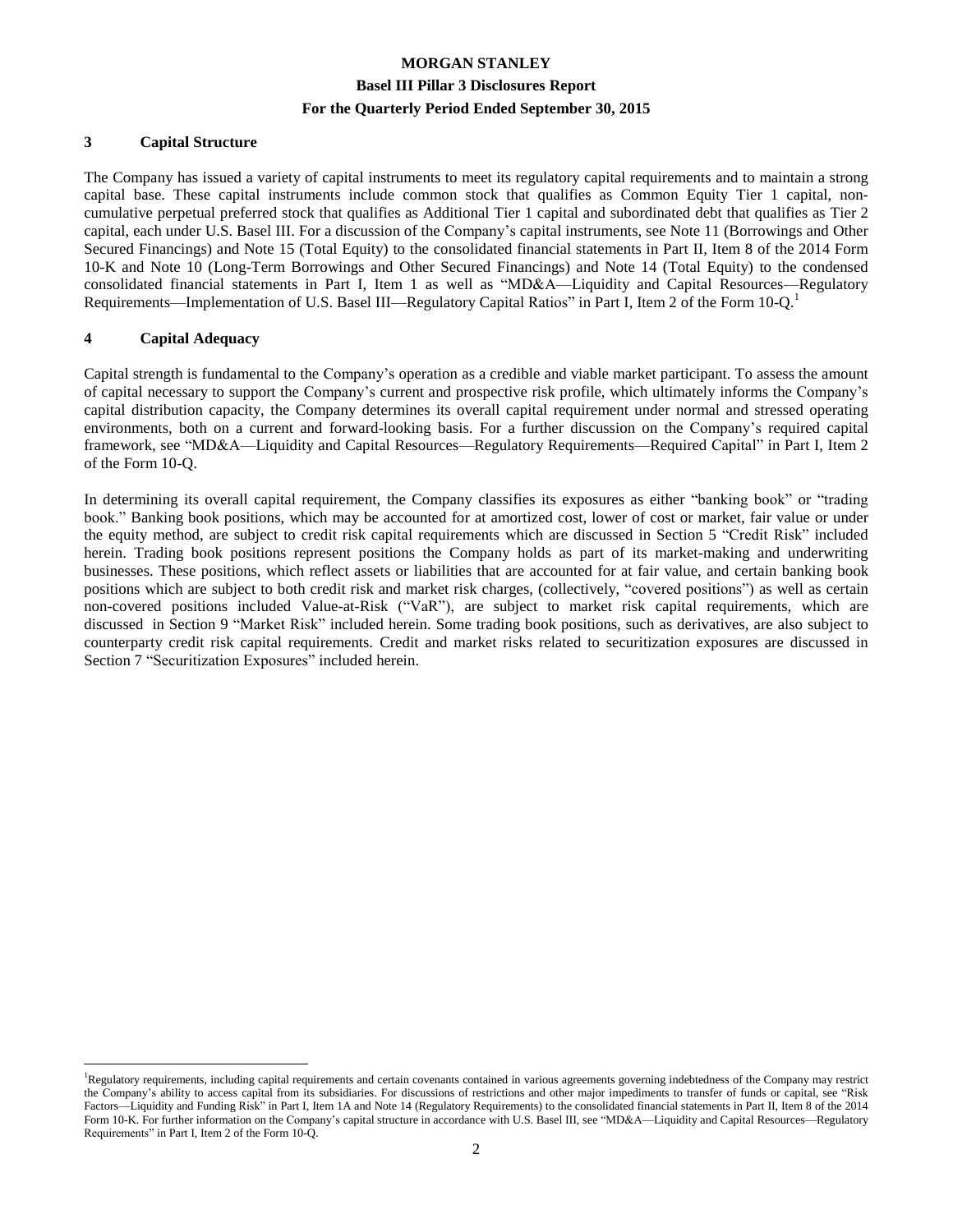#### **Basel III Pillar 3 Disclosures Report**

#### For the Quarterly Period Ended September 30, 2015

The following table presents components of the Company's RWAs in accordance with the Advanced Approach, subject to transitional provisions:

| Risk-weighted assets by U.S. Basel III exposure category | At<br>September 30, 2015(1) |
|----------------------------------------------------------|-----------------------------|
|                                                          | (dollars in millions)       |
| <b>Credit risk RWAs:</b>                                 |                             |
|                                                          | 105,505                     |
| Retail exposures:                                        |                             |
|                                                          | 926                         |
|                                                          |                             |
|                                                          | 3,584                       |
| Securitization exposures:                                |                             |
|                                                          | 3,283                       |
|                                                          | 5,540                       |
|                                                          | 175                         |
|                                                          | 2,251                       |
| Equity exposures:                                        |                             |
|                                                          | 16,164                      |
|                                                          | 2,320                       |
|                                                          | 23,008                      |
|                                                          | 18,458                      |
|                                                          | 181,214                     |
| <b>Market risk RWAs:</b>                                 |                             |
|                                                          | 9,820                       |
|                                                          | 37,861                      |
|                                                          | 5,590                       |
|                                                          | 10,142                      |
| Specific risk:                                           |                             |
|                                                          | 18,280                      |
|                                                          | 19.766                      |
|                                                          | 101,459                     |
|                                                          | 140,569                     |
|                                                          | 423,242                     |

For information on the Company's credit risk RWAs, market risk RWAs and operational risk RWAs roll-forward from December 31, 2014 to September 30,  $(1)$ 2015, see "MD&A-Liquidity and Capital Resources-Regulatory Requirements-Implementation of U.S. Basel III-Regulatory Capital Ratios" in Part I, Item 2 of the Form 10-Q.

Amount reflects assets not in a defined category of \$19,744 million, non-material portfolios of exposures of \$979 million and unsettled transactions of \$2,285  $(2)$ million.

In accordance with U.S. Basel III, credit risk RWAs with the exception of Credit Valuation Adjustment ("CVA"), reflect a 1.06 multiplier.<br>For more information on the Company's measure for market risk and market risk RWAs,  $(3)$ 

 $(4)$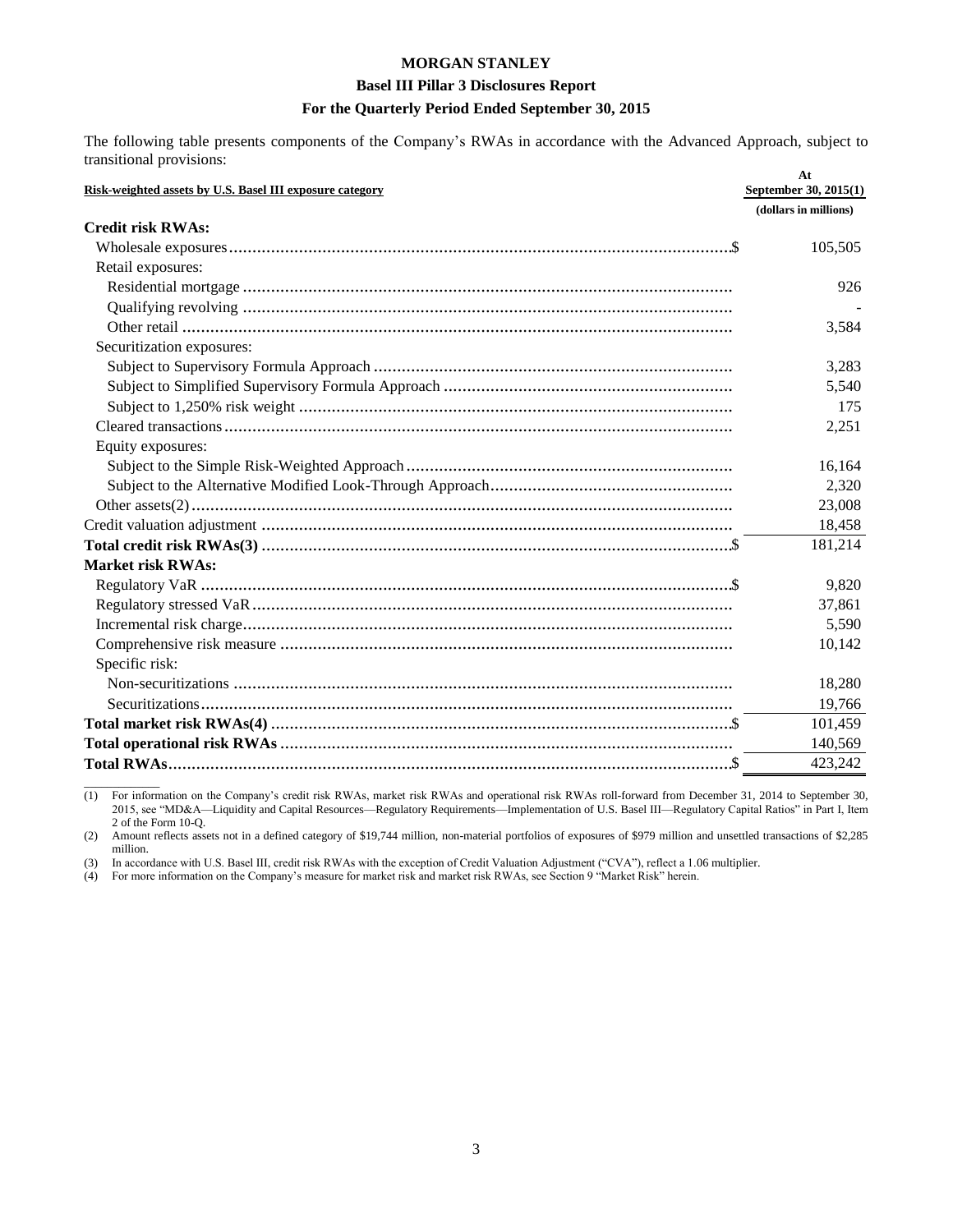#### **Basel III Pillar 3 Disclosures Report**

#### **For the Quarterly Period Ended September 30, 2015**

The following table presents the risk-based capital ratios for the Company and its U.S. Bank Subsidiaries at September 30, 2015. Each ratio represents the lower of risk-based capital ratios (on a transitional basis) calculated using a U.S. Basel III transitional numerator and RWAs computed under the Standardized Approach or under the Advanced Approach. At September 30, 2015, the Company's risk-based capital ratios were lower under the Advanced Approach transitional rules; however, the risk-based capital ratios for the Company's U.S. Bank Subsidiaries were lower under the Standardized Approach transitional rules.

|                                                      | At September 30, 2015                        |                         |                        |  |  |  |  |
|------------------------------------------------------|----------------------------------------------|-------------------------|------------------------|--|--|--|--|
| <b>Risk-based capital ratios</b>                     | <b>Common Equity</b><br>Tier 1 capital ratio | Tier 1<br>capital ratio | Total<br>capital ratio |  |  |  |  |
|                                                      | 14.0%                                        | 15.6%                   | 18.6%                  |  |  |  |  |
|                                                      | 13.8%                                        | 13.8%                   | 15.7%                  |  |  |  |  |
| Morgan Stanley Private Bank, National Association(1) | 23.0%                                        | 23.0%                   | 23.1%                  |  |  |  |  |
|                                                      |                                              |                         |                        |  |  |  |  |

(1) At September 30, 2015, risk-based capital ratios calculated using a U.S. Basel III transitional numerator and RWAs computed under the Advanced Approach were as follows: Morgan Stanley Bank, N.A.: Common Equity Tier 1 capital ratio: 23.0%; Tier 1 capital ratio: 23.0% and Total capital ratio: 25.8%; and Morgan Stanley Private Bank, National Association: Common Equity Tier 1 capital ratio: 44.1%; Tier 1 capital ratio: 44.1% and Total capital ratio: 44.1%.

#### Risk Management Objectives, Structure and Policies

For a discussion of the Company's risk management objectives, structure and policies, including its risk management strategies and processes, the structure and organization of its risk management function, the scope and nature of its risk reporting and measurement systems, and its policies for hedging and mitigating risk and strategies and processes for monitoring the continuing effectiveness of hedges and mitigants, see "Quantitative and Qualitative Disclosures about Market Risk—Risk Management" in Part II, Item 7A of the 2014 Form 10-K.

#### **5 Credit Risk**

#### **5.1 Credit Risk: General Disclosures**

Credit risk refers to the risk of loss arising when a borrower, counterparty or issuer does not meet its financial obligations to the Company. Credit risk includes country risk exposure, which is the risk that uncertainties arising from the economic, social, security and political conditions within a foreign country (any country other than the U.S.<sup>2</sup>) will adversely affect the ability of the sovereign government and/or obligors within the country to honor their obligations to the Company. The Company primarily incurs credit risk exposure to institutions and individual investors mainly through its Institutional Securities and Wealth Management business segments. In order to help protect the Company from losses, the Company's Credit Risk Management Department establishes company-wide practices to evaluate, monitor and control credit risk exposure at the transaction, obligor and portfolio levels. The Company's Credit Risk Management Department approves extensions of credit, evaluates the creditworthiness of the Company's counterparties and borrowers on a regular basis, and ensures that credit exposure is actively monitored and managed. For a further discussion of the Company's credit risk and credit risk management framework, see "Quantitative and Qualitative Disclosures about Market Risk—Risk Management— Credit Risk" in Part II, Item 7A of the 2014 Form 10-K and "Quantitative and Qualitative Disclosures about Market Risk— Credit Risk" in Part I, Item 3 of the Form 10-Q. For a discussion of the Company's risk governance structure, see "Quantitative and Qualitative Disclosures about Market Risk—Risk Management—Risk Governance Structure" in Part II, Item 7A of the 2014 Form 10-K.

The following tables present certain of the Company's on- and off-balance sheet positions for which the Company is subject to credit risk exposure. These amounts do not include the effects of certain credit risk mitigation techniques (*e.g.*, collateral and netting not permitted under U.S. GAAP), equity investments or liability positions that also would be subject to credit risk capital calculations, and amounts related to items that are deducted from regulatory capital.

 $\overline{a}$ <sup>2</sup> U.S. includes the District of Columbia, Puerto Rico, and U.S. territories and possessions.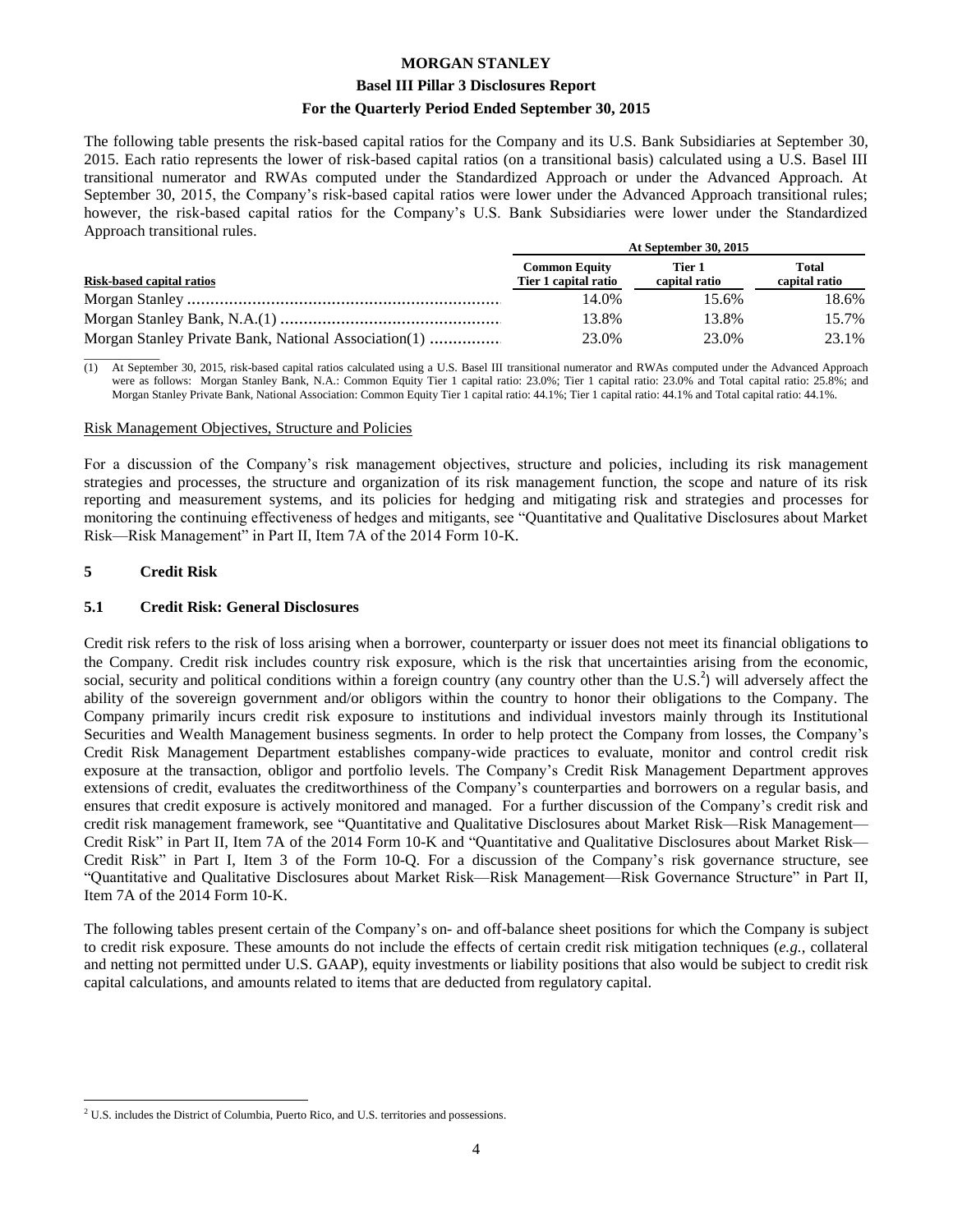#### **Basel III Pillar 3 Disclosures Report**

#### For the Quarterly Period Ended September 30, 2015

The following tables are presented on a U.S. GAAP basis and reflect amounts by product type, region (based on the legal domicile of the counterparty), remaining contractual maturity and counterparty or industry type.

#### Credit Risk Exposures by Product Type and Geographic Region

|                                              |            |                                             | At September 30, 2015 |                 |              |                                |
|----------------------------------------------|------------|---------------------------------------------|-----------------------|-----------------|--------------|--------------------------------|
| <b>Product Type</b>                          | Americas   | Europe,<br><b>Middle East</b><br>and Africa | <b>Asia-Pacific</b>   | <b>Netting</b>  | <b>Total</b> | <b>Ouarterly</b><br>Average(1) |
|                                              |            |                                             | (dollars in millions) |                 |              |                                |
|                                              | 51,560 \$  | 20,203 \$                                   | 15,545 \$             | $-$ \$          | 87,308 \$    | 84,199                         |
| Derivative and other contracts(3)            | 180,389    | 331,440                                     | 28,990                | (507, 525)      | 33,294       | 31,432                         |
| Available for sale debt and held to maturity |            |                                             |                       |                 |              |                                |
|                                              | 64,387     | 262                                         | 28                    |                 | 64.677       | 65,399                         |
| Securities financing transactions $(3)(4)$   | 226,242    | 74,348                                      | 42,691                | (67, 830)       | 275,451      | 255,743                        |
|                                              | 104,910    | 7,435                                       | 2,523                 |                 | 114,868      | 117,875                        |
|                                              | 16,843     | 11,342                                      | 11,414                |                 | 39,599       | 41,042                         |
|                                              | 644,331 \$ | 445,030 \$                                  | 101,191 \$            | $(575, 355)$ \$ | 615,197 \$   | 595,690                        |
|                                              | 103,485 \$ | 51,286 \$                                   | 31,997 \$             | - \$            | 186,768 \$   | 169,375                        |
|                                              | 12,199     | 560                                         | 5                     |                 | 12,764       | 12,956                         |
| Total off-balance sheet \$                   | 115,684 \$ | 51,846 \$                                   | 32,002 \$             | - \$            | 199,532 \$   | 182,331                        |

#### Remaining Contractual Maturity Breakdown by Product Type

|                                                         | At September 30, 2015 |                          |                       |                 |         |  |  |  |  |
|---------------------------------------------------------|-----------------------|--------------------------|-----------------------|-----------------|---------|--|--|--|--|
|                                                         |                       | <b>Years to Maturity</b> |                       |                 |         |  |  |  |  |
| <b>Product Type</b>                                     | <b>Less</b><br>than 1 | $1-5$                    | Over 5                | <b>Netting</b>  | Total   |  |  |  |  |
|                                                         |                       |                          | (dollars in millions) |                 |         |  |  |  |  |
|                                                         | 87,308 \$             | - \$                     | - \$                  | - \$            | 87,308  |  |  |  |  |
|                                                         | 101,500               | 154,820                  | 284.499               | (507, 525)      | 33,294  |  |  |  |  |
| Available for sale debt and held to maturity securities | 472                   | 33,895                   | 30,310                |                 | 64,677  |  |  |  |  |
|                                                         | 341,496               | 1,785                    |                       | (67, 830)       | 275,451 |  |  |  |  |
|                                                         | 58.629                | 29.479                   | 26,760                |                 | 114,868 |  |  |  |  |
|                                                         | 25,428                | 6,070                    | 8,101                 |                 | 39,599  |  |  |  |  |
|                                                         | 614,833 \$            | 226,049 \$               | 349,670 \$            | $(575, 355)$ \$ | 615,197 |  |  |  |  |
|                                                         | 96.915 \$             | 77.710 \$                | $12.143$ \$           | - \$            | 186,768 |  |  |  |  |
|                                                         | 3,660                 | 2.820                    | 6,284                 |                 | 12,764  |  |  |  |  |
|                                                         | $100.575$ \$          | 80.530 \$                | 18.427 \$             | - \$            | 199.532 |  |  |  |  |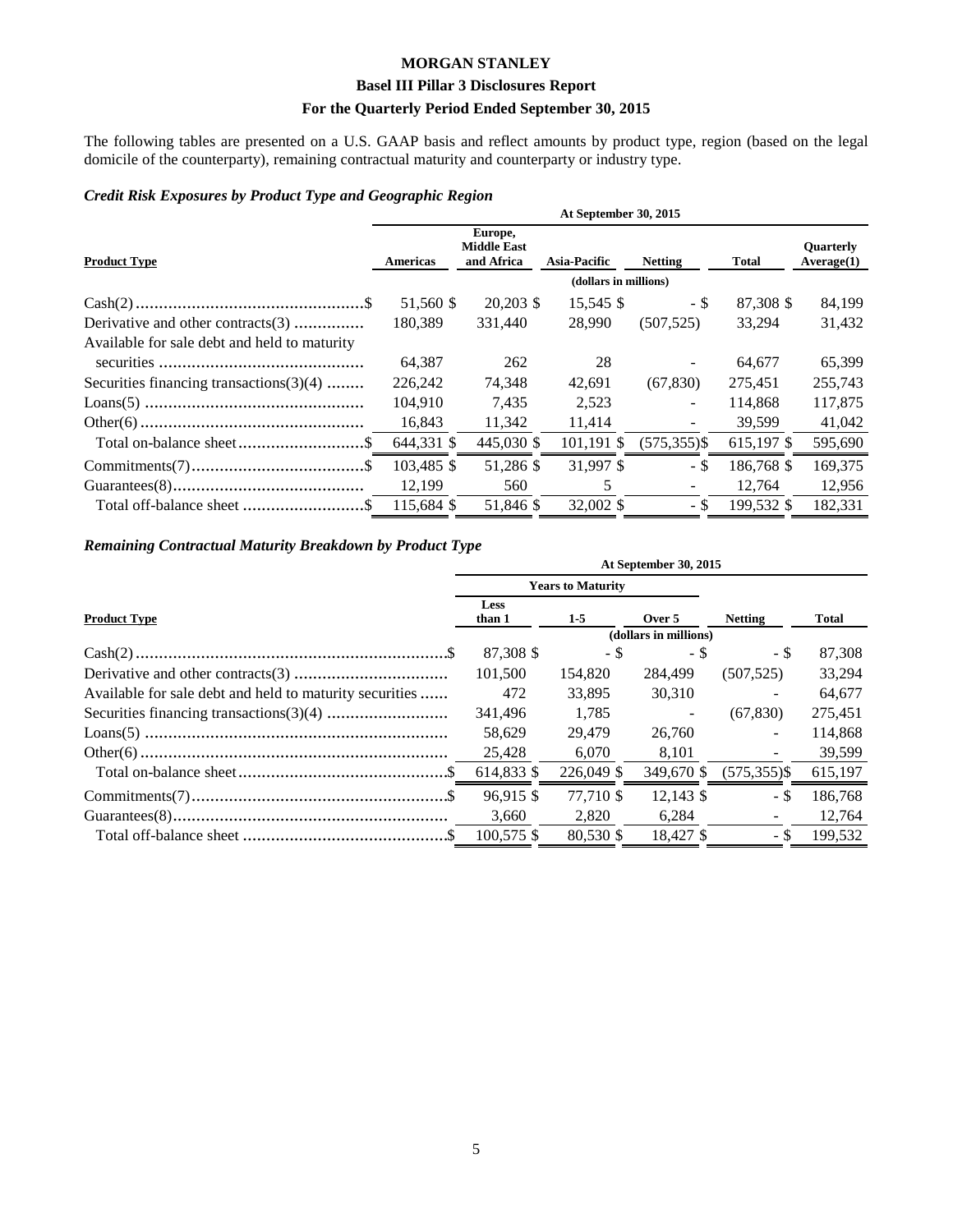#### **Basel III Pillar 3 Disclosures Report**

#### **For the Quarterly Period Ended September 30, 2015**

#### *Distribution of Exposures by Product Type and Counterparty or Industry Type*

|                                              | At September 30, 2015 |            |                               |           |                |         |  |  |  |
|----------------------------------------------|-----------------------|------------|-------------------------------|-----------|----------------|---------|--|--|--|
|                                              |                       | Wholesale  |                               |           |                |         |  |  |  |
| <b>Product Type</b>                          | Bank(9)<br>Sovereign  |            | Corporate<br>and Other $(10)$ | Retail    | <b>Netting</b> | Total   |  |  |  |
|                                              | (dollars in millions) |            |                               |           |                |         |  |  |  |
|                                              | $32,695$ \$           | 37,877 \$  | $16,736$ \$                   | $-$ \$    | - \$           | 87,308  |  |  |  |
| Derivative and other contracts(3)            | 250,060               | 10.730     | 280,029                       | $\sim$    | (507, 525)     | 33,294  |  |  |  |
| Available for sale debt and held to maturity |                       |            |                               |           |                |         |  |  |  |
|                                              |                       | 55,056     | 9,621                         |           |                | 64,677  |  |  |  |
| Securities financing transactions $(3)(4)$   | 28.833                | 32,907     | 281,541                       | $\sim$    | (67, 830)      | 275,451 |  |  |  |
|                                              |                       |            | 52,868                        | 62,000    |                | 114,868 |  |  |  |
|                                              |                       | 5,660      | 33,939                        |           |                | 39,599  |  |  |  |
|                                              | 311,588 \$            | 142,230 \$ | 674,734 \$                    | 62,000 \$ | $(575,355)$ \$ | 615,197 |  |  |  |
| $Commiments(7) \dots 1$                      | 15,837 \$             | 1\$        | 166,037 \$                    | 4,893 \$  | - \$           | 186,768 |  |  |  |
|                                              | 2                     |            | 12,762                        |           |                | 12,764  |  |  |  |
| Total off-balance sheet \$                   | 15,839 \$             | 1\$        | 178,799 \$                    | 4.893 \$  | - \$           | 199,532 |  |  |  |

\_\_\_\_\_\_\_\_\_\_\_\_\_ (1) Average balances are calculated based on month-end balances or, where month-end balances are unavailable, quarter-end balances.

(2) Amounts include Cash and due from banks, Interest bearing deposits with banks, and Cash deposited with clearing organizations or segregated under federal and other regulations or requirements, and exclude money market funds.

(3) For further discussions on master netting agreements and collateral agreements, see Note 4 (Derivative Instruments and Hedging Activities) and Note 6 (Collateralized Transactions) to the condensed consolidated financial statements in Part I, Item 1 of the Form 10-Q.

(4) Amounts reflect Securities purchased under agreements to resell and Securities borrowed.

(5) Amounts reflect loans held for investment, loans held for sale and banking book loans designated at fair value, as well as margin lending and employee loans.

(6) Amounts primarily reflect banking book Customer and other receivables, Intangible Assets, Premises, equipment and software costs and banking book U.S. government and agency securities designated at fair value.

(7) Amounts reflect lending commitments and Forward starting reverse repurchase agreements and securities borrowing agreements. For a further discussion on the Company's commitments, see Note 11 (Commitments, Guarantees and Contingencies) to the condensed consolidated financial statements in Part I, Item 1 of the Form 10-Q.

(8) Amounts reflect Standby letters of credit and other financial guarantees issued and Liquidity facilities. For a further discussion on the Company's guarantees, see Note 11 (Commitments, Guarantees and Contingencies) to the condensed consolidated financial statements in Part I, Item 1 of the Form 10-Q.

(9) Bank counterparties primarily include banks and depository institutions.

(10) Corporate and Other counterparties include exchanges and clearing houses.

#### **5.2 Credit Risk: General Disclosure for Impaired Loans**

The Company provides loans or lending commitments within its Institutional Securities and Wealth Management business segments. The Company accounts for loans using the following designations: loans held for investment, loans held for sale and loans at fair value. The allowance for loan losses estimates probable losses inherent in the held for investment portfolio including probable losses related to loans specifically identified for impairment.

For a discussion of the Company's loan disclosures (including current and comparable prior period loan information by product type), such as the allowance for loan losses, impaired loans, reconciliation of changes in allowance for loan losses, and credit quality indicators, see Note 8 (Loans and Allowance for Loan Losses) to the consolidated financial statements in Part II, Item 8 of the 2014 Form 10-K and Note 7 (Loans and Allowance for Credit Losses) to the condensed consolidated financial statements in Part I, Item 1 of the Form 10-Q.

For a discussion of the Company's determination of past due or delinquency status, placing of loans on nonaccrual status, returning of loans to accrual status, identification of impaired loans for financial accounting purposes, methodology for estimating allowance for loan losses, and charge-offs of uncollectible amounts, see Note 2 (Significant Accounting Policies) to the consolidated financial statements in Part II, Item 8 of the 2014 Form 10-K.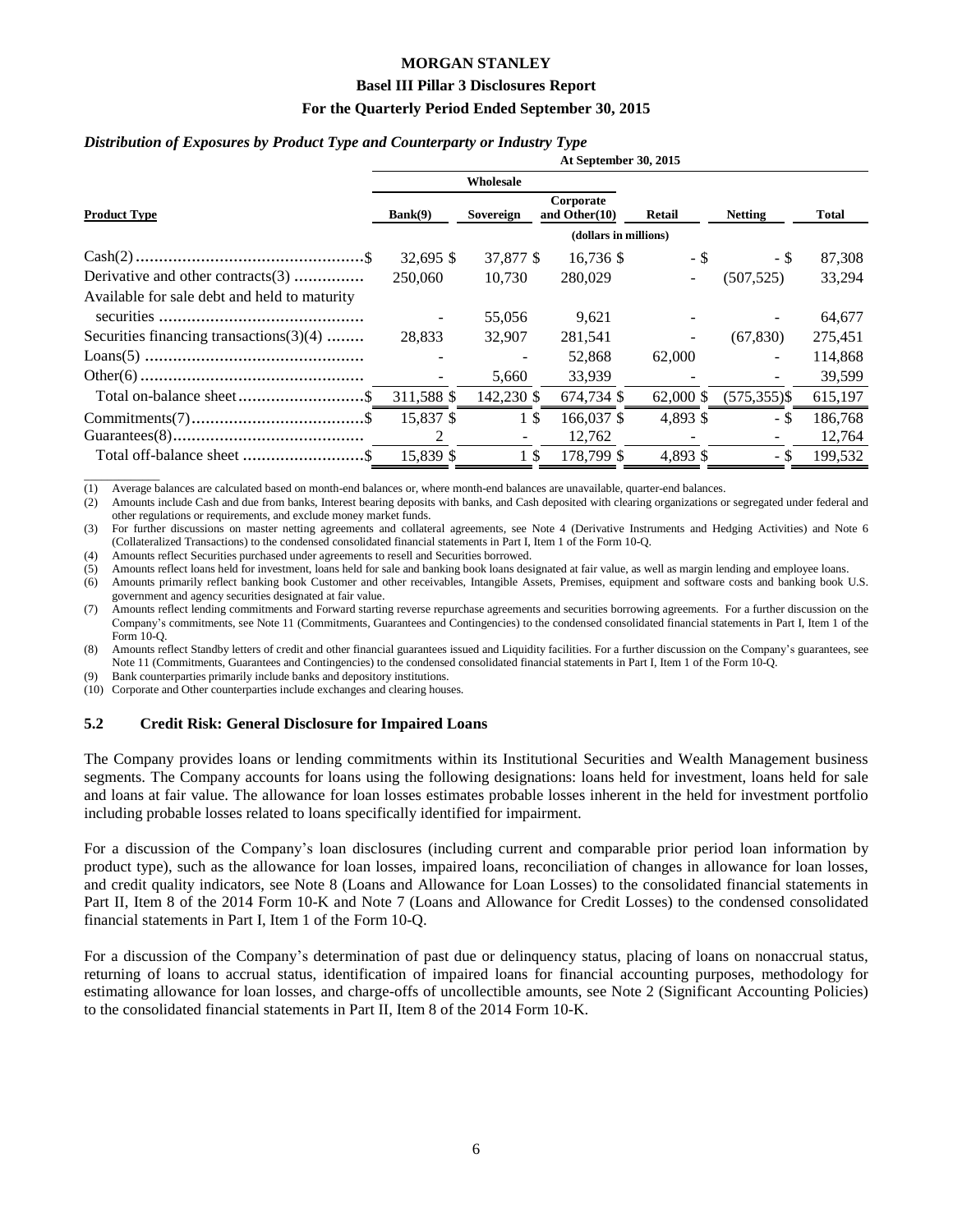#### **Basel III Pillar 3 Disclosures Report**

#### **For the Quarterly Period Ended September 30, 2015**

The following tables are presented on a U.S. GAAP basis and reflect details on impaired and past due loans along with allowances and charge-offs for the Company's loans held for investment. The tables also include loans held for sale and loans held in the banking book designated at fair value.

|                                                          | At September 30, 2015<br>Corporate |           |                       |               |       |  |  |
|----------------------------------------------------------|------------------------------------|-----------|-----------------------|---------------|-------|--|--|
|                                                          |                                    |           |                       |               |       |  |  |
|                                                          | Bank(1)                            | Sovereign | and Other $(2)$       | <b>Retail</b> | Total |  |  |
|                                                          |                                    |           | (dollars in millions) |               |       |  |  |
|                                                          | - \$                               | - \$      | 17 S                  | - \$          |       |  |  |
|                                                          |                                    |           | 76                    | 25            | 101   |  |  |
|                                                          |                                    |           | 102                   | 28            | 130   |  |  |
|                                                          |                                    |           |                       |               |       |  |  |
|                                                          |                                    |           | 161                   |               | 173   |  |  |
| Net charge-offs for the quarter ended September 30, 2015 |                                    |           |                       |               |       |  |  |

(1) Bank counterparties primarily include banks and depository institutions.

\_\_\_\_\_\_\_\_\_\_\_\_\_

(2) Corporate and Other counterparties include exchanges and clearing houses.

(3) At September 30, 2015, no allowance was outstanding for these loans as the present value of the expected future cash flows (or alternatively, the observable market price of the loan or the fair value of the collateral held) exceeded or equaled the carrying value.

| At September 30, 2015 |                                             |                       |              |  |  |  |
|-----------------------|---------------------------------------------|-----------------------|--------------|--|--|--|
| Americas              | Europe,<br><b>Middle East</b><br>and Africa | <b>Asia-Pacific</b>   | <b>Total</b> |  |  |  |
|                       |                                             | (dollars in millions) |              |  |  |  |
| 101 \$                | 17 S                                        | - 8                   | 118          |  |  |  |
| 106                   |                                             |                       | 130          |  |  |  |
| 140                   | 28                                          |                       | 173          |  |  |  |

#### *Loans Past Due and on nonaccrual by Counterparty or Industry Type*

|                          | At September 30, 2015 |                     |                     |              |  |  |  |  |
|--------------------------|-----------------------|---------------------|---------------------|--------------|--|--|--|--|
| <b>Counterparty Type</b> | $90 - 120$<br>Days    | $120 - 180$<br>Days | 180 Days<br>or more | <b>Total</b> |  |  |  |  |
|                          | (dollars in millions) |                     |                     |              |  |  |  |  |
|                          | - \$                  | - \$                | - 3                 |              |  |  |  |  |
|                          |                       |                     |                     |              |  |  |  |  |
|                          |                       | 49                  | 53                  | 102          |  |  |  |  |
|                          |                       |                     |                     | 28           |  |  |  |  |
|                          | $\sim$                | 56 S                | 74 S                | 130          |  |  |  |  |

#### **5.3 Portfolios Subject to Internal Ratings-Based Risk-Based Capital Formulas**

The Company utilizes its internal ratings system in the calculation of RWAs for the purpose of determining Basel III regulatory capital requirements for wholesale and retail exposures, as well as other internal risk management processes such as determining credit limits.

#### Internal Ratings System Design

As a core part of its responsibility for the independent management of credit risk, the Company's Credit Risk Management Department maintains a control framework to evaluate the risk of obligors and the structure of credit facilities (for loans, derivatives, securities financing transactions, etc.), both at inception and periodically thereafter. For both wholesale and retail exposures, the Company has internal methodologies that assign a Probability of Default ("PD") and a Loss Given Default ("LGD"). These risk parameters, along with Exposure at Default ("EAD"), are used to compute credit risk RWAs under the Advanced Approach. Internal credit ratings are the basis for a comprehensive credit limits framework used to control credit risk and serve as the Company's Credit Risk Management Department's independent assessment of credit risk. To monitor the credit risk of a portfolio, the Company uses quantitative models and expert judgment to estimate the various risk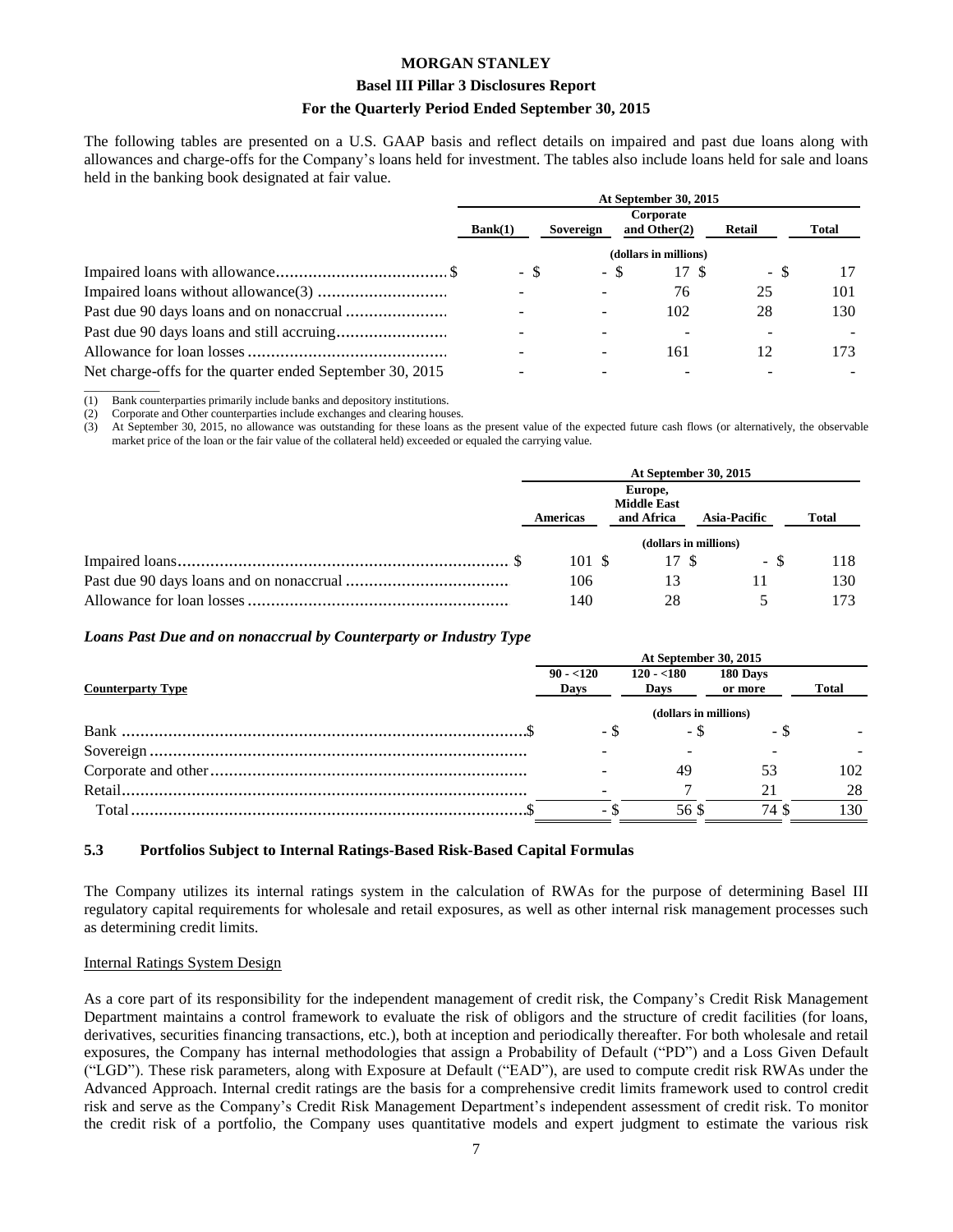#### **Basel III Pillar 3 Disclosures Report**

#### **For the Quarterly Period Ended September 30, 2015**

parameters related to each obligor and/or credit facility. Internal ratings procedures, methodologies, models and credit limits frameworks are all independently and formally governed, and models are reviewed by an independent oversight function.

The PD represents a through the cycle likelihood of default of an obligor. The LGD is an estimate of the expected economic loss incurred by the Company in the event of default during an economic downturn by an obligor, expressed as a percentage of EAD. EAD is the estimated amount due at the time of default. EAD for certain products may be reduced by certain credit risk mitigants. Contingent liabilities, such as undrawn commitments and standby letters of credit, are considered in determining EAD.

#### Internal Ratings System Process

The performance of the overall internal ratings system is monitored on a quarterly basis. This involves a review of key performance measures that include rating overrides, accuracy ratio and comparison of internal ratings versus applicable agency ratings. The review is performed by an independent group, and the results and conclusions are reported to corresponding credit risk governance committees. The overall effectiveness of the internal ratings system is assessed annually and the evaluation results go through a rigorous challenge process by various governance committees before they are presented to the Company's Board of Directors.

#### Wholesale Exposures

Wholesale exposures are credit risk exposures to institutions and individual investors that may arise from a variety of business activities, including, but not limited to, entering into swap or other derivative contracts under which counterparties have obligations to make payments to the Company; extending credit to clients through various lending commitments; providing short-term or long-term funding that is secured by physical or financial collateral whose value may at times be insufficient to fully cover the loan repayment amount; and posting margin and/or collateral and/or deposits to clearing houses, clearing agencies, exchanges, banks, securities companies and other financial counterparties.

The Company's Credit Risk Management Department evaluates wholesale obligors (including but not limited to: companies, individuals, sovereign entities or other government entities) and assigns them internal credit ratings using a "through the cycle" methodology that reflects credit quality expectation over a medium-term horizon.

The Company's Credit Risk Management Department rates wholesale counterparties based on an analysis of the obligor and industry- or sector-specific qualitative and quantitative factors. The ratings process typically includes an analysis of the obligor's financial statements, evaluation of its market position, strategy, management, legal and environmental issues; and consideration of industry dynamics affecting its performance. The Company's Credit Risk Management Department also considers securities prices and other financial markets to assess financial flexibility of the obligor. The Company's Credit Risk Management Department collects relevant information to rate an obligor. If the available information on an obligor is limited, a conservative rating is assigned to reflect uncertainty arising from the limited information.

#### Retail Exposures

Retail exposures generally include exposures to individuals and exposures to small businesses that are managed as part of a pool of exposures with similar risk characteristics, and not on an individual exposure basis. The Company incurs retail exposure credit risk within its Wealth Management business lending to individual investors, including single-family residential mortgage loans in the form of conforming, nonconforming or home equity lines of credit ("HELOC"). In addition, the Company grants loans to certain Wealth Management employees primarily in conjunction with a program to retain and recruit such employees. The primary source of the Company's retail exposure is concentrated in two of three Basel III retail exposure categories: Residential Mortgages and Other Retail Exposures. The third Basel III retail category, Qualifying Revolving Exposures, is not currently relevant to the Company as it has no assets related to this category.

Retail exposures consist of many small loans, thereby making it generally inefficient to assign ratings to each individual loan. Individual loans, therefore, are segmented and aggregated into pools. The Company's Credit Risk Management Department develops the methodology to assign PD, LGD and EAD estimates to these pools of exposures with similar risk characteristics, using factors that may include the Fair Isaac Corporation ("FICO") scores of the borrowers.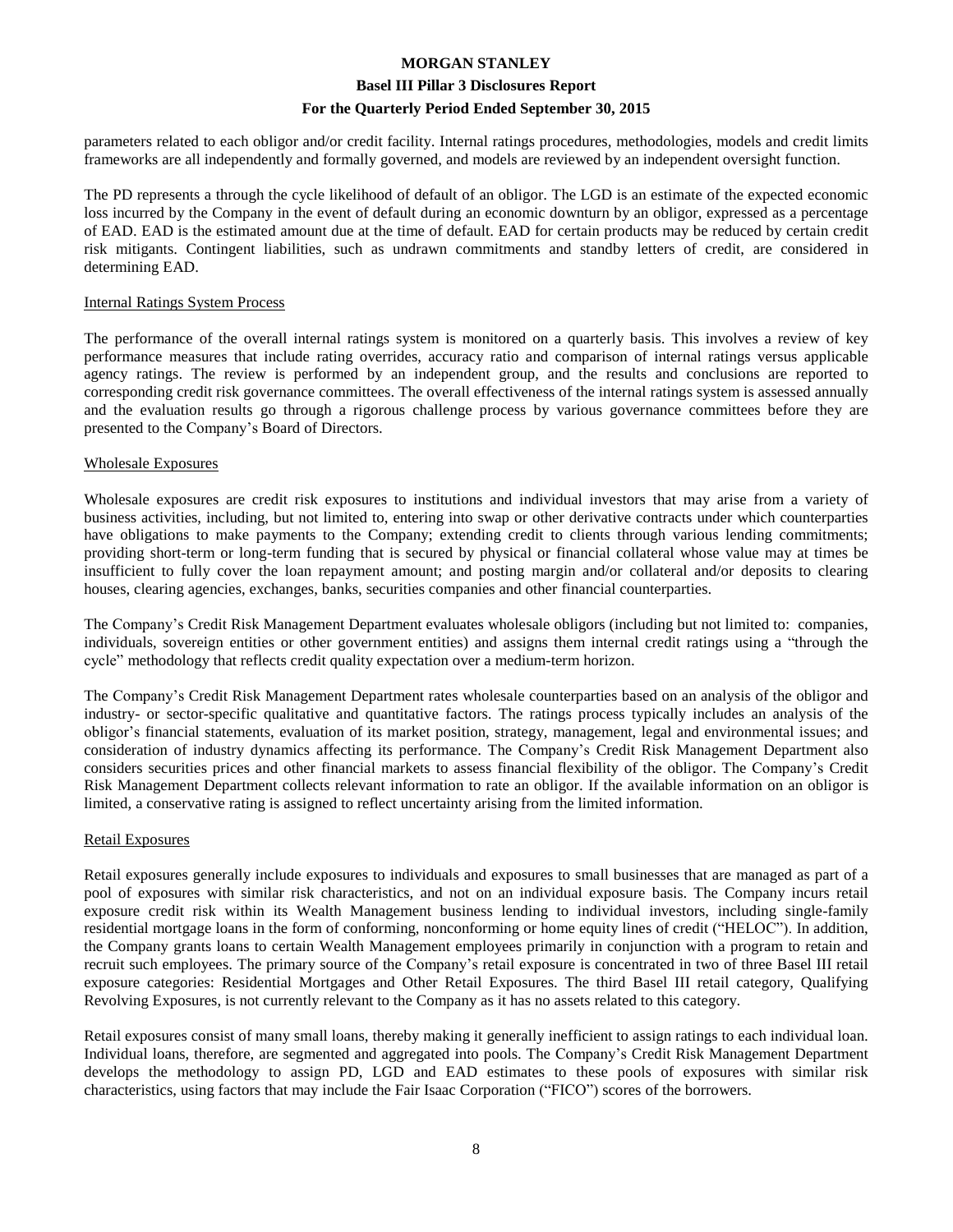#### **Basel III Pillar 3 Disclosures Report**

#### **For the Quarterly Period Ended September 30, 2015**

#### Internal Ratings System Exposures

The following table provides a summary of the distribution of Internal Ratings Based Advanced Approach risk parameters that the Company uses to calculate credit risk RWAs for wholesale and retail exposures. The table also provides average risk weighted values across obligor types and rating grades. The Company currently does not have any high volatility commercial real estate or qualifying revolving exposures.

| Average<br><b>Average PD</b><br><b>Average LGD</b><br>Undrawn<br>Average risk<br>Counterparty<br>EAD(3)<br>PD Band $(\%$<br>$(\frac{6}{6})(1)$<br>Commitment<br>EAD(2)<br>weight $(\% )$<br>$\frac{9}{6}(1)(2)$<br>(dollars in millions)<br>Exposures $0.00 \leq \text{PD} < 0.35$<br>0.08%<br>40.15%\$<br>86,643 \$<br>266,969 \$<br>8,513<br>21.69%<br>$0.35 \leq P D \leq 1.35$<br>284<br>0.82%<br>41.09%<br>16,518<br>26,398<br>82.81%<br>$1.35 \leq PD < 10.00$<br>4.82%<br>39.07%<br>215<br>136.86%<br>12,176<br>15,646<br>$10.00 \leq PD \leq 100.00 \dots$<br>31.47%<br>303<br>183.23%<br>26.85%<br>352<br>2,287<br>N/A<br>229<br>792<br>$100$ (Default)<br>100.00%<br>106.00%<br>62<br>115,918 \$<br>312,092 \$<br>9,377<br>Mortgages $0.00 \leq \text{PD} < 0.15$<br>17,514 \$<br>0.05%<br>18.10%\$<br>$303 \text{ }$ \$<br>2.71%<br>$\blacksquare$<br>$0.15 \leq PD < 0.35$<br>3<br>0.32%<br>16.97%<br>2<br>1,628<br>10.03%<br>$0.35 \leq P D \leq 1.35$<br>13.67%<br>1.32%<br>772<br>21.67%<br>6<br>$\overline{a}$<br>$1.35 \leq PD < 10.00$<br>1.92%<br>13.01%<br>189<br>26.12%<br>$\overline{a}$<br>$10.00 \leq PD < 100.00 \ldots$<br>25.76%<br>39<br>18.91%<br>2<br>116.64%<br>N/A<br>26<br>100 (Default)<br>100.00%<br>3<br>106.00%<br>305 \$<br>15<br>20,168 \$<br>Exposures $0.00 \leq \text{PD} < 1.50$<br>$0.00\%$ \$<br>$-$ \$<br>0.00%<br>0.00%<br>$-$ \$<br>$\blacksquare$<br>$1.50 \leq PD < 3.00$<br>2.21%<br>100.00%<br>136<br>16<br>96.63%<br>$\mathbf{r}$<br>$3.00 \leq PD \leq 5.00$<br>3.30%<br>2<br>43.85%<br>1,747<br>65.63%<br>$\sim$<br>$5.00 \leq PD \leq 8.00$<br>6.19%<br>42.23%<br>2,956<br>67.31%<br>$8.00 \leq PD < 100.00$<br>9.63%<br>13.41%<br>35<br>23.58%<br>291<br>100.00%<br>N/A<br>106.00%<br>$100$ (Default)<br>$-$ \$<br>5,165 \$<br>19<br>116,223 \$<br>9,411<br>337,425 \$ |              | At September 30, 2015 |  |  |  |  |  |  |  |  |  |  |
|---------------------------------------------------------------------------------------------------------------------------------------------------------------------------------------------------------------------------------------------------------------------------------------------------------------------------------------------------------------------------------------------------------------------------------------------------------------------------------------------------------------------------------------------------------------------------------------------------------------------------------------------------------------------------------------------------------------------------------------------------------------------------------------------------------------------------------------------------------------------------------------------------------------------------------------------------------------------------------------------------------------------------------------------------------------------------------------------------------------------------------------------------------------------------------------------------------------------------------------------------------------------------------------------------------------------------------------------------------------------------------------------------------------------------------------------------------------------------------------------------------------------------------------------------------------------------------------------------------------------------------------------------------------------------------------------------------------------------------------------------------------------------------------------------------------------------------|--------------|-----------------------|--|--|--|--|--|--|--|--|--|--|
|                                                                                                                                                                                                                                                                                                                                                                                                                                                                                                                                                                                                                                                                                                                                                                                                                                                                                                                                                                                                                                                                                                                                                                                                                                                                                                                                                                                                                                                                                                                                                                                                                                                                                                                                                                                                                                 | Subcategory  |                       |  |  |  |  |  |  |  |  |  |  |
|                                                                                                                                                                                                                                                                                                                                                                                                                                                                                                                                                                                                                                                                                                                                                                                                                                                                                                                                                                                                                                                                                                                                                                                                                                                                                                                                                                                                                                                                                                                                                                                                                                                                                                                                                                                                                                 |              |                       |  |  |  |  |  |  |  |  |  |  |
|                                                                                                                                                                                                                                                                                                                                                                                                                                                                                                                                                                                                                                                                                                                                                                                                                                                                                                                                                                                                                                                                                                                                                                                                                                                                                                                                                                                                                                                                                                                                                                                                                                                                                                                                                                                                                                 | Wholesale    |                       |  |  |  |  |  |  |  |  |  |  |
|                                                                                                                                                                                                                                                                                                                                                                                                                                                                                                                                                                                                                                                                                                                                                                                                                                                                                                                                                                                                                                                                                                                                                                                                                                                                                                                                                                                                                                                                                                                                                                                                                                                                                                                                                                                                                                 |              |                       |  |  |  |  |  |  |  |  |  |  |
|                                                                                                                                                                                                                                                                                                                                                                                                                                                                                                                                                                                                                                                                                                                                                                                                                                                                                                                                                                                                                                                                                                                                                                                                                                                                                                                                                                                                                                                                                                                                                                                                                                                                                                                                                                                                                                 |              |                       |  |  |  |  |  |  |  |  |  |  |
|                                                                                                                                                                                                                                                                                                                                                                                                                                                                                                                                                                                                                                                                                                                                                                                                                                                                                                                                                                                                                                                                                                                                                                                                                                                                                                                                                                                                                                                                                                                                                                                                                                                                                                                                                                                                                                 |              |                       |  |  |  |  |  |  |  |  |  |  |
|                                                                                                                                                                                                                                                                                                                                                                                                                                                                                                                                                                                                                                                                                                                                                                                                                                                                                                                                                                                                                                                                                                                                                                                                                                                                                                                                                                                                                                                                                                                                                                                                                                                                                                                                                                                                                                 |              |                       |  |  |  |  |  |  |  |  |  |  |
|                                                                                                                                                                                                                                                                                                                                                                                                                                                                                                                                                                                                                                                                                                                                                                                                                                                                                                                                                                                                                                                                                                                                                                                                                                                                                                                                                                                                                                                                                                                                                                                                                                                                                                                                                                                                                                 |              |                       |  |  |  |  |  |  |  |  |  |  |
|                                                                                                                                                                                                                                                                                                                                                                                                                                                                                                                                                                                                                                                                                                                                                                                                                                                                                                                                                                                                                                                                                                                                                                                                                                                                                                                                                                                                                                                                                                                                                                                                                                                                                                                                                                                                                                 |              |                       |  |  |  |  |  |  |  |  |  |  |
|                                                                                                                                                                                                                                                                                                                                                                                                                                                                                                                                                                                                                                                                                                                                                                                                                                                                                                                                                                                                                                                                                                                                                                                                                                                                                                                                                                                                                                                                                                                                                                                                                                                                                                                                                                                                                                 | Residential  |                       |  |  |  |  |  |  |  |  |  |  |
|                                                                                                                                                                                                                                                                                                                                                                                                                                                                                                                                                                                                                                                                                                                                                                                                                                                                                                                                                                                                                                                                                                                                                                                                                                                                                                                                                                                                                                                                                                                                                                                                                                                                                                                                                                                                                                 |              |                       |  |  |  |  |  |  |  |  |  |  |
|                                                                                                                                                                                                                                                                                                                                                                                                                                                                                                                                                                                                                                                                                                                                                                                                                                                                                                                                                                                                                                                                                                                                                                                                                                                                                                                                                                                                                                                                                                                                                                                                                                                                                                                                                                                                                                 |              |                       |  |  |  |  |  |  |  |  |  |  |
|                                                                                                                                                                                                                                                                                                                                                                                                                                                                                                                                                                                                                                                                                                                                                                                                                                                                                                                                                                                                                                                                                                                                                                                                                                                                                                                                                                                                                                                                                                                                                                                                                                                                                                                                                                                                                                 |              |                       |  |  |  |  |  |  |  |  |  |  |
|                                                                                                                                                                                                                                                                                                                                                                                                                                                                                                                                                                                                                                                                                                                                                                                                                                                                                                                                                                                                                                                                                                                                                                                                                                                                                                                                                                                                                                                                                                                                                                                                                                                                                                                                                                                                                                 |              |                       |  |  |  |  |  |  |  |  |  |  |
|                                                                                                                                                                                                                                                                                                                                                                                                                                                                                                                                                                                                                                                                                                                                                                                                                                                                                                                                                                                                                                                                                                                                                                                                                                                                                                                                                                                                                                                                                                                                                                                                                                                                                                                                                                                                                                 |              |                       |  |  |  |  |  |  |  |  |  |  |
|                                                                                                                                                                                                                                                                                                                                                                                                                                                                                                                                                                                                                                                                                                                                                                                                                                                                                                                                                                                                                                                                                                                                                                                                                                                                                                                                                                                                                                                                                                                                                                                                                                                                                                                                                                                                                                 |              |                       |  |  |  |  |  |  |  |  |  |  |
|                                                                                                                                                                                                                                                                                                                                                                                                                                                                                                                                                                                                                                                                                                                                                                                                                                                                                                                                                                                                                                                                                                                                                                                                                                                                                                                                                                                                                                                                                                                                                                                                                                                                                                                                                                                                                                 |              |                       |  |  |  |  |  |  |  |  |  |  |
|                                                                                                                                                                                                                                                                                                                                                                                                                                                                                                                                                                                                                                                                                                                                                                                                                                                                                                                                                                                                                                                                                                                                                                                                                                                                                                                                                                                                                                                                                                                                                                                                                                                                                                                                                                                                                                 | Other Retail |                       |  |  |  |  |  |  |  |  |  |  |
|                                                                                                                                                                                                                                                                                                                                                                                                                                                                                                                                                                                                                                                                                                                                                                                                                                                                                                                                                                                                                                                                                                                                                                                                                                                                                                                                                                                                                                                                                                                                                                                                                                                                                                                                                                                                                                 |              |                       |  |  |  |  |  |  |  |  |  |  |
|                                                                                                                                                                                                                                                                                                                                                                                                                                                                                                                                                                                                                                                                                                                                                                                                                                                                                                                                                                                                                                                                                                                                                                                                                                                                                                                                                                                                                                                                                                                                                                                                                                                                                                                                                                                                                                 |              |                       |  |  |  |  |  |  |  |  |  |  |
|                                                                                                                                                                                                                                                                                                                                                                                                                                                                                                                                                                                                                                                                                                                                                                                                                                                                                                                                                                                                                                                                                                                                                                                                                                                                                                                                                                                                                                                                                                                                                                                                                                                                                                                                                                                                                                 |              |                       |  |  |  |  |  |  |  |  |  |  |
|                                                                                                                                                                                                                                                                                                                                                                                                                                                                                                                                                                                                                                                                                                                                                                                                                                                                                                                                                                                                                                                                                                                                                                                                                                                                                                                                                                                                                                                                                                                                                                                                                                                                                                                                                                                                                                 |              |                       |  |  |  |  |  |  |  |  |  |  |
|                                                                                                                                                                                                                                                                                                                                                                                                                                                                                                                                                                                                                                                                                                                                                                                                                                                                                                                                                                                                                                                                                                                                                                                                                                                                                                                                                                                                                                                                                                                                                                                                                                                                                                                                                                                                                                 |              |                       |  |  |  |  |  |  |  |  |  |  |
|                                                                                                                                                                                                                                                                                                                                                                                                                                                                                                                                                                                                                                                                                                                                                                                                                                                                                                                                                                                                                                                                                                                                                                                                                                                                                                                                                                                                                                                                                                                                                                                                                                                                                                                                                                                                                                 |              |                       |  |  |  |  |  |  |  |  |  |  |
|                                                                                                                                                                                                                                                                                                                                                                                                                                                                                                                                                                                                                                                                                                                                                                                                                                                                                                                                                                                                                                                                                                                                                                                                                                                                                                                                                                                                                                                                                                                                                                                                                                                                                                                                                                                                                                 |              |                       |  |  |  |  |  |  |  |  |  |  |
|                                                                                                                                                                                                                                                                                                                                                                                                                                                                                                                                                                                                                                                                                                                                                                                                                                                                                                                                                                                                                                                                                                                                                                                                                                                                                                                                                                                                                                                                                                                                                                                                                                                                                                                                                                                                                                 |              |                       |  |  |  |  |  |  |  |  |  |  |

\_\_\_\_\_\_\_\_\_\_\_\_\_ N/A—Not Applicable

(1) Amounts reflect the effect of eligible guarantees and eligible credit derivatives.

(2) Under U.S. Basel III, credit risk mitigation in the form of collateral may be applied by reducing EAD or adjusting the LGD. The Company may apply one or the other approach depending on product type.

(3) Amounts represent the weighted average EAD per counterparty within the respective PD band, weighted by its pro rata EAD contribution.

#### **5.4 General Disclosure for Wholesale Counterparty Credit Risk of Derivative Contracts, Repo-Style Transactions and Eligible Margin Lending**

#### Counterparty Credit Risk Overview

Counterparty credit exposure arises from the risk that parties are unable to meet their payment obligations under derivative contracts, repo-style transactions and eligible margin loans. Repo-style transactions include repurchase agreements and securities lending transactions. Derivative contracts and securities underlying repo-style transactions have a risk of increased potential future counterparty exposure from changes in movements in market prices and other risk factors. Potential future exposure is mitigated by the use of netting and collateral agreements. The Company uses internal models to compute expected exposure that includes the mitigating effects of netting and collateral in valuing over-the-counter ("OTC") and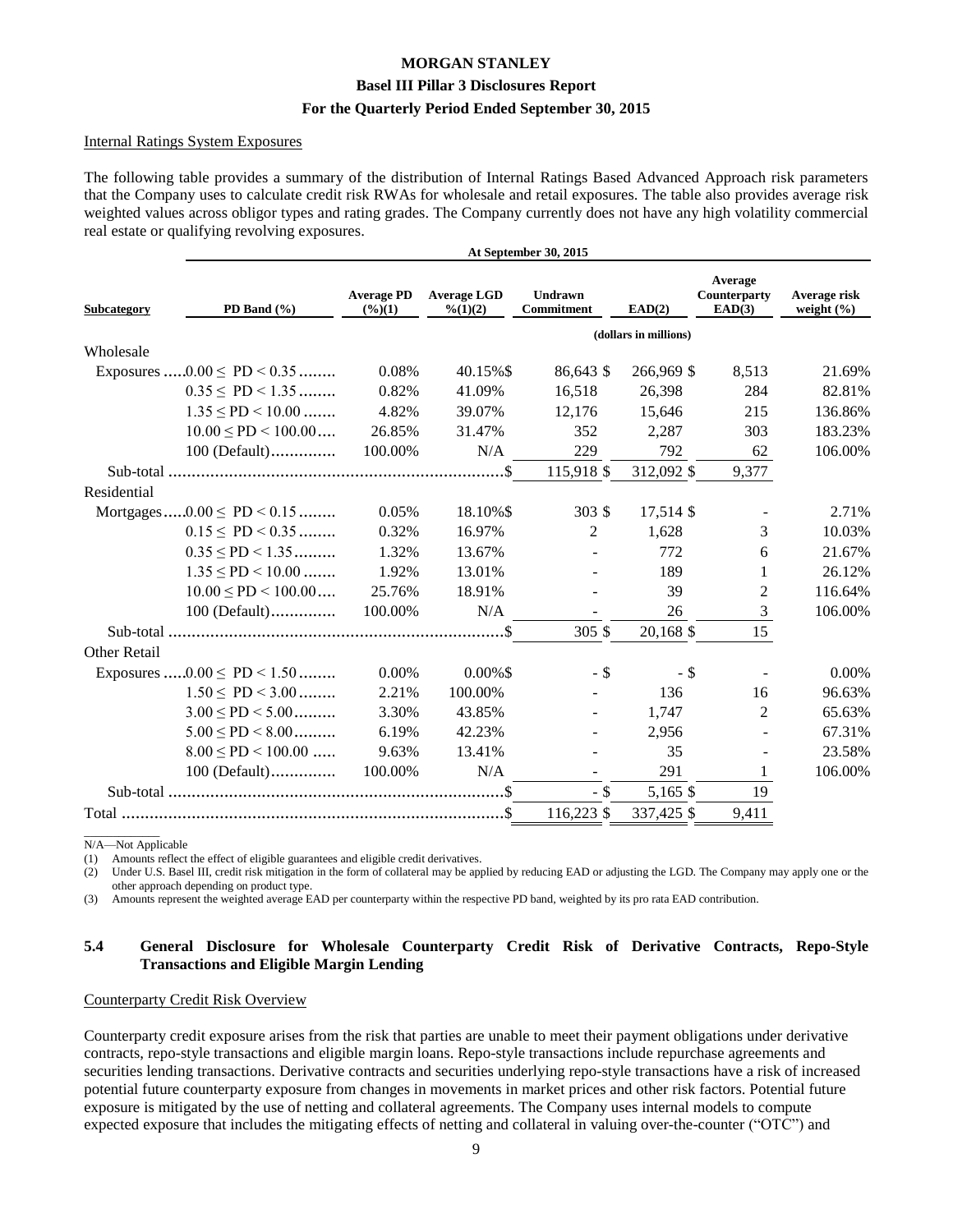#### **Basel III Pillar 3 Disclosures Report**

#### **For the Quarterly Period Ended September 30, 2015**

exchange-traded derivative contracts, repo-style transactions. For eligible margin lending, the Company uses either internal models or the collateral haircut approach ("CHA") as prescribed in the U.S. Basel III rules. The use of netting, collateral, internal models methodology and credit valuation adjustments are discussed further below, in addition to other counterparty credit risk management practices.

#### *Derivative Contracts*

The Company actively manages its credit exposure through the application of collateral arrangements and readily available market instruments such as credit derivatives. The use of collateral in managing derivative risk is standard in the market place, and is governed by appropriate documentation such as the Credit Support Annex to the International Swaps and Derivatives Association, Inc. ("ISDA") documentation. In line with these standards, the Company generally accepts only cash, government bonds, corporate debt and main index equities as collateral. The Company has policies and procedures for reviewing the legal enforceability of credit support documents in accordance with applicable rules.

#### *Repo-Style Transactions*

The Company enters into reverse repurchase agreements, repurchase agreements, securities borrowed and securities loaned transactions to, among other things, acquire securities to cover short positions and settle other securities obligations, to accommodate customers' needs and to finance the Company's inventory positions. The Company manages credit exposure arising from reverse repurchase agreements, repurchase agreements, securities borrowing and securities lending transactions by, in appropriate circumstances, entering into master netting and collateral agreements with counterparties that provide the Company, in the event of a counterparty default, the right to liquidate collateral and the right to offset receivables and payables with that counterparty. Under these agreements and transactions, the Company either receives or provides collateral, including U.S. government and agency securities, other sovereign government obligations, corporate and other debt, and corporate equities.

#### *Eligible Margin Lending*

The Company also engages in customer margin lending and securities based lending to its Institutional Securities and Wealth Management clients that allow clients to borrow against the value of qualifying securities. This lending activity is included within Customer and other receivables or Loans in the Company's condensed consolidated statements of financial condition. The Company monitors required margin levels and established credit terms daily and, pursuant to such guidelines, requires customers to provide additional collateral or reduce positions, when necessary.

#### **Netting**

The Company recognizes netting in its estimation of EAD where it has a master netting agreement in place and other relevant requirements are met. The ISDA Master Agreement is an industry-standard master netting agreement that is typically used to document derivative transactions. The Company generally uses the ISDA Master Agreement and similar master netting agreements to document derivative and repo-style transactions. For a discussion of the Company's master netting agreements, see Note 4 (Derivative Instruments and Hedging Activities) and Note 6 (Collateralized Transactions) to the condensed consolidated financial statements in Part I, Item 1 of the Form 10-Q.

#### Collateral

The Company may require collateral depending on the credit profile of the Company's counterparties. There is an established infrastructure to manage, maintain and value collateral on a daily basis. Collateral held is managed in accordance with the Company's guidelines and the relevant underlying agreements.

For a discussion of the Company's use of collateral as a credit risk mitigant, including with respect to derivatives, repo-style transactions and eligible margin loans, see Note 4 (Derivative Instruments and Hedging Activities) and Note 6 (Collateralized Transactions) to the condensed consolidated financial statements in Part I, Item 1 of the Form 10-Q. For further information on the Company's valuation approaches, including for collateral, see Note 2 (Significant Accounting Policies) and Note 4 (Fair Value Disclosures) to the consolidated financial statements included in Part II, Item 8 of the 2014 Form 10-K.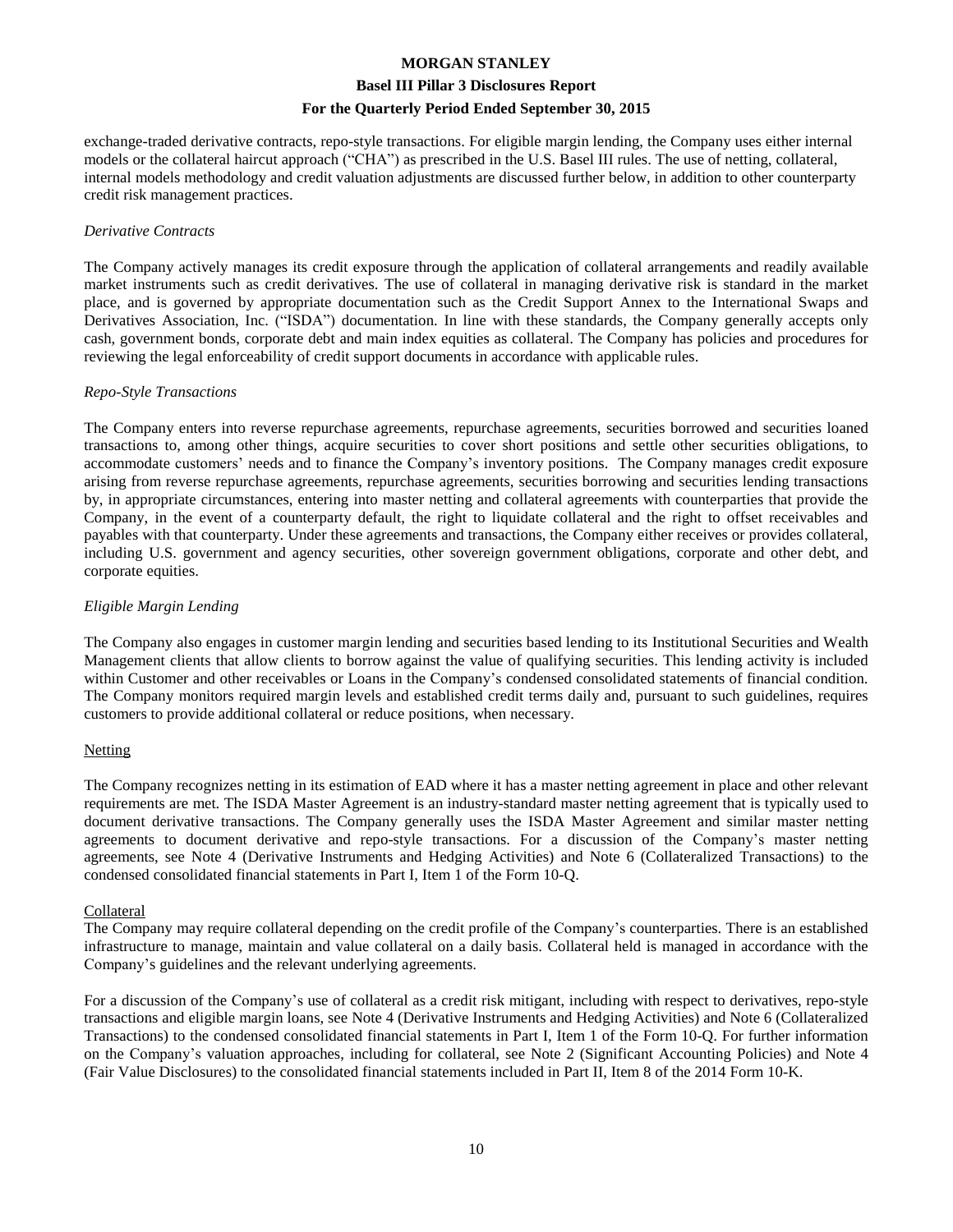#### General Disclosure for Counterparty Credit Risk

The following table presents the exposures for derivative and other contracts and securities financing transactions, consisting of repo-style transactions and eligible margin lending, presented on a U.S. GAAP basis.

|                                           | At<br>September 30, 2015 |
|-------------------------------------------|--------------------------|
|                                           | (dollars in millions)    |
| <b>Derivative and Other Contracts:</b>    |                          |
|                                           | 540.819                  |
|                                           | (450, 654)               |
|                                           | 90.165                   |
|                                           | (9,967)                  |
|                                           | (56, 879)                |
|                                           | 23,319                   |
| <b>Securities Financing Transactions:</b> |                          |
| <b>Repo-Style Transactions:</b>           |                          |
|                                           | 343,281                  |
|                                           | 11.486                   |
| <b>Eligible Margin Lending:</b>           |                          |
|                                           | 49,099                   |
|                                           |                          |

(1) At September 30, 2015, the fair value of the collateral held exceeded the carrying value of margin loans.

The following table is presented on a U.S. GAAP basis and reflects the notional amount of outstanding credit derivatives at September 30, 2015, used to hedge the Company's own portfolio and those undertaken in connection with client intermediation activities.

|                        | At September 30, 2015  |  |           |  |                                  |  |         |  |
|------------------------|------------------------|--|-----------|--|----------------------------------|--|---------|--|
|                        | <b>Hedge Portfolio</b> |  |           |  | <b>Intermediation Activities</b> |  |         |  |
| Credit derivative type | <b>Purchased</b>       |  | Sold      |  | <b>Purchased</b>                 |  | Sold    |  |
|                        | (dollars in millions)  |  |           |  |                                  |  |         |  |
|                        | 35.734 \$              |  | 14.401 \$ |  | 782,168 \$                       |  | 762,066 |  |
|                        |                        |  |           |  | 1.752                            |  | 8.924   |  |
|                        | 4,475                  |  |           |  | 19.114                           |  | 21,070  |  |
|                        | 40.209                 |  | 14.401 \$ |  | 803.034 \$                       |  | 792,060 |  |
|                        |                        |  |           |  |                                  |  |         |  |

For a further discussion of the Company's credit derivatives, see "Quantitative and Qualitative Disclosures about Market Risk—Credit Risk—Credit Exposure–Derivatives—Credit Derivatives" in Part I, Item 3 and Note 4 (Derivative Instruments and Hedging Activities) to the condensed consolidated financial statements in Part I, Item 1 of the Form 10-Q.

#### Internal Models Methodology

The Company has been approved by its primary regulators to use the Internal Models Methodology ("IMM") to estimate counterparty exposure at future time horizons. Under the IMM approach, the Company uses simulation models to estimate the distribution of counterparty exposures at specified future time horizons. The simulation models projects potential values of various risk factors that affect the Company's counterparty portfolio (*e.g.*, interest rates, equity prices, commodity prices and credit spreads) under a large number of simulation paths, and then determines possible changes in counterparty exposure for each path by re-pricing transactions with that counterparty under the projected risk factor values. A counterparty's expected positive exposure profile is determined from the resulting modeled exposure distribution to estimate EAD in calculating credit risk RWAs for regulatory capital ratio purposes. For a small population of exposures not modeled under this simulation method, the Company calculates EAD for regulatory capital purposes using a more conservative but less risksensitive method. The internal models incorporate the effects of legally enforceable netting and collateral agreements in estimating counterparty exposure.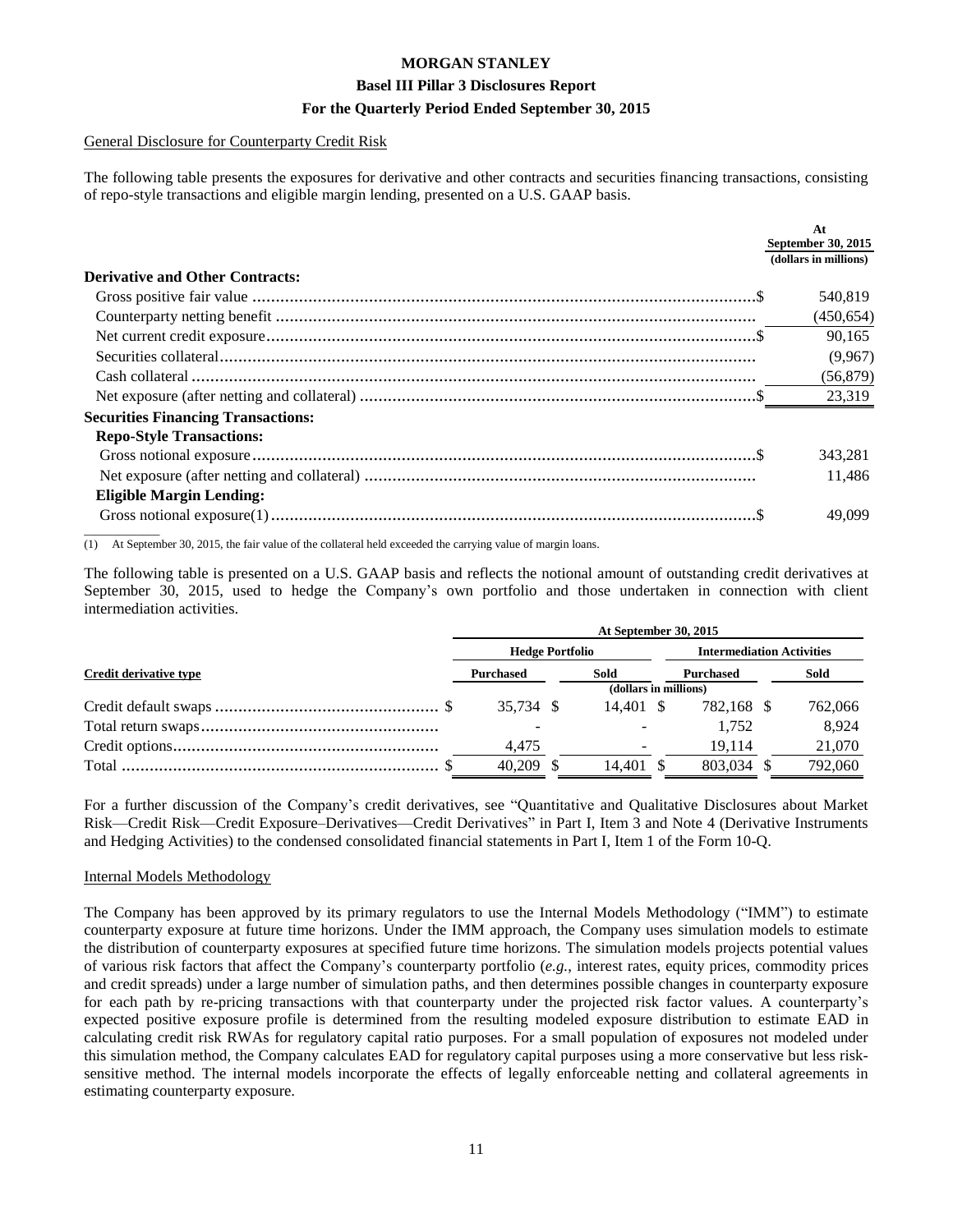#### Collateral Haircut Approach Methodology

For certain eligible margin loans, EAD is adjusted to reflect the risk mitigating effect of financial collateral in line with the CHA as prescribed in the U.S. Basel III rules. The use of netting, collateral, IMM and CVA are discussed further below, in addition to other counterparty credit risk management practices.

The table below presents the EAD used for the Company's determination of regulatory capital for derivative and other contracts and securities financing transactions, excluding default fund contributions.

|                                         | At September 30, 2015              |            |                        |            |            |            |  |  |
|-----------------------------------------|------------------------------------|------------|------------------------|------------|------------|------------|--|--|
|                                         | <b>Internal Models Methodology</b> |            | <b>CHA</b> Methodology |            | Total      |            |  |  |
|                                         | <b>EAD</b>                         | <b>RWA</b> | <b>EAD</b>             | <b>RWA</b> | <b>EAD</b> | <b>RWA</b> |  |  |
|                                         | (dollars in millions)              |            |                        |            |            |            |  |  |
| Derivative and other contracts $(1)$ \$ | 72,712 \$                          | 27,680 \$  | - \$                   | - \$       | 72,712 \$  | 27,680     |  |  |
| Securities financing transactions       | 30,434                             | 6,610      | 1.509                  | 2.515      | 31.943     | 9,125      |  |  |
|                                         | 1.729                              | 37         |                        | <b>COL</b> | 1.729      | 37         |  |  |
|                                         | 104,875 \$                         | 34,327 \$  | 1.509 \$               | 2,515 \$   | 106.384 \$ | 36,842     |  |  |

\_\_\_\_\_\_\_\_\_\_\_\_\_ (1) Amount includes client exposures related to cleared transactions.

#### Other Counterparty Credit Risk Management Practices

#### *Credit Valuation Adjustment*

CVA refers to the fair value adjustment to reflect counterparty credit risk in the valuation of bilateral (*i.e.,* non-cleared) OTC derivative contracts. U.S. Basel III requires the Company to calculate RWAs for CVA.

The Company establishes a CVA for bilateral OTC derivative transactions based on expected credit losses given the probability and severity of a counterparty default. The adjustment is determined by evaluating the credit exposure to the counterparty and by taking into account the market value of a counterparty's credit risk as implied by credit spreads, and the effect of allowances for any credit risk mitigants such as legally enforceable netting and collateral agreements.

CVA is recognized in profit and loss on a daily basis and effectively represents an adjustment to reflect the credit component of the fair value of the derivatives receivable. Given that the previously recognized CVA reduces the potential loss faced in the event of a counterparty default, exposure metrics are reduced for CVA.

#### *Credit Limits Framework*

The Company employs an internal comprehensive and global Credit Limits Framework as one of the primary tools used to evaluate and manage credit exposure across the Company. The Credit Limits Framework includes single-name limits and portfolio concentration limits by country, industry and product type. The limits within the Credit Limits Framework are calibrated to the Company's risk tolerance and reflect factors that include the Company's capital levels and the risk attributes of the exposures managed by the limits. Credit exposure is actively monitored against the relevant credit limits, and excesses are escalated in accordance with established governance thresholds. In addition, credit limits are evaluated and reaffirmed at least annually or more frequently as necessary.

#### *Additional Collateral Requirements Due to Credit Rating Downgrade*

For a discussion of the additional collateral or termination payments that may be called in the event of a future credit rating downgrade of the Company, see "MD&A—Liquidity and Capital Resources—Credit Ratings" in Part I, Item 2 of the Form 10-Q.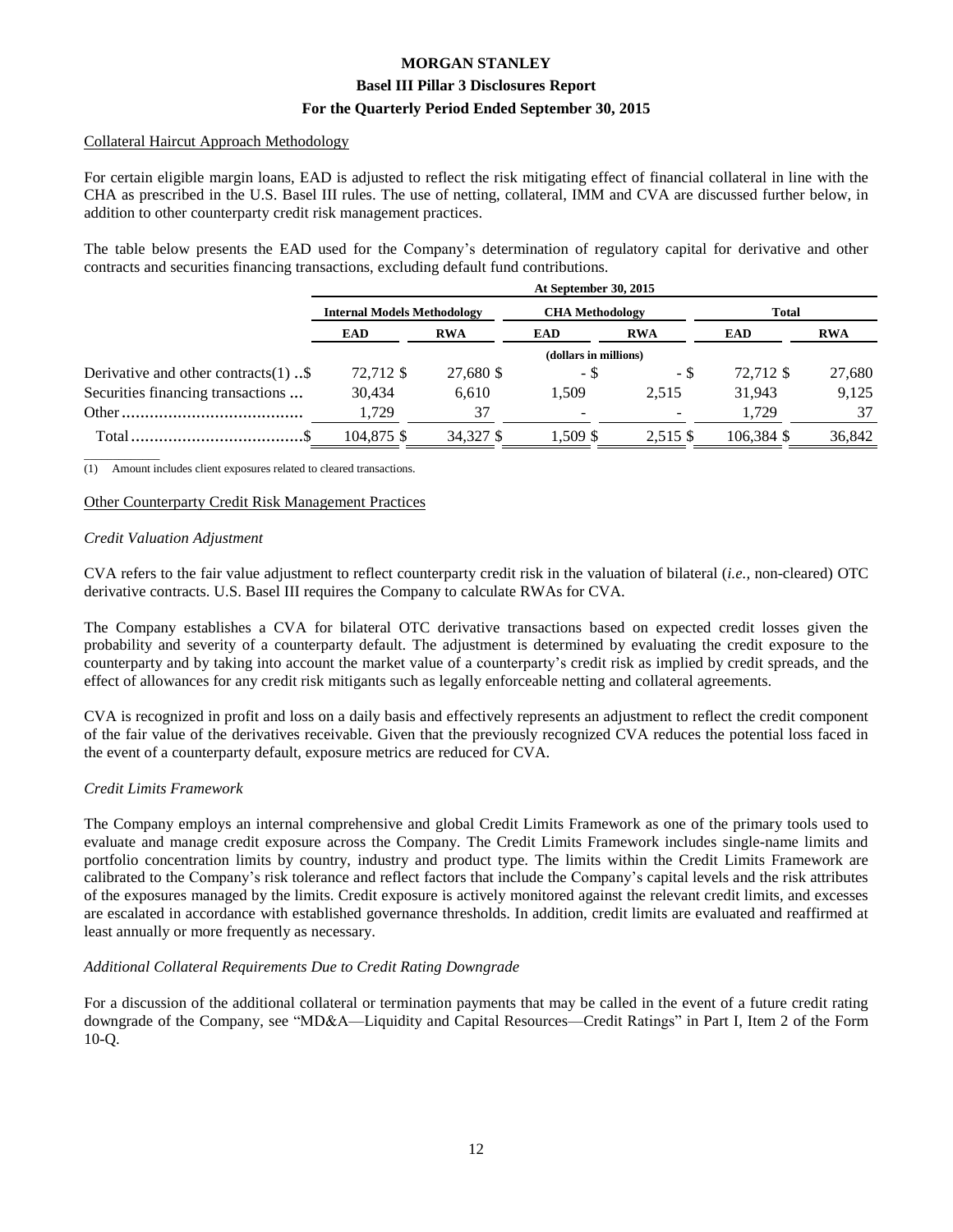#### *Wrong-Way Risk*

The Company incorporates the effect of specific wrong-way risk in its calculation of the counterparty exposure. Specific wrong-way risk arises when a transaction is structured in such a way that the exposure to the counterparty is positively correlated with the PD of the counterparty; for example, a counterparty writing put options on its own stock or a counterparty collateralized by its own or related party stock. The Company considers specific wrong-way risk when approving transactions. The Company also monitors general wrong-way risk, which arises when the counterparty PD is correlated with general market or macroeconomic factors. The credit assessment process identifies these correlations and manages the risk accordingly.

#### **5.5 Credit Risk Mitigation**

#### **Overview**

In addition to the use of netting and collateral for mitigating counterparty credit risk discussed above, the Company may seek to mitigate credit risk from its lending and derivatives transactions in multiple ways, including through the use of guarantees and hedges. At the transaction level, the Company seeks to mitigate risk through management of key risk elements such as size, tenor, financial covenants, seniority and collateral. The Company actively hedges its lending and derivatives exposure through various financial instruments that may include single-name, portfolio and structured credit derivatives. Additionally, the Company may sell, assign or syndicate funded loans and lending commitments to other financial institutions in the primary and secondary loan market.

In connection with its derivative and other contracts and securities financing transaction activities, the Company generally enters into master netting agreements and collateral arrangements with counterparties. These agreements provide the Company with the ability to demand collateral, as well as to liquidate collateral and offset receivables and payables covered under the same master netting agreement in the event of a counterparty default. For further information on the impact of netting on the Company's credit exposures, see "Collateral" in Section 5.4 herein and "Quantitative and Qualitative Disclosures about Market Risk—Risk Management—Credit Risk" in Part II, Item 7A of the 2014 Form 10-K.

#### Loan Collateral Recognition and Management

Collateralizing loans significantly reduces the credit risk to the Company. As part of the credit evaluation process, when possible, the Company's Credit Risk Management Department assesses the ability of obligors to grant collateral. The Company's Credit Risk Management Department may consider the receipt of collateral as a factor when approving loans, as applicable.

Loans secured by customer margin accounts, a source of credit exposure, are collateralized in accordance with internal and regulatory guidelines. The Company monitors required margin levels and established credit limits daily, and pursuant to such guidelines, requires customers to provide additional collateral, or reduce positions, when necessary. Factors considered in the review of margin loans are the amount of the loan, the intended purpose, the degree of leverage being employed in the account, and overall evaluation of the portfolio to ensure diversification or, in the case of concentrated positions, appropriate liquidity of the underlying collateral or potential hedging strategies to reduce risk. Additionally, transactions relating to concentrated or restricted positions require a review of any legal impediments to liquidation of the underlying collateral. Underlying collateral for margin loans is reviewed with respect to the liquidity of the proposed collateral positions, valuation of securities, historic trading range, volatility analysis and an evaluation of industry concentrations.

With respect to first and second mortgages, including HELOC loans, a loan evaluation process is adopted within a framework of the credit underwriting policies and collateral valuation. Loan-to-collateral value ratios are determined based on independent third-party property appraisal/valuations, and the security lien position is established through title/ownership reports.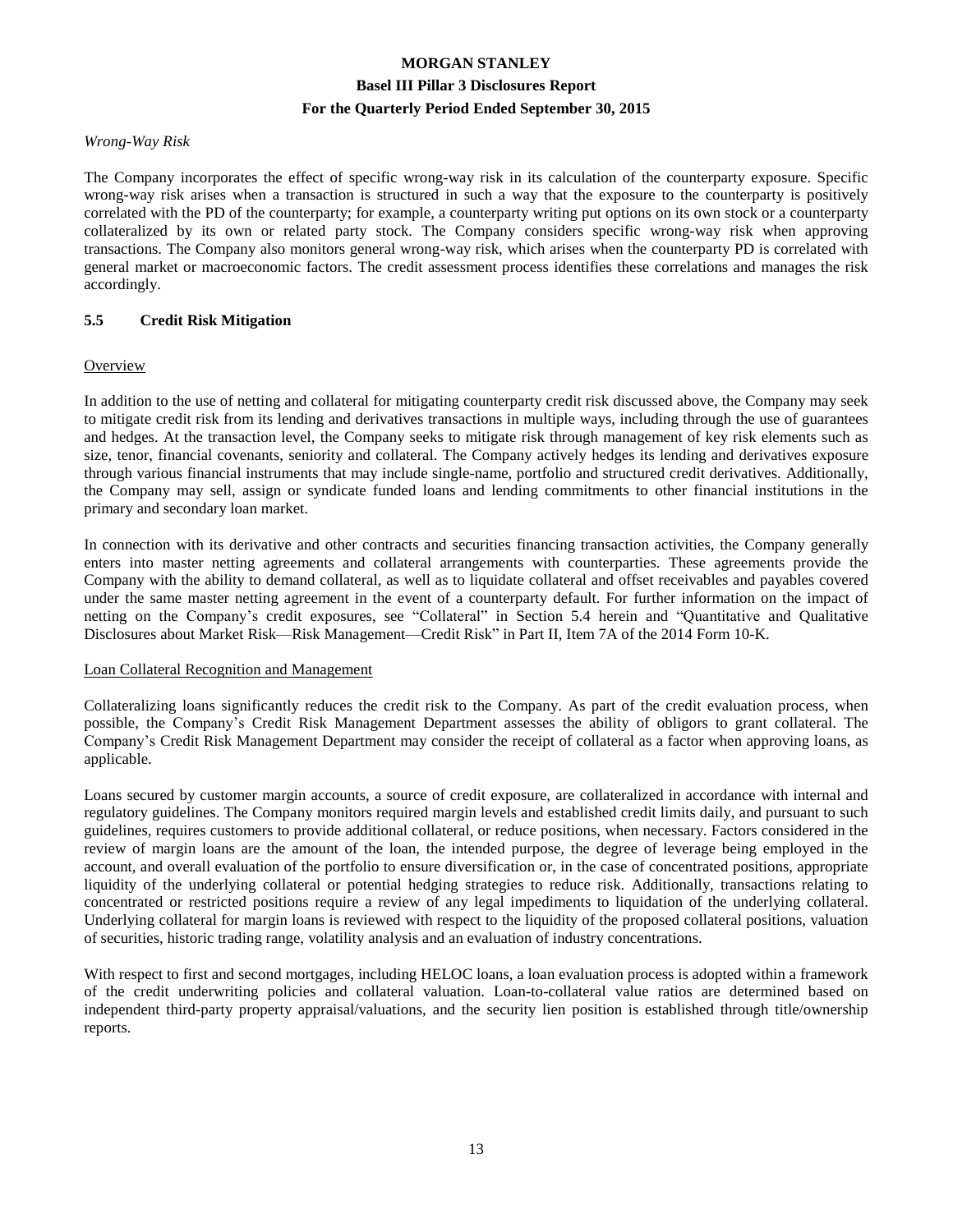#### Guarantees and Credit Derivatives

The Company may accept or request guarantees from related or third parties to mitigate credit risk for wholesale obligors. Such arrangements represent obligations for the guarantor to make payments to the Company if the counterparty fails to fulfill its obligation under a borrowing arrangement or other contractual obligation. The Company typically accepts guarantees from corporate entities and financial institutions within its Institutional Securities business segment, and individuals and their small- and medium-sized domestic businesses within its Wealth Management business segment. The Company may also hedge certain exposures using credit derivatives. The Company enters into credit derivatives, principally through credit default swaps, under which it receives or provides protection against the risk of default on a set of debt obligations issued by a specified reference entity or entities. A majority of the Company's hedge counterparties are banks, broker-dealers, insurance and other financial institutions.

The Company recognizes certain credit derivatives and third-party guarantees for the reduction of capital requirements under the Advanced Approach. At September 30, 2015, the aggregate EAD amount of the Company's wholesale exposure hedged by such credit derivatives or third-party guarantees, excluding CVA hedges, was \$3,046 million.

#### **6 Equities Not Subject to Market Risk Capital Rule**

#### **Overview**

The Company from time to time makes equity investments that may include business facilitation or other investing activities. Such investments are typically strategic investments undertaken by the Company to facilitate core business activities. From time to time, the Company may also make equity investments and capital commitments to public and private companies, funds and other entities. Additionally, the Company sponsors and manages investment vehicles and separate accounts for clients seeking exposure to private equity, infrastructure, mezzanine lending and real estate-related and other alternative investments. The Company may also invest in and provide capital to such investment vehicles.

#### Valuation for equity investments not subject to market risk capital rule

The Company's equity investments include investments in private equity funds, real estate funds and hedge funds (which include investments made in connection with certain employee deferred compensation plans), as well as direct investments in equity securities, which are recorded at fair value.

The Company applies the Alternative Modified Look-Through Approach for equity exposures to investment funds. Under this approach, the adjusted carrying value of an equity exposure to an investment fund is assigned on a pro rata basis to different risk weight categories based on the information in the fund's prospectus or related documents. For all other equity exposures, the Company applies the Simple Risk-Weight Approach ("SRWA"). Under SRWA, the RWA for each equity exposure is calculated by multiplying the adjusted carrying value of the equity exposure by the applicable regulatory prescribed risk weight.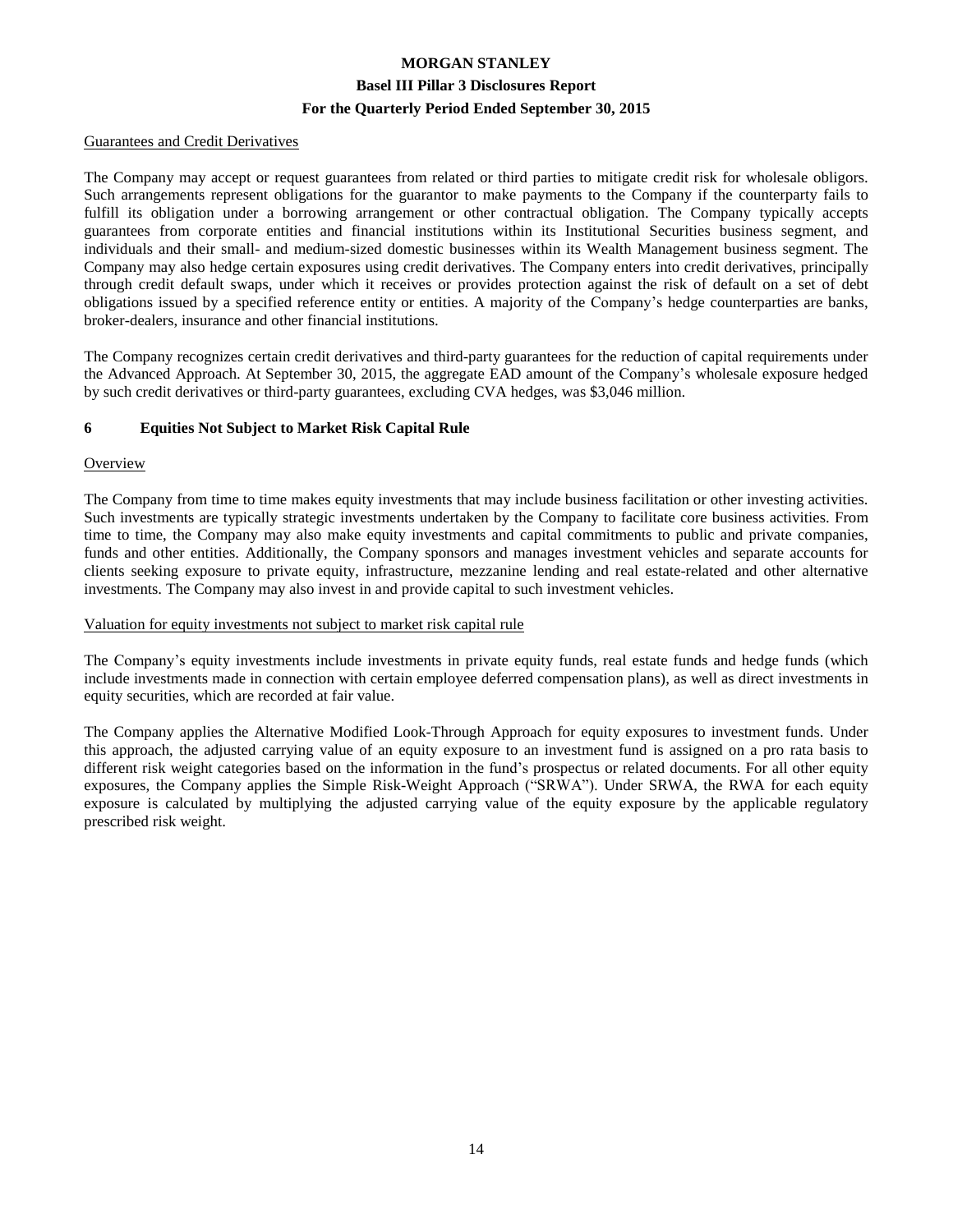#### **Basel III Pillar 3 Disclosures Report**

#### **For the Quarterly Period Ended September 30, 2015**

The following table consists of U.S. GAAP amounts disclosed in the Company's balance sheet of investments and the types and nature of investments, capital requirements by appropriate equity groupings, realized gains/(losses) from sales and liquidations in the reporting period, and total unrealized gains/(losses) on available for sale ("AFS") equity securities reflected in Accumulated other comprehensive income (loss) ("AOCI"), net of tax, including unrecognized gains/(losses) related to investments carried at cost and unrealized gains/(losses) included in Tier 1 and/or Tier 2 capital.

|                                                                     | At September 30, 2015                      |                         |    |         |  |  |  |  |
|---------------------------------------------------------------------|--------------------------------------------|-------------------------|----|---------|--|--|--|--|
| <b>Type of Equity Investments</b>                                   | <b>Total</b><br><b>On-balance Sheet(1)</b> | <b>Risk</b><br>Weight % |    | RWAs(2) |  |  |  |  |
|                                                                     |                                            | (dollars in millions)   |    |         |  |  |  |  |
| Simple Risk-Weight Approach:                                        |                                            |                         |    |         |  |  |  |  |
|                                                                     | 327                                        | 0%                      | \$ |         |  |  |  |  |
|                                                                     | 37                                         | 20%                     |    |         |  |  |  |  |
|                                                                     | 1,846                                      | 100%                    |    | 2,002   |  |  |  |  |
|                                                                     | 4,542                                      | 100%                    |    | 5,213   |  |  |  |  |
| Significant investments in unconsolidated financial institutions(3) | 4,730                                      | 100%                    |    | 5,215   |  |  |  |  |
|                                                                     |                                            | 300%                    |    |         |  |  |  |  |
|                                                                     |                                            | 400%                    |    |         |  |  |  |  |
|                                                                     | 515                                        | 600%                    |    | 3,726   |  |  |  |  |
|                                                                     | 11,997                                     | N/A                     | \$ | 16,164  |  |  |  |  |
| Equity exposures to investment funds:                               |                                            |                         |    |         |  |  |  |  |
|                                                                     | 2,704                                      | N/A                     |    | 2,320   |  |  |  |  |
| Total Equities Not Subject to Market Risk Capital Rule\$            | 14,701                                     | N/A                     |    | 18,484  |  |  |  |  |
|                                                                     |                                            |                         |    | 75      |  |  |  |  |
|                                                                     |                                            |                         |    |         |  |  |  |  |
|                                                                     |                                            |                         |    | 15      |  |  |  |  |
|                                                                     |                                            |                         |    |         |  |  |  |  |

\_\_\_\_\_\_\_\_\_\_\_\_ N/A—Not Applicable

In accordance with U.S. Basel III, RWAs reflect a 1.06 multiplier and include both on- and off-balance sheet equity exposures.

Under the Advanced Approach, significant investments in unconsolidated financial institutions in the form of common stock, which are not deducted from Common Equity Tier 1, are assigned a 250% risk weight. Between 2014 and 2017, under the transitional rules, a 100% risk weight is applied. In 2018, the 250% risk weight comes into effect on a fully phased-in basis.

(4) For the quarter ended September 30, 2015.

#### **7 Securitization Exposures**

A securitization exposure is defined (in line with the U.S. Basel III definition) as a transaction in which:

- The credit risk of the underlying exposures is transferred to third parties, and has been separated into two or more tranches reflecting different levels of seniority;
- The performance of the securitization depends upon the performance of the underlying exposures;
- All or substantially all of the underlying exposures are financial exposures; and
- The underlying exposures are not owned by an operating company or certain other issuers.

Securitization exposures include on- or off-balance sheet exposures (including credit enhancements) that arise from a traditional securitization or synthetic securitization (including a re-securitization transaction; or an exposure that directly or indirectly references a securitization (*e.g.*, a credit derivative). A re-securitization is an exposure based on the performance of more than one underlying exposure and in which one or more of the underlying exposures is itself a securitization exposure.

<sup>(1)</sup> The total on-balance sheet amount reflects \$10,863 million and \$3,838 million of non-publicly traded and publicly traded investments, respectively, at September 30, 2015. The on-balance sheet amounts reflect approximate fair value of these exposures and are presented on a U.S. GAAP basis, which include investments in the Company's own capital instruments and investments in the capital instruments of unconsolidated financial institutions that are subject to capital deductions under U.S. Basel III. At September 30, 2015, the amount of Equities Not Subject to Market Risk Capital Rule that was deducted from Total capital was \$29 million, which also includes certain deductions applicable under the Volcker Rule. For a discussion of the Company's deductions under the Volcker Rule, see "Business—Supervision and Regulation—Financial Holding Company—Activities Restrictions under the Volcker Rule" in Part I, Item 1 of the 2014 Form 10-K and "MD&A—Liquidity and Capital Resources—Regulatory Requirements—Activities Restrictions under the Volcker Rule" in Part I, Item 2 of the Form 10-Q. For further information on the Company's valuation techniques related to investments, see Note 2 (Significant Accounting Policies) to the consolidated financial statements in Part II, Item 8 of the 2014 Form 10-K.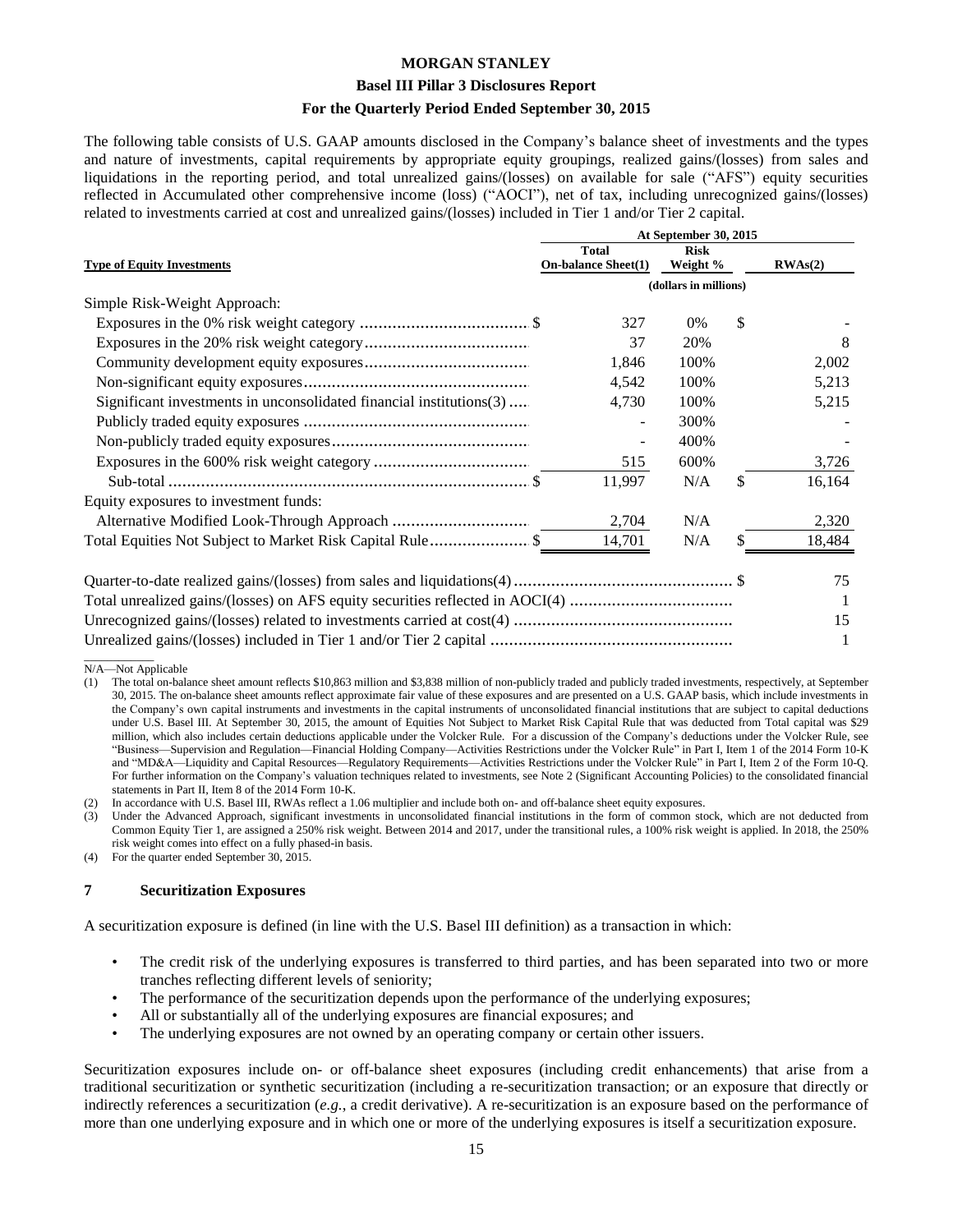On-balance sheet exposures include securitization notes purchased and loans made to securitization trusts. Off-balance sheet exposures include liquidity commitments and derivatives (including tranched credit derivatives and derivatives for which the reference obligation is a securitization).

Securitization exposures are classified as either traditional or synthetic. In a traditional securitization, the originator establishes a special purpose entity ("SPE") and sells assets (either originated or purchased) off its balance sheet into the SPE, which issues securities to investors. In a synthetic securitization, credit risk is transferred to an investor through the use of credit derivatives or guarantees.

The Company does not manage or advise entities that invest in securitizations sponsored by the Company.

Except for (i) its AFS securities portfolios, for which the Company purchases mostly highly rated tranches of commercial mortgage and other securitizations not sponsored by the Company, and (ii) warehouse loans to client sponsored SPEs, the Company engages in securitizations primarily as a trading activity.

The Company retains securities issued in some of the securitization transactions it sponsors, and it purchases securities issued in securitization transactions sponsored by others as part of its trading inventory. These interests are included in the consolidated statements of financial condition at fair value with mark-to-market changes reported in net income.

For further information on securitization transactions in which the Company holds any exposure in either the banking book or the trading book, see Note 7 (Variable Interest Entities and Securitization Activities) to the consolidated financial statements in Part II, Item 8 of the 2014 Form 10-K and Note 6 (Variable Interest Entities and Securitization Activities) to the condensed consolidated financial statements in Part I, Item 1 of the Form 10-Q.

#### **7.1 Accounting and Valuation**

For a discussion of the Company's accounting and valuation techniques related to securitization, see Note 2 (Significant Accounting Policies), Note 4 (Fair Value Disclosures) and Note 12 (Variable Interest Entities and Securitization Activities) to the consolidated financial statements in Part II, Item 8 of the 2014 Form 10-K and Note 12 (Variable Interest Entities and Securitization Activities) to the condensed consolidated financial statements in Part I, Item 1 of the Form 10-Q.

#### **7.2 Securitization and Resecuritization Exposures in the Banking Book**

The following table presents the total outstanding exposures securitized by the Company as a sponsor for which the Company has retained credit or counterparty exposures in the banking book at September 30, 2015. Because this excludes securities held in the Company's trading book, this table includes only transactions in which the Company transferred assets and entered into a derivative transaction with the securitization SPE. For residential mortgage and commercial mortgage transactions, these derivatives are interest rate and/or currency swaps. This table does not include assets transferred by unaffiliated co-depositors into these transactions. Traditional securitization exposures reflect unpaid principal balances of the underlying collateral, and synthetic securitization exposures reflect notional amounts.

|                      | At September 30, 2015                 |                                                                                                         |           |  |  |  |
|----------------------|---------------------------------------|---------------------------------------------------------------------------------------------------------|-----------|--|--|--|
|                      | <b>Traditional</b>                    |                                                                                                         |           |  |  |  |
| <b>Exposure type</b> | <b>Amounts Sold by</b><br>the Company | <b>Amounts Sold by</b><br><b>Third Parties in</b><br><b>Transactions</b><br>Sponsored by<br>the Company | Synthetic |  |  |  |
|                      |                                       | (dollars in millions)                                                                                   |           |  |  |  |
|                      | 7,748 \$                              | 5,332 \$                                                                                                |           |  |  |  |
|                      | 719                                   |                                                                                                         |           |  |  |  |
|                      | 200                                   |                                                                                                         |           |  |  |  |
|                      |                                       |                                                                                                         |           |  |  |  |
|                      | 8.667 \$                              | 5,332 \$                                                                                                |           |  |  |  |
|                      |                                       |                                                                                                         |           |  |  |  |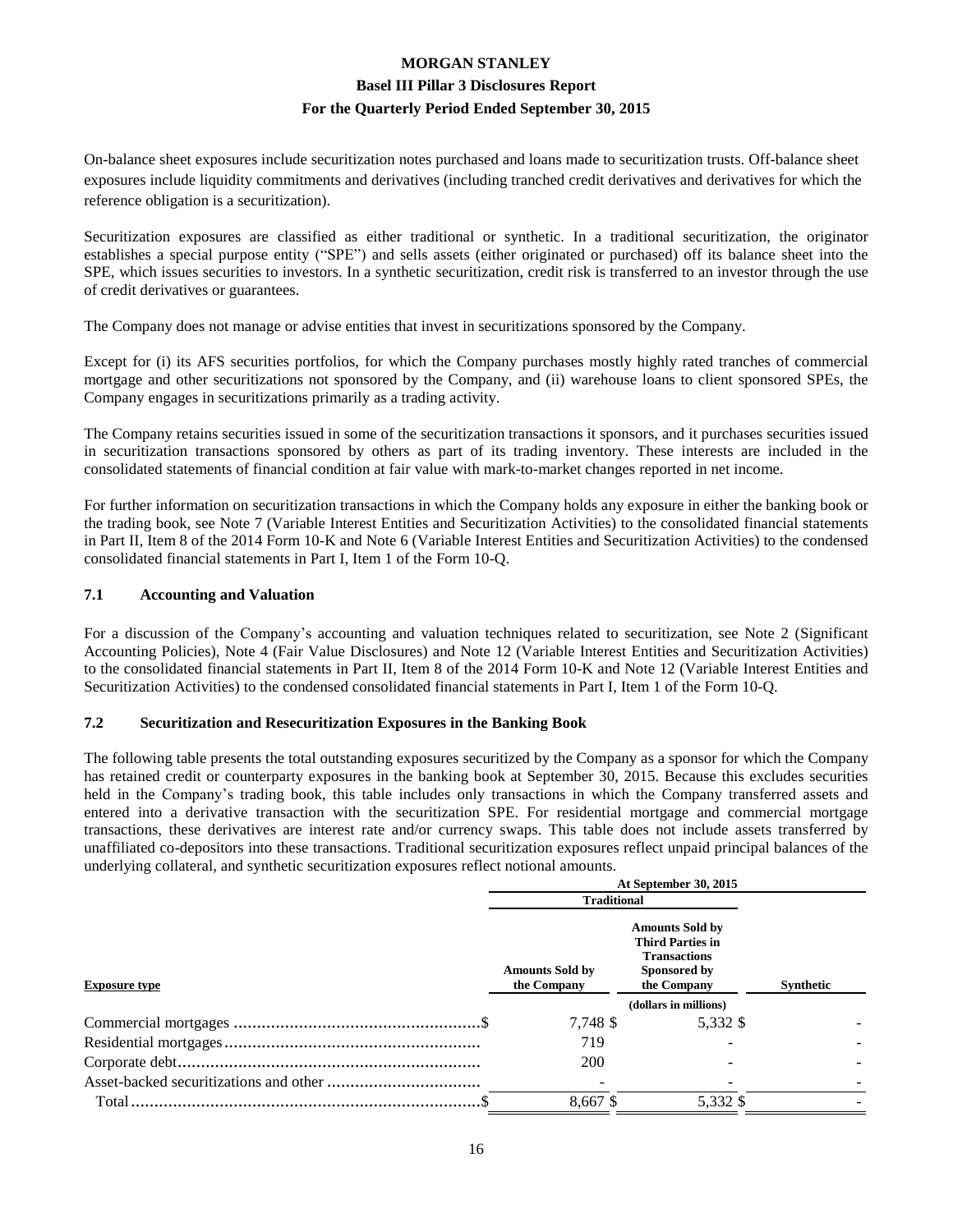#### **Basel III Pillar 3 Disclosures Report**

#### **For the Quarterly Period Ended September 30, 2015**

The following table is presented on a U.S. GAAP basis and reflects a summary of the Company's securitization activity during 2015, regardless of whether the Company retained credit or counterparty exposure, including the amount of exposures securitized (by exposure type), and the corresponding recognized gain or loss on sale. This table includes assets transferred by unaffiliated co-depositors into these transactions.

|                      | Nine Months Ended September 30, 2015        |                                      |                                                                                                         |  |  |  |
|----------------------|---------------------------------------------|--------------------------------------|---------------------------------------------------------------------------------------------------------|--|--|--|
| <b>Exposure type</b> | <b>Amounts Sold by</b><br>the Company $(1)$ | Recognized<br>Gain/(Loss)<br>on Sale | <b>Amounts Sold by</b><br><b>Third Parties in</b><br><b>Transactions</b><br>Sponsored by<br>the Company |  |  |  |
|                      |                                             | (dollars in millions)                |                                                                                                         |  |  |  |
|                      | 5,361 \$                                    | 20 \$                                | 8.119                                                                                                   |  |  |  |
|                      | 1.091                                       |                                      |                                                                                                         |  |  |  |
|                      |                                             |                                      |                                                                                                         |  |  |  |
|                      |                                             |                                      |                                                                                                         |  |  |  |
|                      | $6.452$ \$                                  | <b>20 \$</b>                         | 8.119                                                                                                   |  |  |  |
|                      |                                             |                                      |                                                                                                         |  |  |  |

\_\_\_\_\_\_\_\_\_\_\_\_\_ (1) Amounts represent notional value of assets which the Company contributed to the securitization.

The following table is presented on a U.S. GAAP basis and reflects a summary of the Company's securitization activity during 2015, for those transactions in which the Company has not retained an interest, including the amount of exposures securitized (by exposure type), and the corresponding recognized gain or loss on sale. This table includes assets transferred by unaffiliated co-depositors into these transactions.

|                      | Nine Months Ended September 30, 2015        |                                      |                                                                                                         |  |  |  |
|----------------------|---------------------------------------------|--------------------------------------|---------------------------------------------------------------------------------------------------------|--|--|--|
| <b>Exposure type</b> | <b>Amounts Sold by</b><br>the Company $(1)$ | Recognized<br>Gain/(Loss)<br>on Sale | <b>Amounts Sold by</b><br><b>Third Parties in</b><br><b>Transactions</b><br>Sponsored by<br>the Company |  |  |  |
|                      |                                             | (dollars in millions)                |                                                                                                         |  |  |  |
|                      | 2,260 \$                                    | 6 \$                                 | 5.369                                                                                                   |  |  |  |
|                      | 402                                         |                                      |                                                                                                         |  |  |  |
|                      |                                             |                                      |                                                                                                         |  |  |  |
|                      |                                             |                                      |                                                                                                         |  |  |  |
|                      | 2,662 \$                                    | 6 S                                  | 5,369                                                                                                   |  |  |  |

\_\_\_\_\_\_\_\_\_\_\_\_\_ (1) Amounts represent notional value of assets which the Company contributed to the securitization.

The following tables include only securities held in its AFS securities portfolios, warehouse loans made to securitization entities and transactions in which the Company entered into derivative transactions with a securitization issuer. The tables do not include securities held in the Company's trading book. For information on securities held in the Company's trading book, see "Securitization and Resecuritization Exposures in the Trading Book" in Section 7.3 herein.

The Company did not retain any senior or subordinate tranches, nor recognized related credit losses in the banking book. During the quarter ended September 30, 2015, the Company did not have material impaired/past due exposures or losses on securitized assets.

In addition, the Company may enter into derivative contracts, such as interest rate swaps with securitization SPEs. These derivative transactions generally represent senior obligations of the SPEs, senior to the most senior beneficial interest outstanding in the securitized exposures, and are included in the Company's consolidated statements of financial condition primarily at fair value.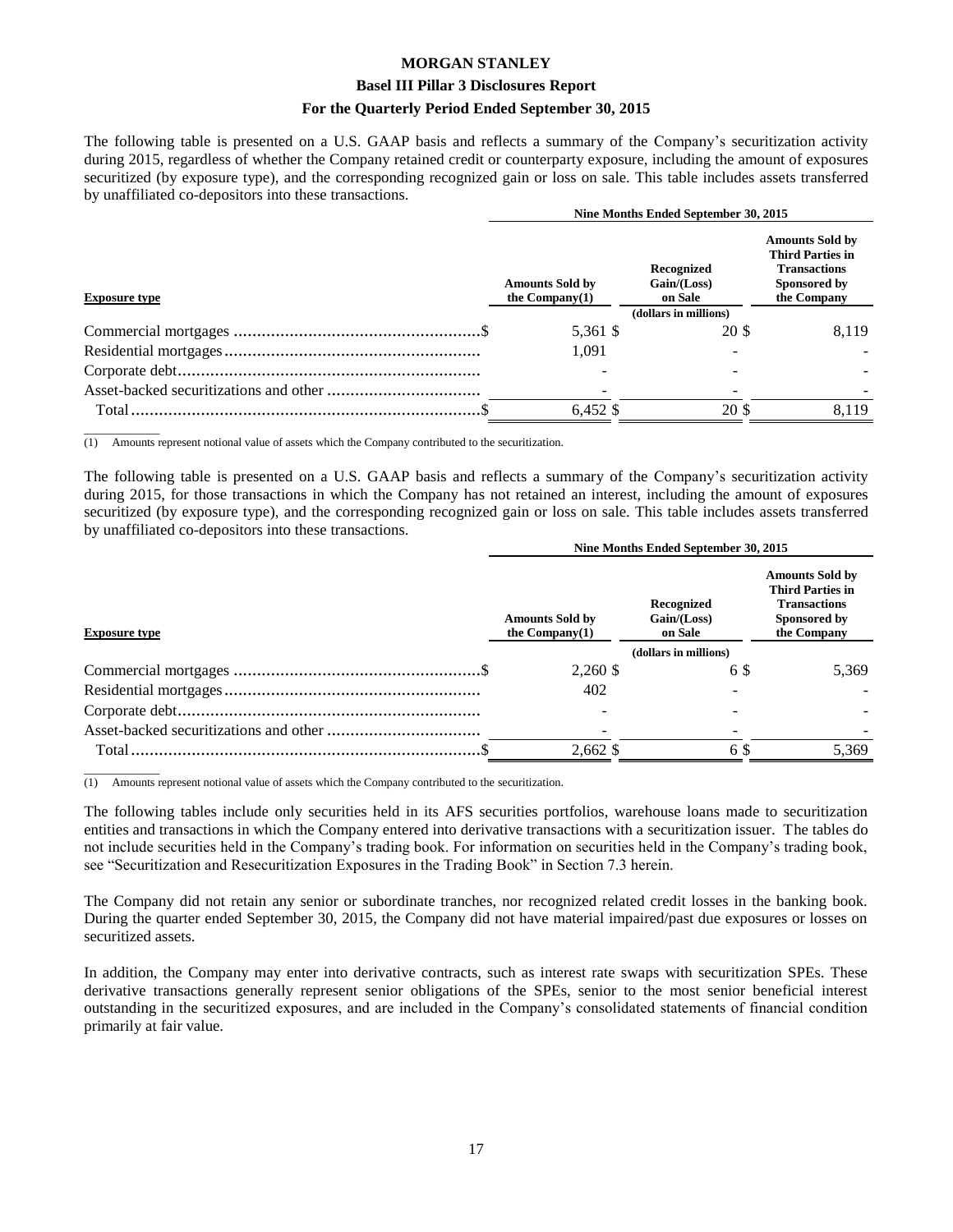#### **Basel III Pillar 3 Disclosures Report**

#### **For the Quarterly Period Ended September 30, 2015**

The following table is presented on a U.S. GAAP basis and reflects the outstanding exposures intended to be securitized:

| <b>Exposure type</b> | At September 30, 2015 |
|----------------------|-----------------------|
|                      | (dollars in millions) |
|                      | 2.264                 |
|                      |                       |
|                      |                       |
|                      |                       |
|                      | 2,320                 |

The following table presents the aggregate EAD amount of the Company's outstanding on- and off-balance sheet securitization positions by exposure type:

| At September 30, 2015 |                          |        |  |  |  |  |
|-----------------------|--------------------------|--------|--|--|--|--|
| On-balance sheet      | <b>Off-balance sheet</b> | Total  |  |  |  |  |
| (dollars in millions) |                          |        |  |  |  |  |
| $3.944$ \$            | 2.540 \$                 | 6.484  |  |  |  |  |
| 534                   |                          | 559    |  |  |  |  |
| 1.390                 | 1.121                    | 2.511  |  |  |  |  |
| 9,820                 | 3.270                    | 13,090 |  |  |  |  |
| 15.688 \$             | $6.956$ \$               | 22,644 |  |  |  |  |
|                       |                          |        |  |  |  |  |

(1) Amounts primarily reflect student loans, auto receivables, servicer advance receivables, municipal bonds and credit card receivables.

\_\_\_\_\_\_\_\_\_\_\_\_\_

The following tables present the aggregate EAD amount of securitization exposures retained or purchased and the associated RWAs for these exposures, categorized between securitization and re-securitization exposures. In addition, these exposures are further categorized into risk weight bands and by risk-based capital approaches. The Company employs the Supervisory Formula Approach and the Simplified Supervisory Formula Approach to calculate counterparty credit capital for securitization exposures in the Company's banking book. The Supervisory Formula Approach uses internal models to calculate the risk weights for securitization exposures. The Simplified Supervisory Formula Approach is a simplified version of the Supervisory Formula Approach under which the risk weights for securitization exposures are determined using supervisory risk weights and other inputs. In those cases where the Company does not apply either of the Supervisory Formula Approach or the Simplified Supervisory Formula Approach, then the securitization exposures will be assigned to the 1,250% risk weight category.

|                         |                                     |             | At September 30, 2015                             |             |                             |             |
|-------------------------|-------------------------------------|-------------|---------------------------------------------------|-------------|-----------------------------|-------------|
|                         |                                     |             | <b>Securitizations</b>                            |             |                             |             |
|                         | <b>Supervisory Formula Approach</b> |             | <b>Simplified Supervisory</b><br>Formula Approach |             | 1,250% Risk Weight Category |             |
| <b>Risk Weight</b>      | EAD                                 | <b>RWAs</b> | <b>EAD</b>                                        | <b>RWAs</b> | <b>EAD</b>                  | <b>RWAs</b> |
|                         |                                     |             | (dollars in millions)                             |             |                             |             |
| $0\% - 20\%$ \$         | 13,026 \$                           | $2,761$ \$  | 5,948 \$                                          | $1,261$ \$  | - \$                        |             |
| $20\% - 100\%$          | 960                                 | 328         | 681                                               | 612         |                             |             |
| $100\% - 500\%$         | 54                                  | 194         | 1,935                                             | 3,609       |                             |             |
| $500\% - 1,250\% \dots$ | $\overline{\phantom{0}}$            |             |                                                   |             |                             |             |
| Equal to $1,250\%$ .    |                                     |             |                                                   |             | 13                          | 166         |
| Total \$                | 14,040 \$                           | 3,283 \$    | 8,564 \$                                          | 5,482 \$    | 13\$                        | 166         |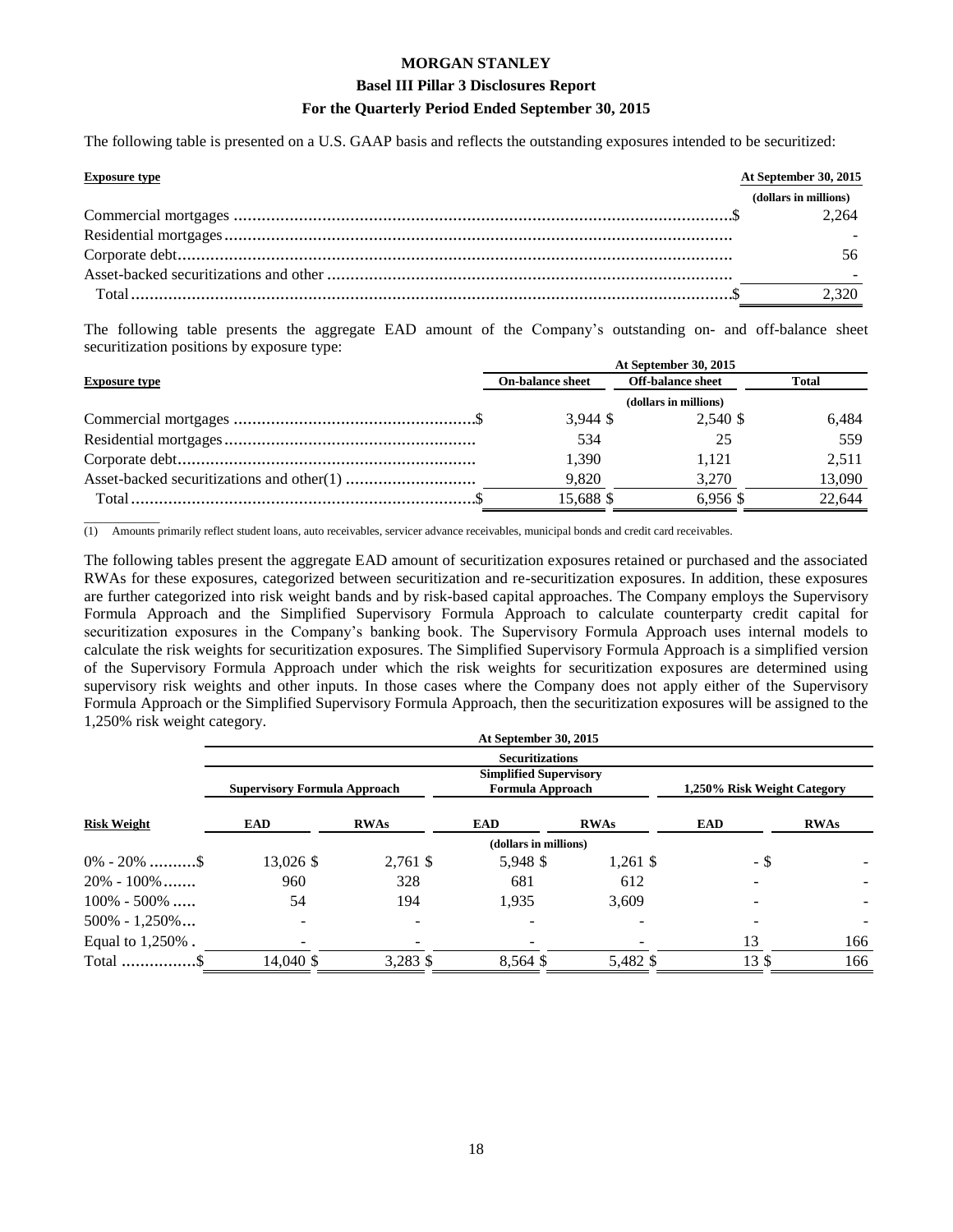#### **Basel III Pillar 3 Disclosures Report**

#### **For the Quarterly Period Ended September 30, 2015**

|                         |                                     |             | At September 30, 2015                                    |             |                             |             |
|-------------------------|-------------------------------------|-------------|----------------------------------------------------------|-------------|-----------------------------|-------------|
|                         |                                     |             | <b>Re-securitizations</b>                                |             |                             |             |
|                         | <b>Supervisory Formula Approach</b> |             | <b>Simplified Supervisory</b><br><b>Formula Approach</b> |             | 1,250% Risk Weight Category |             |
| <b>Risk Weight</b>      | <b>EAD</b>                          | <b>RWAs</b> | <b>EAD</b>                                               | <b>RWAs</b> | EAD                         | <b>RWAs</b> |
|                         |                                     |             | (dollars in millions)                                    |             |                             |             |
| $0\% - 20\%$ \$         | - \$                                | - \$        | - \$                                                     | - \$        | - \$                        |             |
| $20\% - 100\%$          |                                     |             |                                                          |             |                             |             |
| $100\% - 500\%$         |                                     |             | 27                                                       | 58          |                             |             |
| $500\% - 1,250\% \dots$ |                                     |             |                                                          |             |                             |             |
| Equal to 1,250%.        |                                     |             |                                                          |             |                             |             |
| Total \$                | - \$                                | - \$        | 27 \$                                                    | 58\$        |                             |             |

At September 30, 2015, the amount of exposures that was deducted from Tier 1 common capital, representing the after-tax gain on sale resulting from securitization was \$31 million.

The following table presents the aggregate EAD amount of re-securitization exposures retained or purchased, categorized according to exposures to which credit risk mitigation is applied and those not applied.

|                              | At September 30, 2015 |
|------------------------------|-----------------------|
|                              | (dollars in millions) |
| Re-securitization exposures: |                       |
|                              |                       |
|                              | 28                    |
|                              | 28                    |
|                              |                       |
|                              |                       |
|                              | 28                    |
|                              | 28                    |

The credit risk of the Company's securitizations and re-securitizations is controlled by actively monitoring and managing the associated credit exposures. The Company evaluates collateral quality, credit subordination levels and structural characteristics of securitization transactions at inception and on an ongoing basis, and manages exposures against internal concentration limits.

#### **7.3 Securitization and Resecuritization Exposures in the Trading Book**

The Company also engages in securitization activities related to commercial and residential mortgage loans, corporate bonds and loans, municipal bonds and other types of financial instruments. The Company records such activities in the trading book.

The following table presents the Net Market Value of the Company's aggregate on- and off-balance sheet securitization positions by exposure type, inclusive of hedges, in the trading book:

|                  | At September 30, 2015      |  |
|------------------|----------------------------|--|
| <b>Exposures</b> | <b>Net Market Value(1)</b> |  |
|                  | (dollars in millions)      |  |
|                  | 2.111                      |  |
|                  | 2.219                      |  |
|                  | 1.978                      |  |
|                  | 770                        |  |
| Total.           | 7.078                      |  |

\_\_\_\_\_\_\_\_\_\_\_\_\_ (1) Net Market Value represents the fair value for cash instruments and the replacement value for derivative instruments.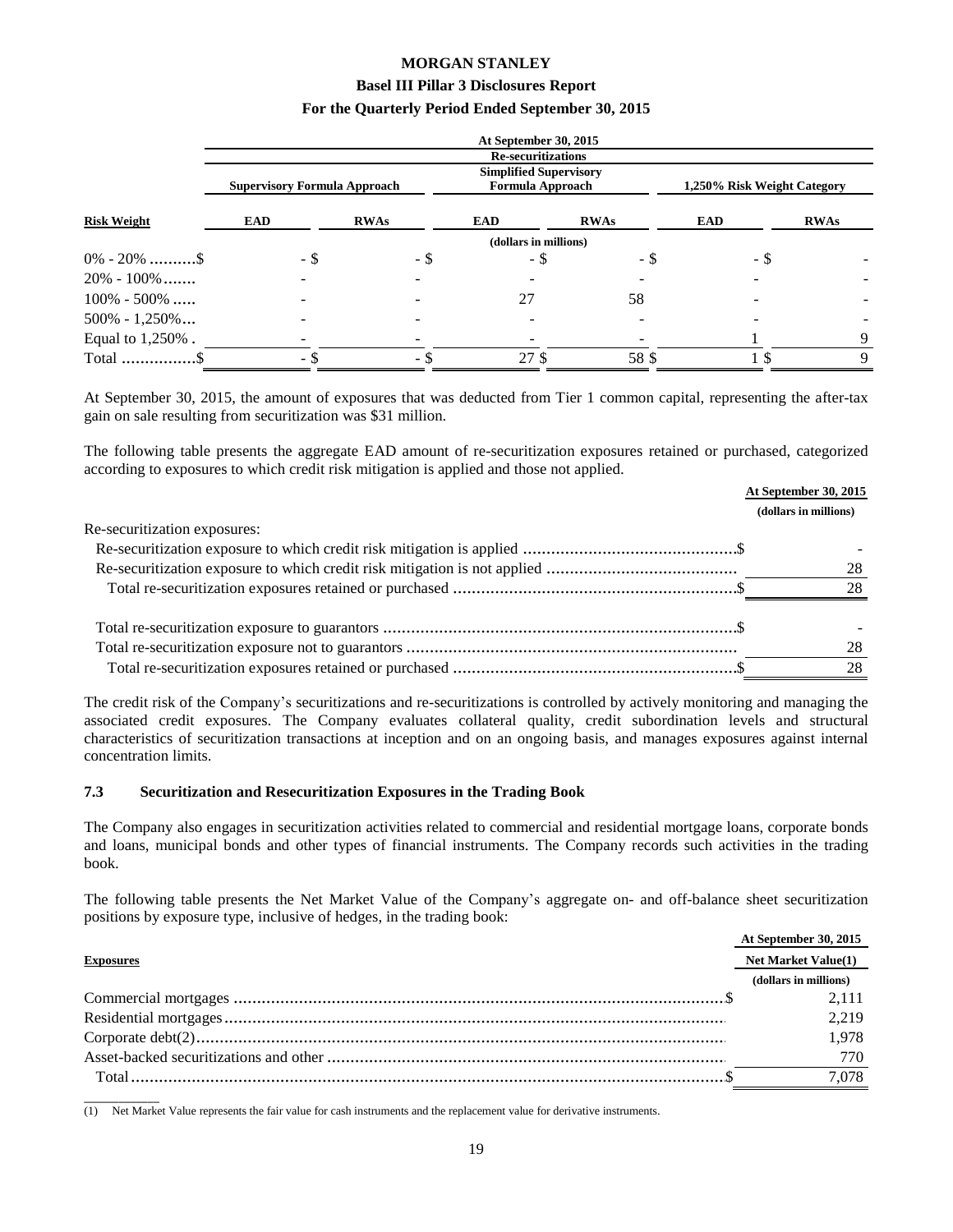#### **Basel III Pillar 3 Disclosures Report**

#### **For the Quarterly Period Ended September 30, 2015**

(2) Amount includes correlation trading positions that are not eligible for Comprehensive Risk Measure ("CRM") surcharge. For more information on CRM, see Section 9.1 "Comprehensive Risk Measure" included herein.

The Company closely monitors the price, basis and liquidity risk in the covered securitization and resecuritization positions that are held in the trading book. Each position falls into at least one or more trading limits that have been set to limit the aggregate, concentration and basis risk in the portfolio to acceptable levels. Holdings are monitored against these limits on a daily basis.

The inherent market risk of these positions are captured in various risk measurement models including Regulatory VaR, Regulatory stressed VaR and stress loss scenarios which are calculated and reviewed on a daily basis. Further, the Company regularly performs additional analysis to comprehend various risks in its securitization and resecuritization portfolio, and changes in these risks. Analysis is performed in accordance with U.S. Basel III to understand structural features of the portfolio and the performance of underlying collateral.

The Company calculates the standard specific risk regulatory capital for securitization and resecuritization positions under the Simplified Supervisory Formula Approach. Under this approach, a risk weight assigned to each position is calculated based on a prescribed regulatory methodology. The resulting capital charge represents the higher of the total net long or net short capital charge calculated after applicable netting.

In addition, the Company uses a variety of hedging strategies to mitigate credit spread and default risk for the securitization and resecuritization positions. Hedging decisions are based on market conditions, and are evaluated within the Company's risk governance structure.

#### **8 Interest Rate Risk for Non-trading Activities**

The Company believes that interest rate sensitivity analysis is an appropriate representation of the Company's interest rate risk for non-trading activities. For information on the interest rate sensitivity analysis on non-trading activities within the Company's portfolio, see "Quantitative and Qualitative Disclosures about Market Risk—Market Risk—Non-trading Risks" in Part I, Item 3 of the Form 10-Q.

#### **9 Market Risk**

Market risk refers to the risk that a change in the level of one or more market prices, rates, indices, implied volatilities (the price volatility of the underlying instrument imputed from option prices), correlations or other market factors, such as market liquidity, will result in losses for a position or portfolio. Generally, the Company incurs market risk as a result of trading, investing and client facilitation activities, principally within its Institutional Securities business segment where the substantial majority of the Company's market risk capital is required. In addition, the Company incurs trading-related market risk within its Wealth Management business segment. The Company's Investment Management business segment incurs principally Non-trading market risk primarily from investments in real estate funds and investments in private equity vehicles.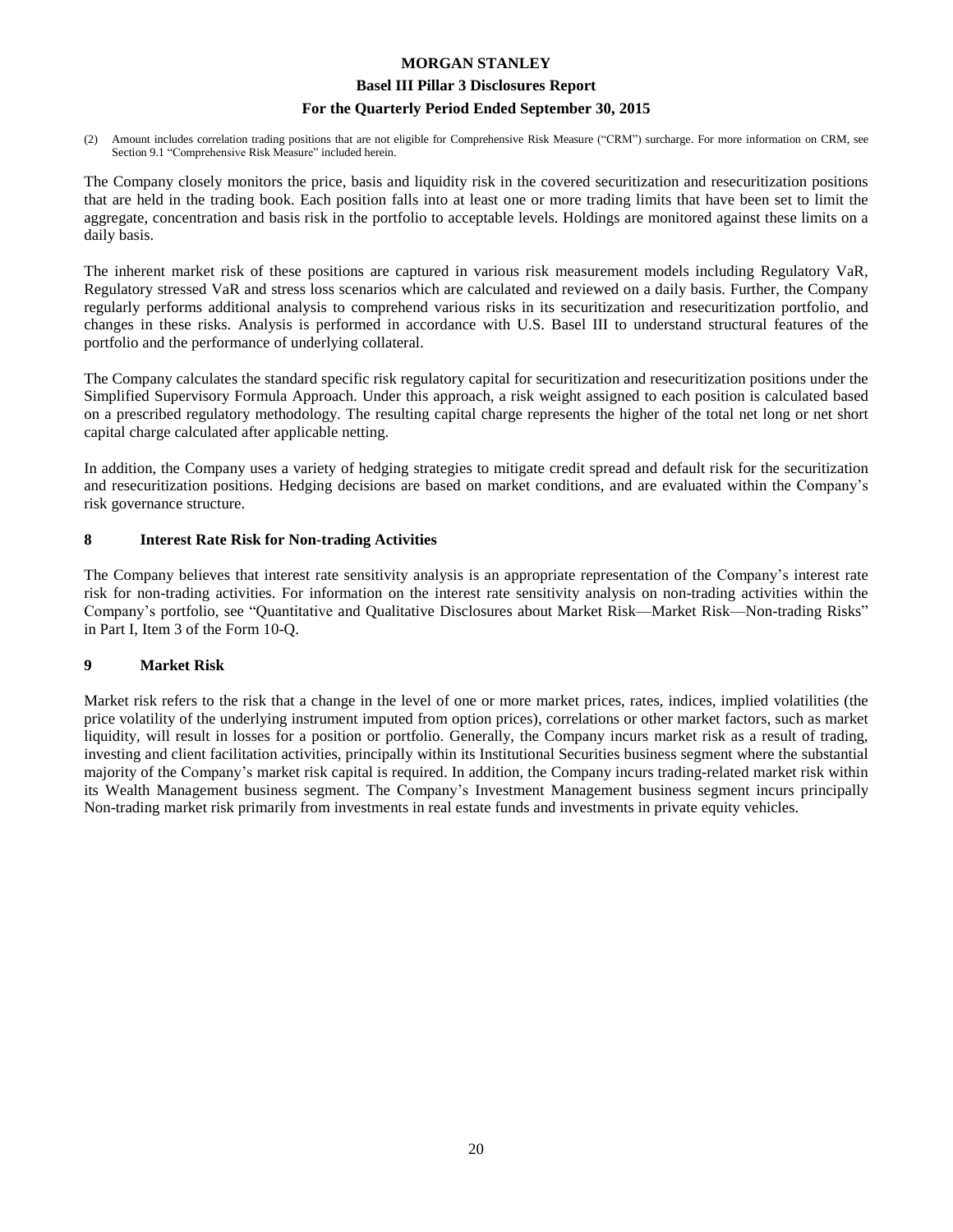#### **Basel III Pillar 3 Disclosures Report**

#### **For the Quarterly Period Ended September 30, 2015**

The following table presents the Company's measure for market risk and market risk RWAs in accordance with the Advanced Approach, categorized by component type. RWAs for market risk are computed using either regulator-approved internal models or standardized methods that involve applying risk-weighting factors prescribed by regulators. Pursuant to U.S. Basel III, multiplying the measure for market risk by 12.5 results in market risk RWAs.

|                                                            | At September 30, 2015                    |         |  |  |
|------------------------------------------------------------|------------------------------------------|---------|--|--|
| Components of measure for market risk and market risk RWAs | <b>Measure for</b><br><b>Market Risk</b> |         |  |  |
|                                                            | (dollars in millions)                    |         |  |  |
|                                                            | 786 \$                                   | 9.820   |  |  |
|                                                            | 3.029                                    | 37,861  |  |  |
|                                                            | 447                                      | 5.590   |  |  |
|                                                            | 811                                      | 10.142  |  |  |
| Specific risk:                                             |                                          |         |  |  |
|                                                            | 1.463                                    | 18.280  |  |  |
|                                                            | 1,581                                    | 19,766  |  |  |
|                                                            | 8.117\$                                  | 101.459 |  |  |

\_\_\_\_\_\_\_\_\_\_\_\_\_ (1) For information on the Company's market risk RWAs roll-forward from December 31, 2014 to September 30, 2015, see "MD&A—Liquidity and Capital Resources—Regulatory Requirements—Implementation of U.S. Basel III— Regulatory Capital Ratios" in Part I, Item 2 of the Form 10-Q.

(2) Per regulatory requirements, the daily average of the previous 60 business days from the period-end date is utilized in the regulatory capital calculation.

(3) Per regulatory requirements, the weekly average of the previous 12 weeks from the period-end date is utilized in the regulatory capital calculation.

(4) Amounts include an 8% CRM surcharge computed under the standardized approach for positions eligible for CRM. As of the most recent reporting date, the CRM surcharge related to RWAs was \$6,771, million. For more information on CRM, see Section 9.1 "Comprehensive Risk Measure" included herein.

(5) Non-securitization specific risk charges calculated using regulatory-prescribed risk-weighting factors for certain debt and equity positions. The prescribed riskweighting factors are generally based on, among other things, the Organization for Economic Cooperation and Development's country risk classifications for the relevant home country (in the case of public sector and depository institution debt positions), the remaining contractual maturity and internal assessments of creditworthiness. Additionally, amounts include a De Minimis RWA for positions not captured in the VaR model.

(6) For information on market risk related to securitizations, see Section 7.3 "Securitization and Resecuritization Exposures in the Trading Book" included herein.

#### **9.1 Model Methodology, Assumptions and Exposure Measures**

#### Regulatory VaR

The Company estimates VaR using an internal model based on volatility-adjusted historical simulation for general market risk factors and Monte Carlo simulation for name-specific risk in corporate shares, bonds, loans and related derivatives. The model constructs a distribution of hypothetical daily changes in the value of trading portfolios based on the following: historical observation of daily changes in key market indices or other market risk factors; and information on the sensitivity of the portfolio values to these market risk factor changes. The Company's VaR model uses four years of historical data with a volatility adjustment to reflect current market conditions.

The Company utilizes the same VaR model for risk management purposes as well as regulatory capital calculations. The portfolio of positions used for the Company's VaR for risk management purposes ("Management VaR") differs from that used for regulatory capital requirements ("Regulatory VaR"), as it contains certain positions that are excluded from Regulatory VaR. Examples include counterparty credit valuation adjustments and loans that are carried at fair value and associated hedges.

For regulatory capital purposes, Regulatory VaR is computed at a 99% level of confidence over a 10-day time horizon. The Company's Management VaR is computed at a 95% level of confidence over a one-day time horizon, which is a useful indicator of possible trading losses resulting from adverse daily market moves. For more information about the Company's Management VaR model, related statistics and limit monitoring process, see "Quantitative and Qualitative Disclosures about Market Risk—Risk Management—Market Risk" in Part II, Item 7A of the 2014 Form 10-K, and "Quantitative and Qualitative Disclosures about Market Risk—Market Risk" Part I, Item 3 of the Form 10-Q.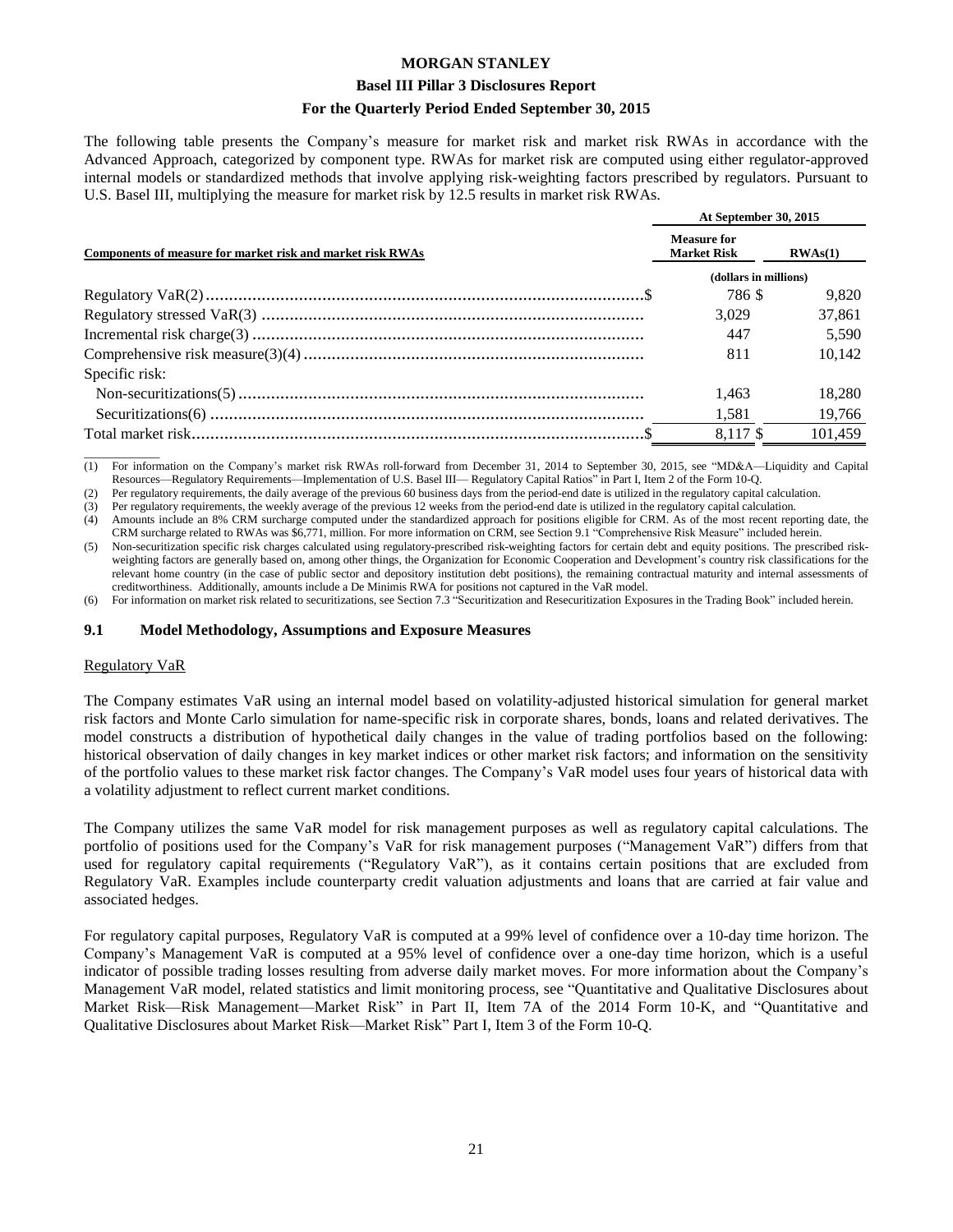#### **Basel III Pillar 3 Disclosures Report**

#### **For the Quarterly Period Ended September 30, 2015**

The following table presents the period-end, daily average, and high and low Regulatory VaR by risk category for a 10-day holding period for the quarter ended September 30, 2015. Additionally, the daily average Regulatory VaR for a one-day holding period is shown for comparison. The metrics below are calculated over the calendar quarter and therefore may not coincide with the period applied in the regulatory capital calculations.

| 99% Regulatory VaR<br><b>Ouarter Ended September 30, 2015</b> |                              |                       |        |     |  |
|---------------------------------------------------------------|------------------------------|-----------------------|--------|-----|--|
| <b>One-Day</b><br><b>Holding Period</b>                       | <b>10-Day Holding Period</b> |                       |        |     |  |
| <b>Daily</b><br>Average(1)                                    | <b>Period End</b>            | Daily<br>Average(1)   | High   | Low |  |
|                                                               |                              | (dollars in millions) |        |     |  |
| 46 \$                                                         | 151 \$                       | 145 $$$               | 198 \$ | 112 |  |
| 46                                                            | 139                          | 146                   | 166    | 129 |  |
| 27                                                            | 75                           | 85                    | 133    | 67  |  |
| 16                                                            | 57                           | 50                    | 70     | 35  |  |
| 32                                                            | 97                           | 101                   | 116    | 88  |  |
| (84)                                                          | (262)                        | (265)                 | N/A    | N/A |  |
| 83\$                                                          | 257 \$                       | 262 \$                | 297 \$ | 233 |  |

\_\_\_\_\_\_\_\_\_\_\_\_\_ N/A–Not Applicable

(1) The daily average shown is calculated over the entire quarter. Per regulatory requirements, the daily average of the previous 60 business days from the periodend date is utilized in the regulatory capital calculation.

(2) Diversification benefit equals the difference between the total Regulatory VaR and the sum of the component VaRs. This benefit arises because the simulated one-day losses for each of the components occur on different days; similar diversification benefits also are taken into account within each component.

(3) The high and low VaR values for the total Regulatory VaR and each of the component VaRs might have occurred on different days during the quarter, and therefore the diversification benefit is not an applicable measure.

#### Regulatory Stressed VaR

Regulatory stressed VaR is calculated using the same methodology and portfolio composition as Regulatory VaR. However, Regulatory stressed VaR is based on a continuous one-year historical period of significant market stress, appropriate to the Company's portfolio. The Company's selection of the one-year stressed window is evaluated on an ongoing basis.

The following table presents the period-end, weekly average, and high and low Regulatory stressed VaR for a 10-day holding period for the quarter ended September 30, 2015. Additionally, the weekly average Regulatory stressed VaR for a one-day holding period is shown for comparison. The metrics below are calculated over the calendar quarter and therefore may not coincide with the period applied in the regulatory capital calculations.

|                                  | 99% Regulatory Stressed VaR<br><b>Ouarter Ended September 30, 2015</b> |                              |                       |          |     |  |
|----------------------------------|------------------------------------------------------------------------|------------------------------|-----------------------|----------|-----|--|
|                                  | One-Day<br><b>Holding Period</b>                                       | <b>10-Day Holding Period</b> |                       |          |     |  |
|                                  | Weekly                                                                 | Weekly                       |                       |          |     |  |
|                                  | Average(1)                                                             | <b>Period End</b>            | Average(1)            | High     | Low |  |
|                                  |                                                                        |                              | (dollars in millions) |          |     |  |
| Total Regulatory stressed VaR \$ | 315 \$                                                                 | 687 \$                       | 997 \$                | 1.196 \$ | 687 |  |
|                                  |                                                                        |                              |                       |          |     |  |

(1) The weekly average shown is calculated over the entire quarter. Per regulatory requirements, the weekly average of the previous 12 weeks from the period-end date is utilized in the regulatory capital calculation.

#### Incremental Risk Charge

The Incremental Risk Charge ("IRC") is an estimate of default and migration risk of unsecuritized credit products in the trading book. The IRC also captures recovery risk, and assumes that average recoveries are lower when default rates are higher. A Monte Carlo simulation-based model is used to calculate the IRC at a 99.9% level of confidence over a one-year time horizon. A constant level of risk assumption is imposed which ensures that all positions in the IRC portfolio are evaluated over the full one-year time horizon.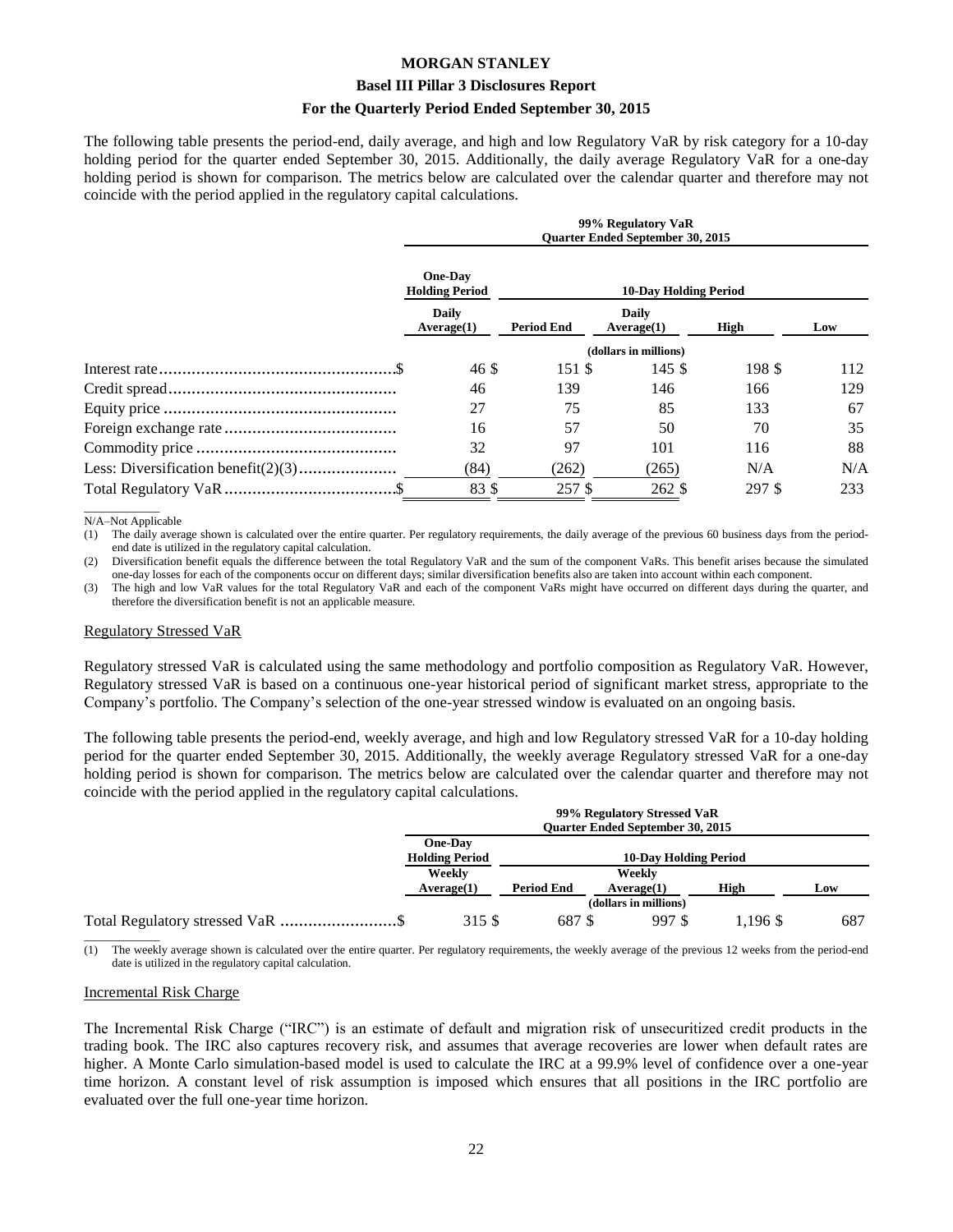#### **Basel III Pillar 3 Disclosures Report**

#### **For the Quarterly Period Ended September 30, 2015**

The IRC model differentiates the underlying traded instruments by liquidity horizons, with the minimum liquidity horizon set to 3 months. Lower rated issuers receive longer liquidity horizons of between 6 and 12 months. In addition to the ratingsbased liquidity horizon, the Company also applies liquidity horizon penalties to positions that are deemed concentrated.

The following table presents the period-end, weekly average, and high and low IRC for the quarter ended September 30, 2015. The metrics below are calculated over the calendar quarter and therefore may not coincide with the period applied in the regulatory capital calculations.

| <b>Ouarter Ended September 30, 2015</b> |                       |        |     |  |
|-----------------------------------------|-----------------------|--------|-----|--|
|                                         | Weekly                |        |     |  |
| <b>Period End</b>                       | Average(1)            | High   | Low |  |
|                                         | (dollars in millions) |        |     |  |
| 284 \$                                  | 448 \$                | 578 \$ | 284 |  |
|                                         |                       |        |     |  |

The weekly average shown is calculated over the entire quarter. Per regulatory requirements, the weekly average of the previous 12 weeks from the period-end date is utilized in the regulatory capital calculation.

#### Comprehensive Risk Measure

Comprehensive Risk Measure ("CRM") is an estimate of risk in the correlation trading portfolio, taking into account credit spread, correlation, basis, recovery and default risks. A Monte Carlo simulation-based model is used to calculate the CRM at a 99.9% level of confidence over a one-year time horizon, applying the constant level of risk assumption.

All positions in the CRM portfolio are given a liquidity horizon of 6 months.

Positions eligible for CRM are also subject to an 8% capital surcharge, which is reflected in "Comprehensive risk measure" in the "Components of measure for market risk and market risk RWAs" table in Section 9 herein.

#### *Correlation Trading Positions*

 $\overline{a}$ 

A correlation trading position is a securitization position for which all or substantially all of the value of the underlying exposure is based on the credit quality of a single company for which a two-way market exists, or on commonly traded indices based on such exposures for which a two-way market exists on the indices. Hedges of correlation trading positions are also considered correlation trading positions. For the quarter ended September 30, 2015, the Company's aggregate CRM eligible correlation trading positions had a Net Market Value<sup>3</sup> of \$2,260 million, which is comprised of net long market values of \$960 million and net short market values of \$1,300 million. The net long and net short market values are inclusive of netting permitted under U.S. Basel III.

The following table presents the period-end, weekly average, and high and low CRM for the quarter ended September 30, 2015. The metrics below are calculated over the calendar quarter and therefore may not coincide with the period applied in the regulatory capital calculations.

| <b>Ouarter Ended September 30, 2015</b> |            |                    |        |  |
|-----------------------------------------|------------|--------------------|--------|--|
| Weekly                                  |            |                    |        |  |
| <b>Period End</b>                       | Average(1) | $\mathbf{High}(2)$ | Low(2) |  |
| (dollars in millions)                   |            |                    |        |  |
| 270 \$                                  | 178 \$     | 388 \$             | 144    |  |
| 541                                     | 544        | 552                | 541    |  |
| 811 \$                                  | 722 \$     | 929 \$             | 688    |  |

\_\_\_\_\_\_\_\_\_\_\_\_\_ (1) The weekly average shown is calculated over the entire quarter. Per regulatory requirements, the weekly average of the previous 12 weeks from the period-end date is utilized in the regulatory capital calculation.

(2) The high and low measures for the modeled and surcharge measures are evaluated independently. As a result, the high and low measures can occur on different reporting dates and may not be additive to the total charge.

<sup>&</sup>lt;sup>3</sup> Net Market Value represents the fair value for cash instruments and the replacement value for derivative instruments.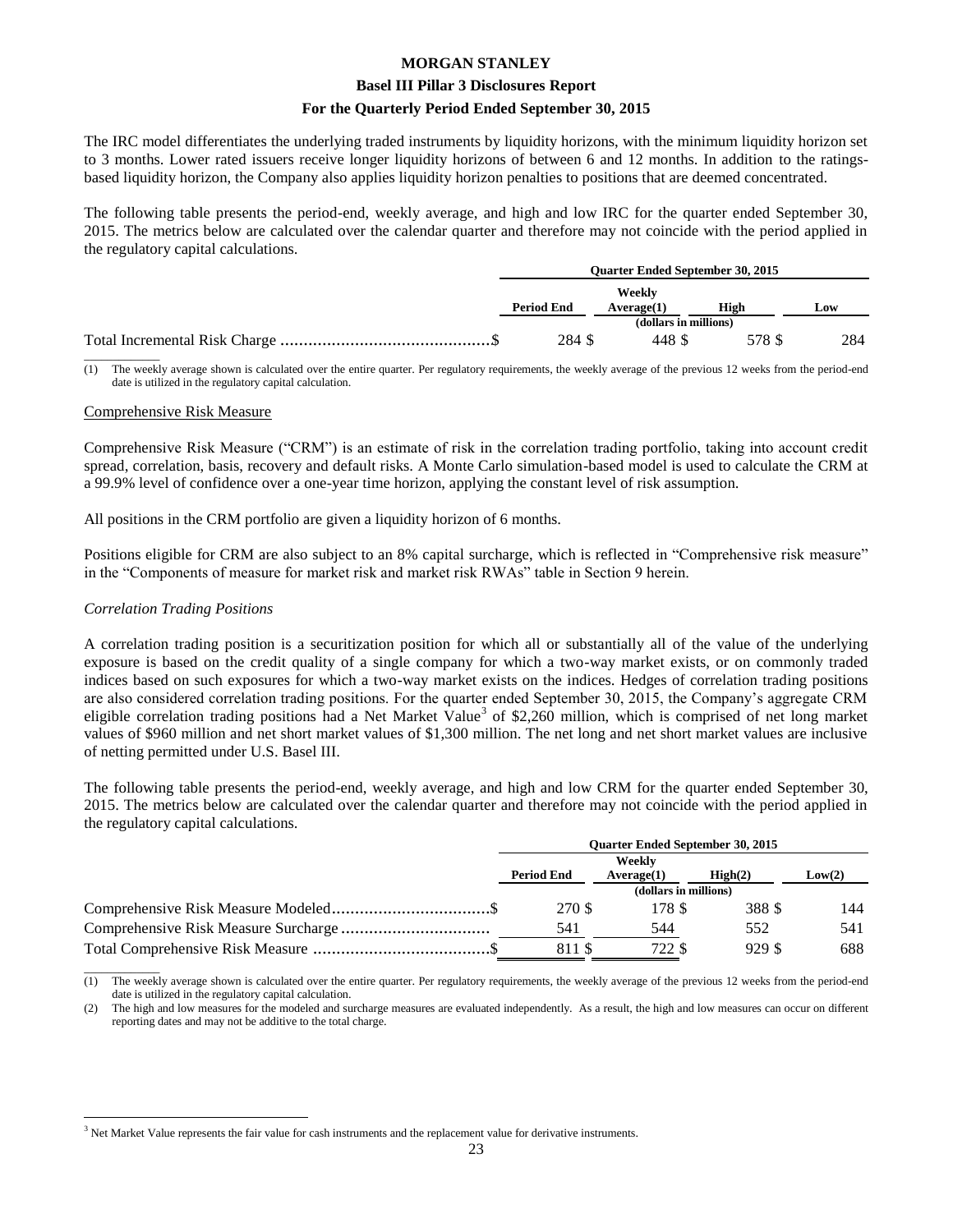#### **9.2 Model Limitations**

The Company uses VaR and Stressed VaR as components in a range of risk management tools. Among their benefits, VaR models permit estimation of a portfolio's aggregate market risk exposure, incorporating a range of varied market risks and portfolio assets. However, VaR has various limitations, which include, but are not limited to: use of historical changes in market risk factors, which may not be accurate predictors of future market conditions, and may not fully incorporate the risk of extreme market events that are outsized relative to observed historical market behavior or reflect the historical distribution of results beyond the 99% confidence interval; and reporting of losses over a defined time horizon, which does not reflect the risk of positions that cannot be liquidated or hedged over that defined horizon.

The Company also uses IRC and CRM models to measure default and migration risk of credit spread and correlation trading positions in the trading book. Among their benefits, these models permit estimation of a portfolio's aggregate exposure to default and migration risk, incorporating a range of market risk factors in a period of financial stress. However, the IRC and CRM models have various limitations, which include, but are not limited to: use of historical default rates, credit spread movements, correlation and recovery rates, which may not be accurate predictors of future credit environments, and may not fully incorporate the risk of extreme credit events that are outsized relative to observed historical behavior or reflect the historical distribution of results beyond the 99.9% confidence interval.

Regulatory VaR, Regulatory stressed VaR, IRC and CRM numbers are not readily comparable across firms because of differences in the firms' portfolios, modeling assumptions and methodologies. In IRC and CRM, those differences may be particularly pronounced because of the long risk horizon measured by these models as well as the difficulty in performing backtesting. These differences can result in materially different numbers across firms for similar portfolios. As a result, the model-based numbers tend to be more useful when interpreted as indicators of trends in a firm's risk profile rather than as an absolute measure of risk to be compared across firms.

#### **9.3 Model Validation**

The Company validates its Regulatory VaR model, Regulatory stressed VaR model, IRC model and CRM model on an ongoing basis. The Company's model validation process is independent of the internal models' development, implementation and operation. The validation process includes, among other things, an evaluation of the conceptual soundness of the internal models.

The Company's Regulatory VaR model, Regulatory stressed VaR model, IRC model and CRM model have all been approved for use by the Company's regulators.

#### **9.4 Regulatory VaR Backtesting**

One method of evaluating the reasonableness of the Company's VaR model as a measure of the Company's potential volatility of net revenue is to compare the VaR with the hypothetical buy-and-hold trading revenue. Assuming no intra-day trading, for a 99%/one-day VaR, the expected number of times that trading losses should exceed VaR during the year is two to three times, and, in general, if trading losses were to exceed VaR more than ten times in a year, the adequacy of the VaR model would be questioned. For days where losses exceed the VaR statistic, the Company examines the drivers of trading losses to evaluate the VaR model's accuracy relative to realized trading results.

The Company regularly conducts a comparison of its VaR-based estimates with buy-and-hold gains or losses experienced ("backtesting"). The buy-and-hold gains or losses are defined in the U.S. Basel III as profits or losses on covered positions, as defined in Section 9.5 below, excluding fees, commissions, reserves, net interest income and intraday trading. The buy-andhold gains or losses utilized for Regulatory VaR backtesting differs from the daily net trading revenue as disclosed in "Quantitative and Qualitative Disclosures about Market Risk—Market Risk" in Part I, Item 3 of the Form 10-Q. The Company had no Regulatory VaR backtesting exceptions during the quarter ended September 30, 2015.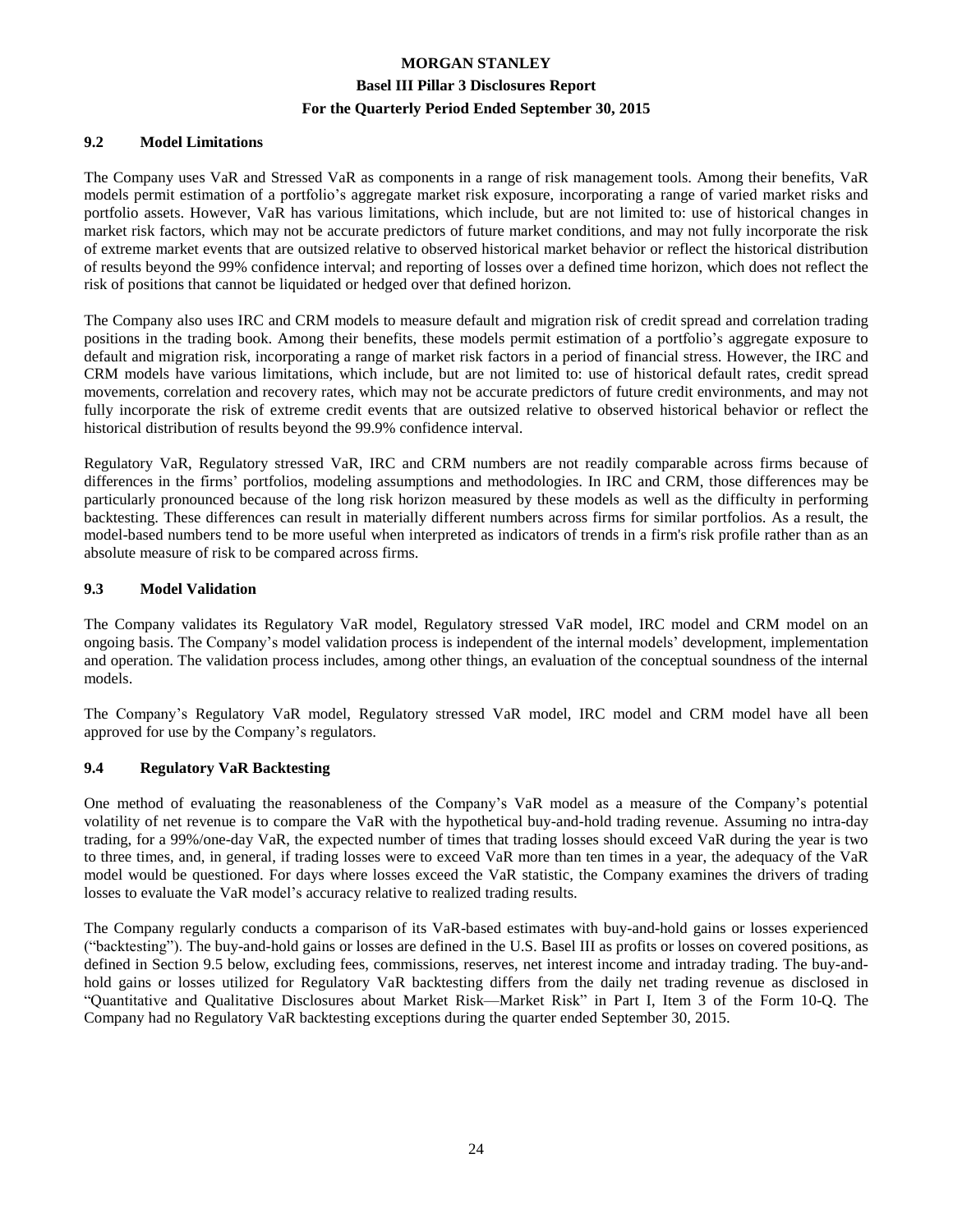#### **9.5 Covered Positions**

During the quarter ended September 30, 2015, the Company had exposures to a wide range of interest rates, credit spread, equity prices, foreign exchange rates and commodity prices—and the associated implied volatilities and spreads—related to the global markets in which it conducts its trading activities. For more information about such exposures, see "Quantitative and Qualitative Disclosures about Market Risk—Risk Management—Market Risk—Sales and Trading and Related Activities" in Part II, Item 7A of the 2014 Form 10-K.

Under U.S. Basel III, covered positions include trading assets or liabilities held by the Company for the purpose of short-term resale or with the intent of benefiting from actual or expected price movements related to its market-making activities, as well as, foreign exchange and commodity exposure of certain banking book assets. CVA is not a covered position under U.S. Basel III and as a result, hedges to the non-covered CVA are themselves not eligible to be covered positions.

The Company manages its covered positions by employing a variety of risk mitigation strategies. These strategies include diversification of risk exposures and hedging. Hedging activities consist of the purchase or sale of positions in related securities and financial instruments, including a variety of derivative products (*e.g.*, futures, forwards, swaps and options). Hedging activities may not always provide effective mitigation against trading losses due to differences in the terms, specific characteristics or other basis risks that may exist between the hedge instrument and the risk exposure that is being hedged. The Company manages the market risk associated with its trading activities on a Company-wide basis, on a world-wide trading division level and on an individual product basis. The Company manages and monitors its market risk exposures in such a way as to maintain a portfolio that the Company believes is well-diversified in the aggregate with respect to market risk factors and that reflects the Company's aggregate risk tolerance as established by the Company's senior management.

#### Valuation Policies, Procedures, and Methodologies for Covered Positions

For more information on the Company's valuation policies, procedures, and methodologies for covered positions (trading assets and trading liabilities), see Note 2 (Significant Accounting Policies) and Note 4 (Fair Value Disclosures) to the consolidated financial statements in Part II, Item 8 of the 2014 Form 10-K.

#### **9.6 Stress Testing of Covered Positions**

The Company stress tests the market risk of its covered positions at a frequency appropriate to each portfolio and in no case less frequently than quarterly. The stress tests take into account concentration risk, illiquidity under stressed market conditions and other risks arising from the Company's trading activities.

In addition, the Company utilizes a proprietary economic stress testing methodology that comprehensively measures the Company's market and credit risk. The methodology simulates many stress scenarios based on more than 25 years of historical data and attempts to capture the different liquidities of various types of general and specific risks. Event and default risks for relevant credit portfolios are also captured.

Furthermore, as part of the Federal Reserve's annual Comprehensive Capital Analysis and Review, commonly referred to as "CCAR," the Company is required to perform annual capital stress testing under scenarios prescribed by the Federal Reserve. The stress testing results are submitted to the Federal Reserve and a summary of the results under the severely adverse economic scenario is publicly disclosed. For more information on the Company's stress testing, see "MD&A—Liquidity and Capital Resources—Regulatory Requirements" in Part II, Item 7 of the 2014 Form 10-K and "MD&A—Liquidity and Capital Resources—Regulatory Requirements" Part I, Item 2 of the Form 10-Q.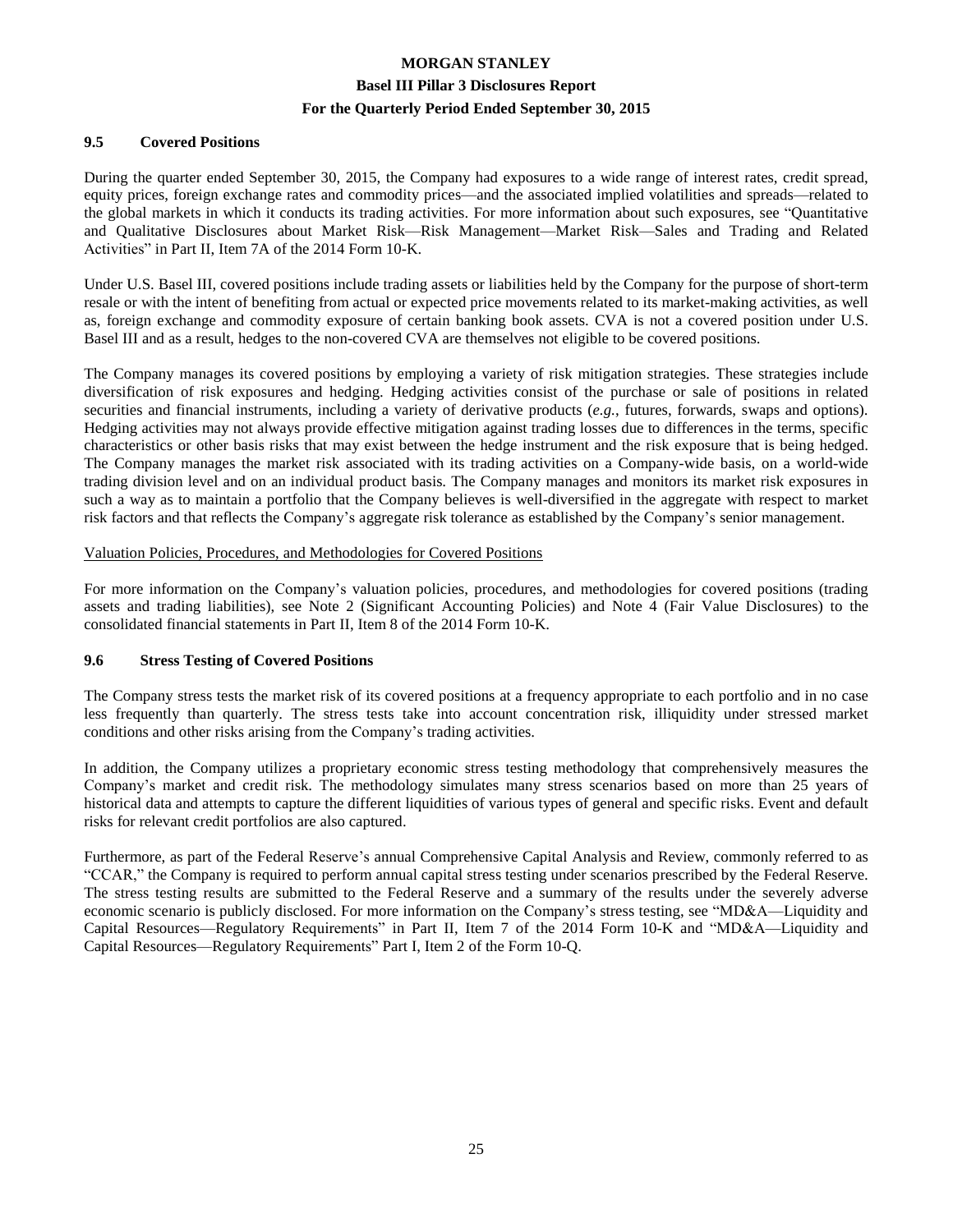#### **10 Operational Risk**

Operational risk refers to the risk of loss resulting from inadequate or failed processes, people, and systems or from external events (*e.g.*, fraud; theft, legal, regulatory and compliance risks; or damage to physical assets). The Company may incur operational risk across the full scope of its business activities, including revenue-generating activities (*e.g.*, sales and trading) and support and control groups (*e.g.*, information technology and trade processing). For a further discussion of the Company's operational risk, see "Quantitative and Qualitative Disclosures about Market Risk—Risk Management— Operational Risk" in Part II, Item 7A of the 2014 Form 10-K.

As an advanced approach banking organization, the Company is required to compute operational risk RWAs using an advanced measurement approach. The Company has established an operational risk framework to identify, measure, monitor and control risk across the Company. Effective operational risk management is essential to reducing the impact of operational risk incidents and mitigating legal and regulatory risks. The framework is continually evolving to account for changes in the Company and to respond to the changing regulatory and business environment. The Company has implemented operational risk data and assessment systems to monitor and analyze internal and external operational risk events, to assess business environment and internal control factors and to perform scenario analysis. The collected data elements are incorporated in the Company's operational risk capital model. The model encompasses both quantitative and qualitative elements. Internal loss data and scenario analysis results are direct inputs to the capital models, while external operational risk incidents and business environment and internal control factors are evaluated as part of the scenario analysis process. The Company maintains governance, review, and validation processes of its advanced measurement approach framework.

The Company uses the Loss Distribution Approach to model operational risk exposures. In this approach, loss frequency and severity distributions are separately modeled using the Company's internal loss data experience and combined to produce an Aggregate Loss Distribution at various confidence levels over a one-year period. The model also includes Scenario Analysis estimates to complement the Internal Loss Data model. Scenario Analysis is a forward-looking systematic process to obtain plausible high severity and low frequency estimates of operational risk losses based on expert opinion. This modeling process is performed separately on each of the units of measure. The results are aggregated across all units of measure, taking into account diversification, to determine operational risk regulatory capital.

In addition, the Company employs a variety of risk processes and mitigants to manage its operational risk exposures. These include a strong governance framework, a comprehensive risk management program and insurance. The Company continually undertakes measures to improve infrastructure and mitigate operational risk. The goal of the Company's operational risk management framework is to identify and assess significant operational risks and to ensure that appropriate mitigation actions are undertaken. Operational risks and associated risk exposures are assessed relative to the risk tolerance established by the Company's Board of Directors and are prioritized accordingly. The breadth and range of operational risk are such that the types of mitigating activities are wide-ranging. Examples of activities include the enhancing defenses against cyberattacks, use of legal agreements and contracts to transfer and/or limit operational risk exposures; due diligence; implementation of enhanced policies and procedures; exception management processing controls; and segregation of duties.

See "Capital Adequacy" in Section 4 herein for the Company's operational risk RWAs at September 30, 2015.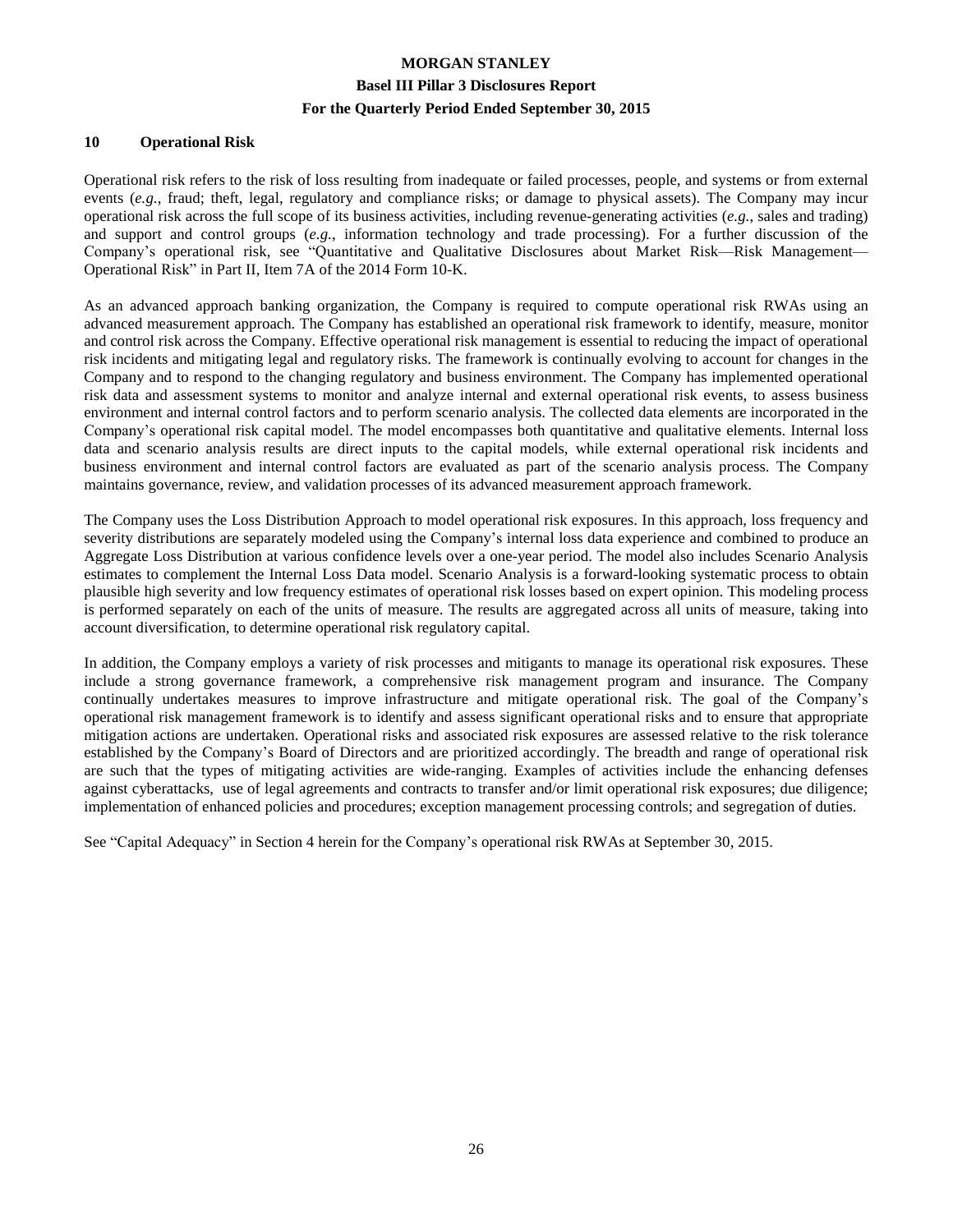#### **Basel III Pillar 3 Disclosures Report**

#### **For the Quarterly Period Ended September 30, 2015**

#### **11 Supplementary Leverage Ratio**

Beginning in 2015, the Company and its U.S. Bank Subsidiaries are required to publicly disclose their U.S. Basel III Supplementary Leverage Ratios ("SLR"), which will become effective as a capital standard on January 1, 2018. In addition to the SLR, the Company is also subject to a Tier 1 leverage ratio capital standard that is currently in effect.

The Tier 1 leverage ratio and SLR are capital measures that are both computed under U.S. Basel III transitional rules, with the primary difference between the two being that the SLR denominator includes off-balance sheet exposures. The SLR denominator is calculated for each reporting period based on the average daily balance of consolidated on-balance sheet assets under U.S. GAAP during the calendar quarter less certain amounts deducted from Tier 1 capital at quarter-end. The SLR denominator also includes the arithmetic mean of month-end balances during the calendar quarter of certain off-balance sheet exposures associated with derivatives (including derivatives that are centrally cleared for clients and sold credit protection), repo-style transactions and other off-balance sheet items. For more information on the supplementary leverage ratio, see "MD&A—Liquidity and Capital Resources—Regulatory Requirements—Supplementary Leverage Ratio" in Part I, Item 2 of the Form 10-Q.

*Summary comparison of accounting assets and total supplementary leverage ratio:* The following table presents the total consolidated assets under U.S. GAAP and the total supplementary leverage exposure.

|                                                                                                                                                                                                                                                                                       | At<br>September 30, 2015 |  |
|---------------------------------------------------------------------------------------------------------------------------------------------------------------------------------------------------------------------------------------------------------------------------------------|--------------------------|--|
|                                                                                                                                                                                                                                                                                       | (dollars in millions)    |  |
|                                                                                                                                                                                                                                                                                       | 834,113                  |  |
| Adjustment for investments in banking, financial, insurance or commercial entities that are<br>consolidated for accounting purposes but outside the scope of regulatory consolidation<br>Adjustment for fiduciary assets recognized on balance sheet but excluded from total leverage | 827,464                  |  |
|                                                                                                                                                                                                                                                                                       |                          |  |
|                                                                                                                                                                                                                                                                                       | 229,158                  |  |
|                                                                                                                                                                                                                                                                                       | 15,443                   |  |
|                                                                                                                                                                                                                                                                                       | 64,630                   |  |
|                                                                                                                                                                                                                                                                                       | (10,742)                 |  |
|                                                                                                                                                                                                                                                                                       | 1,125,953                |  |

(1) Total consolidated on-balance sheet assets under U.S. GAAP.

\_\_\_\_\_\_\_\_\_\_\_\_\_

(4) Amount reflects adjustments to Tier 1 capital, including disallowed goodwill, transitional intangible assets, certain deferred tax assets, certain investments in the capital instruments of unconsolidated financial institutions and other adjustments.

<sup>(2)</sup> Computed as the average daily balance of consolidated assets under U.S. GAAP during the calendar quarter.

<sup>(3)</sup> Computed as the arithmetic mean of the month-end balances over the calendar quarter.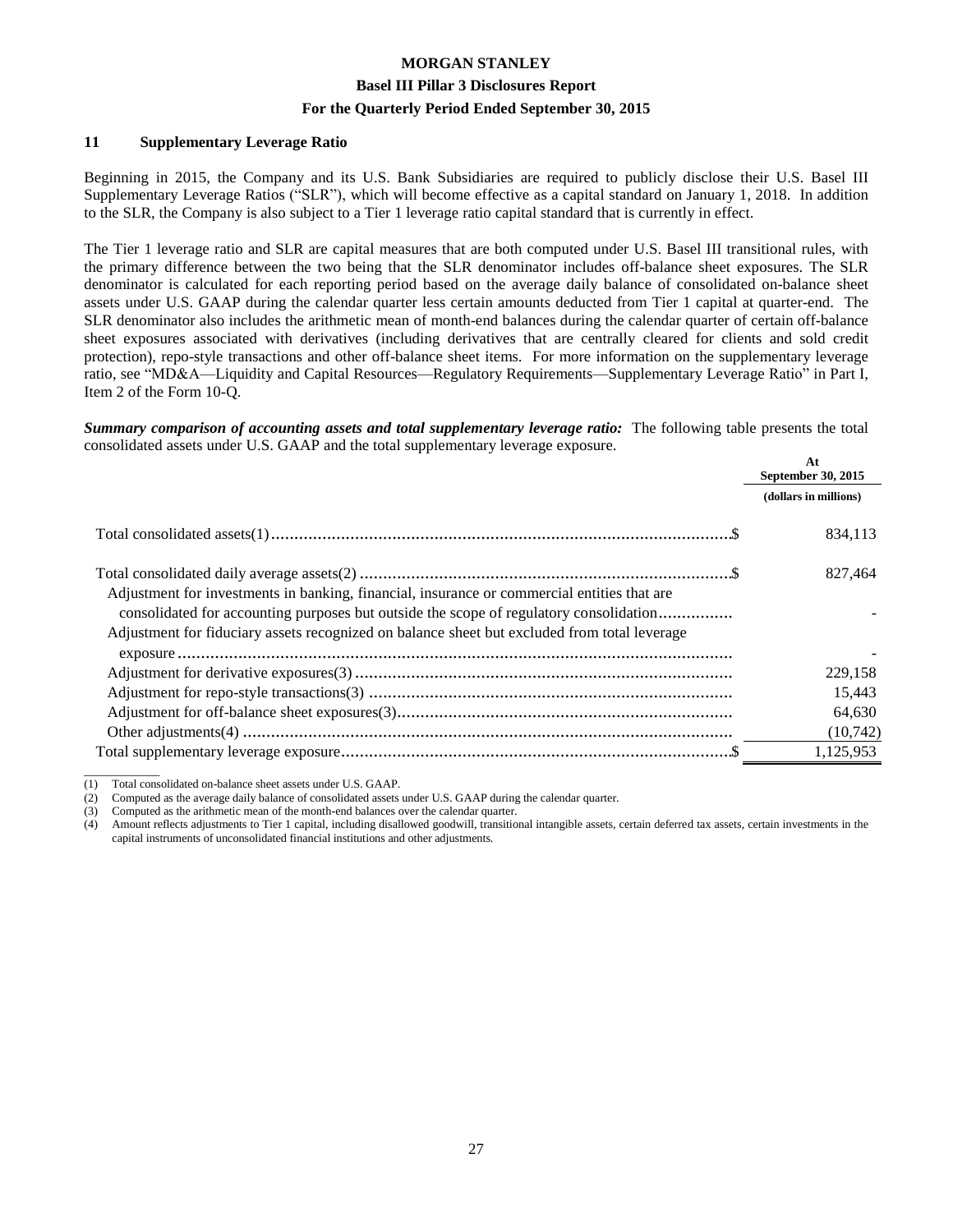#### **Basel III Pillar 3 Disclosures Report**

#### **For the Quarterly Period Ended September 30, 2015**

*Supplementary leverage ratio:* The following table presents the Company's Tier 1 leverage ratio, as well as the detailed components of the SLR computation, under U.S. Basel III transitional rules.

|                                                                                                       | At<br>September 30, 2015<br>(dollars in millions) |
|-------------------------------------------------------------------------------------------------------|---------------------------------------------------|
| On-balance-sheet exposures                                                                            |                                                   |
| On-balance sheet assets (excluding on-balance sheet assets for repo-style transactions and derivative |                                                   |
| exposures, but including cash collateral received in derivative transactions)(1) \$                   | 535,978                                           |
|                                                                                                       | (10,742)                                          |
| Total on-balance sheet exposures (excluding on-balance sheet assets for repo style                    |                                                   |
| transactions and derivatives exposures, but including cash collateral received in                     |                                                   |
|                                                                                                       | 525,236                                           |
| Derivative disclosures                                                                                |                                                   |
|                                                                                                       | 32,803                                            |
|                                                                                                       | 177,543                                           |
| Gross-up for cash collateral posted if deducted from the on-balance sheet assets, except for cash     |                                                   |
|                                                                                                       | 2,880                                             |
| Less: Deductions of receivable assets for cash variation margin posted in derivative                  |                                                   |
|                                                                                                       |                                                   |
|                                                                                                       |                                                   |
|                                                                                                       |                                                   |
|                                                                                                       | 811,459                                           |
| Less: Effective notional principal amount offsets and PFE adjustments for sold credit                 |                                                   |
|                                                                                                       | (762, 724)                                        |
|                                                                                                       | 261,961                                           |
| Repo-style transactions                                                                               |                                                   |
| On-balance sheet assets for repo-style transactions, including the gross value of receivables for     |                                                   |
| reverse repurchase transactions and the value of securities that qualified for sales treatment, and   |                                                   |
| excluding the value of securities received in a security-for-security repo-style transaction where    |                                                   |
|                                                                                                       | 324,352                                           |
| Less: Reduction of the gross value of receivables in reverse repurchase transactions by cash          |                                                   |
|                                                                                                       | (65,669)                                          |
|                                                                                                       | 15,443                                            |
| Exposure for repo-style transactions where a banking organization acts as an agent                    |                                                   |
|                                                                                                       | 274,126                                           |
|                                                                                                       |                                                   |
| Other off-balance sheet exposures                                                                     |                                                   |
|                                                                                                       | 140,565                                           |
|                                                                                                       | (75, 935)                                         |
|                                                                                                       | 64,630                                            |
|                                                                                                       | 1,125,953                                         |
|                                                                                                       | 66,071                                            |
|                                                                                                       | 5.9%                                              |
|                                                                                                       | 8.1%                                              |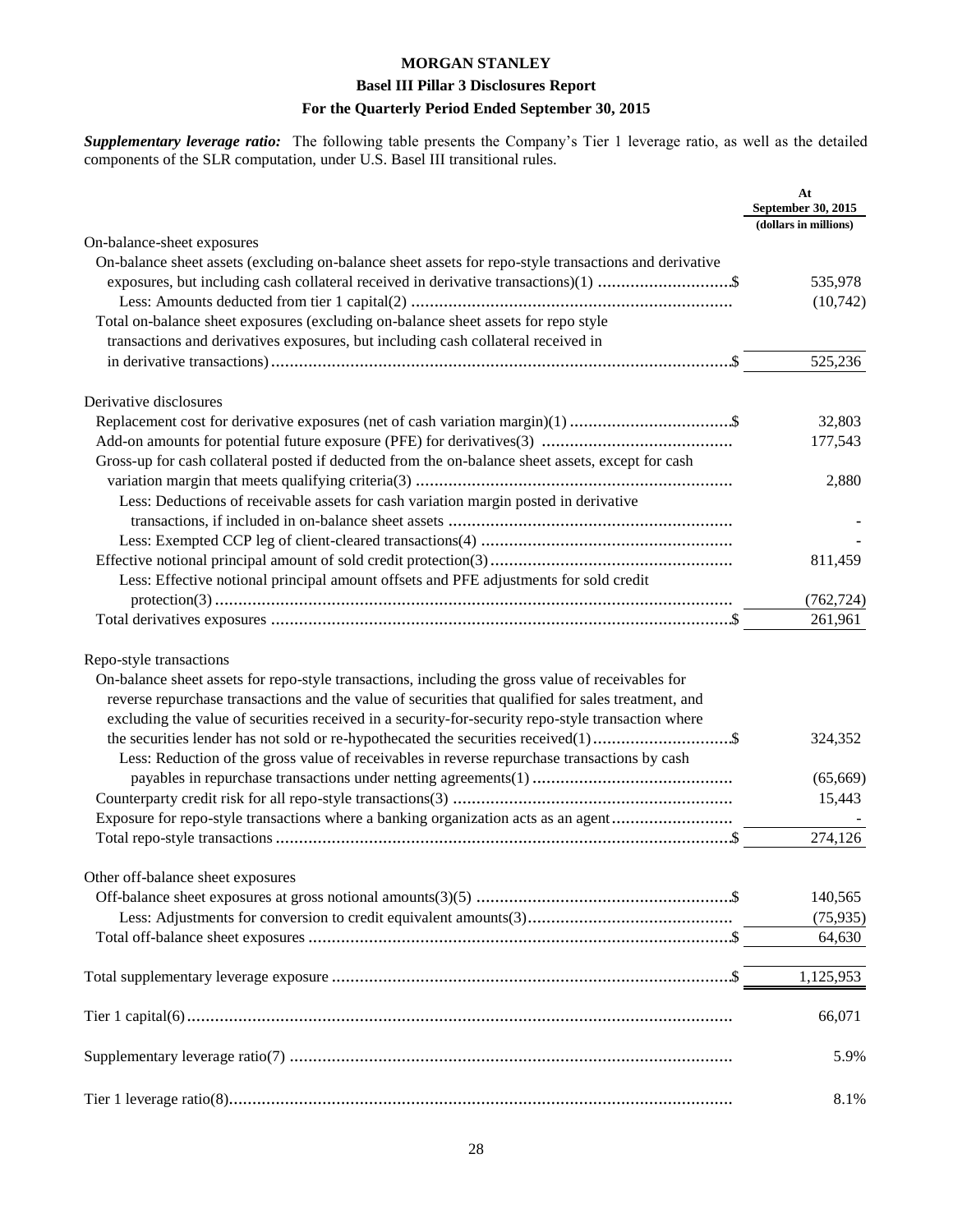#### **Basel III Pillar 3 Disclosures Report**

#### **For the Quarterly Period Ended September 30, 2015**

- (1) Computed as the average daily balance of consolidated assets under U.S. GAAP during the calendar quarter.
- (2) Amount reflects adjustments to Tier 1 capital, including disallowed goodwill, transitional intangible assets, certain deferred tax assets, certain investments in the capital instrument of unconsolidated financial institutions and other adjustments.
- (3) Computed as the arithmetic mean of the month-end balances over the calendar quarter.

\_\_\_\_\_\_\_\_\_\_\_\_\_

- (4) In accordance with U.S. GAAP, the Central Counterparty (CCP)-facing leg of client-cleared transactions is not included in on-balance sheet asset; therefore, an adjustment is not required under the SLR rules.
- (5) Off-balance sheet exposures primarily include lending commitments, forward starting reverse repurchase agreements, standby letters of credit and other unfunded commitments and guarantees.
- (6) Amount represents Tier 1 capital calculated under U.S. Basel III transitional rules.
- (7) The supplementary leverage ratio equals Tier 1 capital (calculated under U.S. Basel III transitional rules) divided by the total supplementary leverage exposure.
- (8) The Tier 1 leverage ratio equals Tier 1 capital (calculated under U.S. Basel III transitional rules) divided by the average daily balance of consolidated on-balance sheet assets under U.S. GAAP during the calendar quarter, adjusted for disallowed goodwill, transitional intangible assets, certain deferred tax assets, certain investments in the capital instruments of unconsolidated financial institutions and other adjustments in accordance with U.S. Basel III rules.